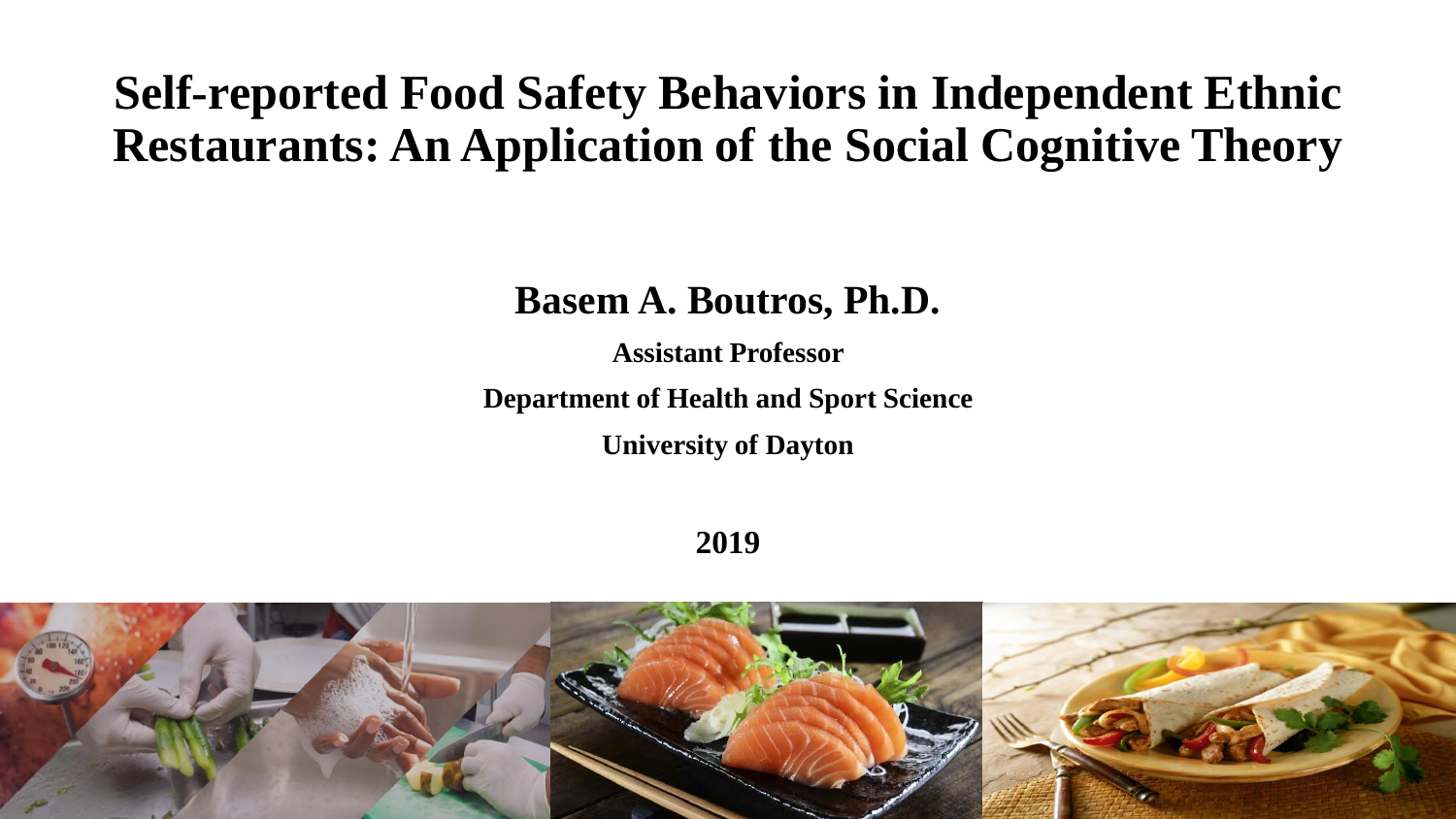- ❑ Ethnic restaurants were defined as those that serve food from countries other than the traditional cuisine of the host country (Church, Gilbert, & Khokhar, 2006).
- ❑ Ethnic restaurants, especially Chinese, Italian, and Mexican restaurants have gained popularity and have become mainstream in the diet of most Americans (Agarwal & Dahm, 2015; Lee, Niode, Simonne, & Bruhn, 2012; Liu & Jang, 2013).
- The increased interest in ethnic food has been reinforced by the growing number of immigrants who seek their traditional food and young people who like to try new and different foods (Niode, Bruhn, & Simonne, 2011; Roseman, Kim & Zhang, 2013).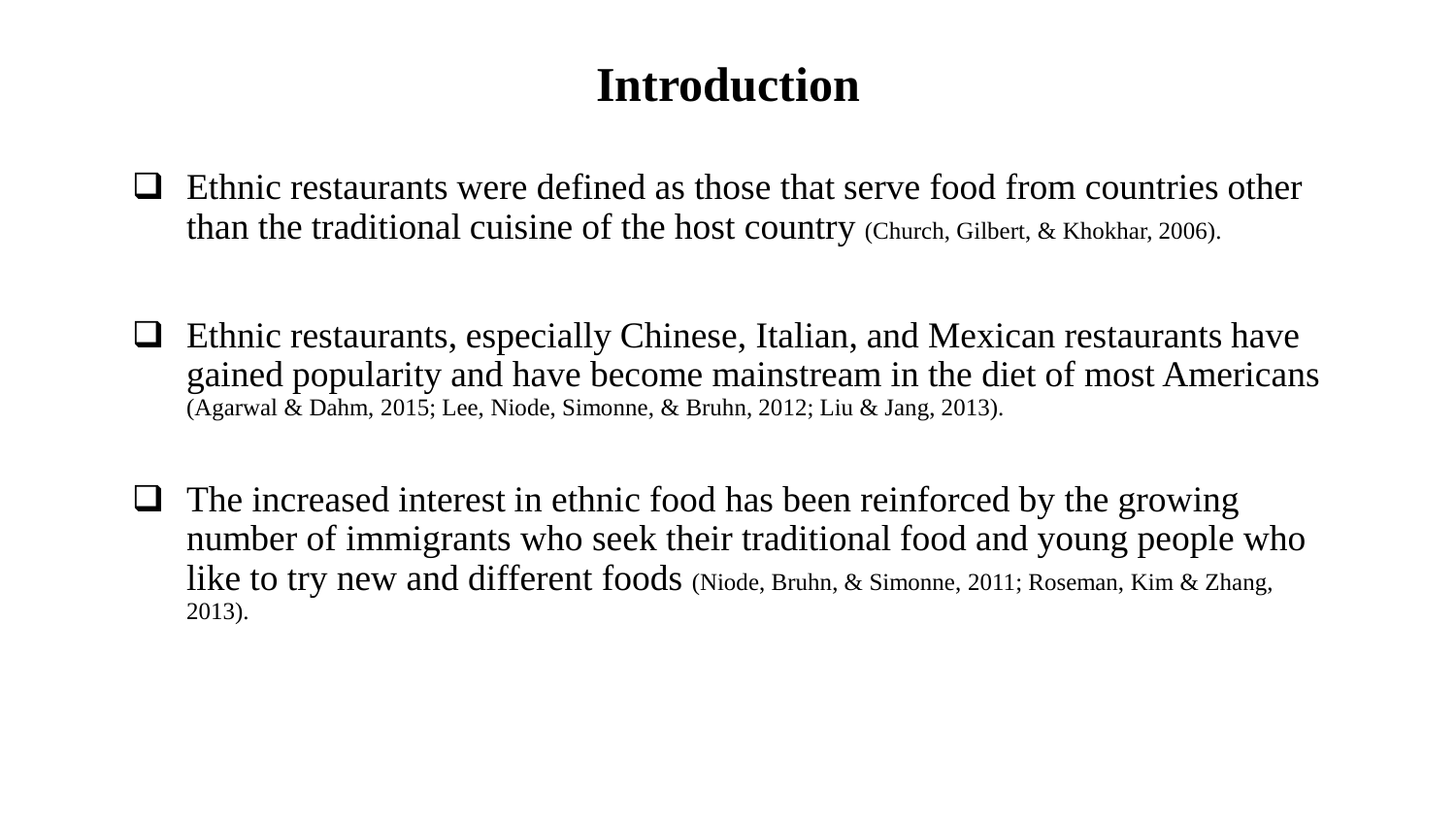- ❑ Several researchers have noted that ethnic restaurants have been associated with foodborne illnesses outbreaks (Kwon, Roberts, Shanklin, Liu, & Yen, 2010; Lee, Hwang, & Azlin, 2014; Liu & Lee, 2017).
- ❑ 8.7% of foodborne outbreaks from 1990 to 2008 were linked to ethnic foods, with 60% of these originating in ethnic restaurants (Matheus, Franco, Hsu, Marshall, & Simonne, 2016).

Independent ethnic restaurants were found to have more critical food safety violations than chain ethnic restaurants (Kwon et al., 2010; Liu & Lee, 2017; Murphy, DiPietro, Kock, & Lee, 2011).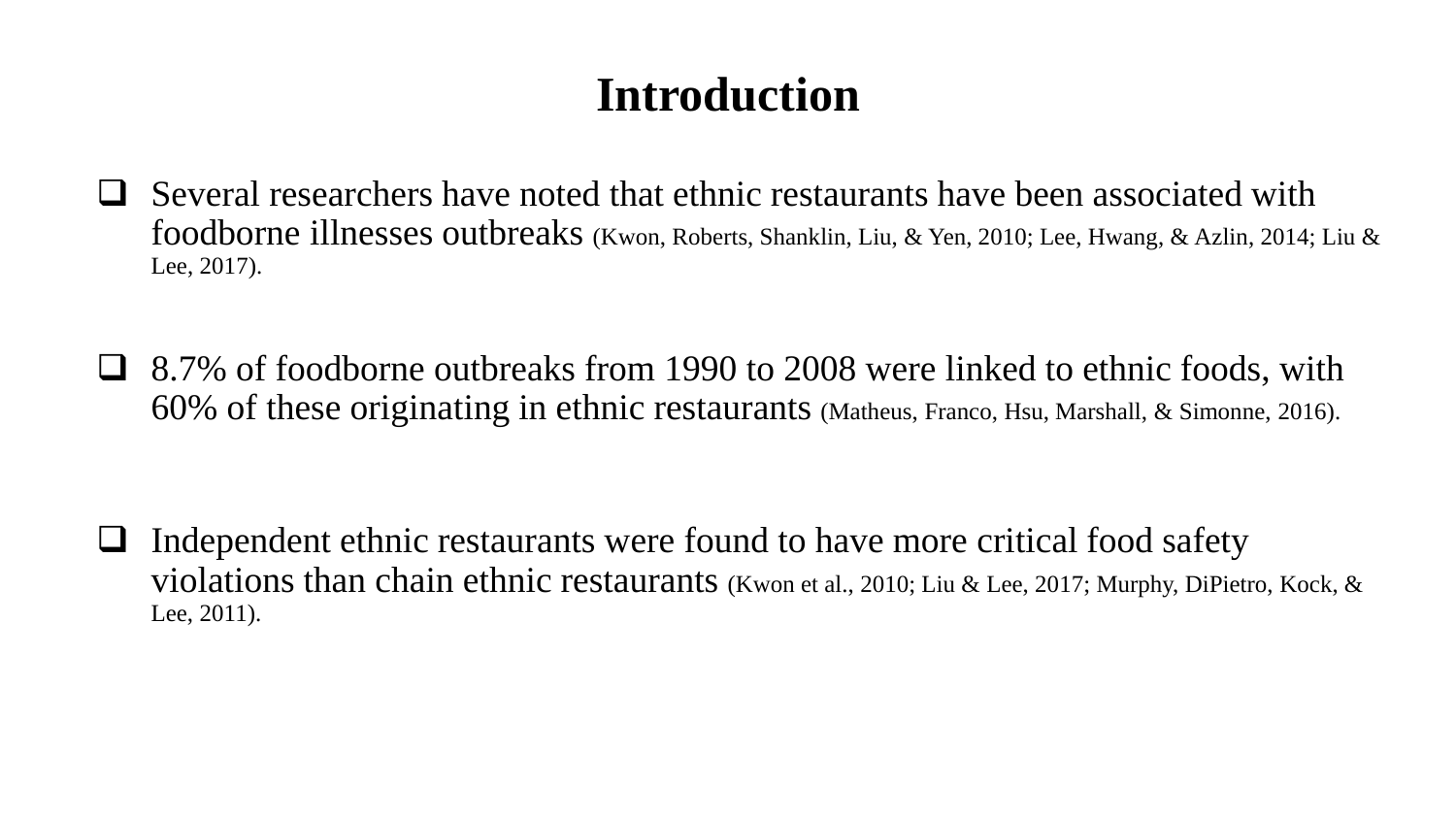- ❑ The link between ethnic restaurants and foodborne outbreaks has been attributed to
	- the complex food preparation utilized in most ethnic restaurants (Mauer et al., 2006; The Centers for Disease Control and Prevention, 2011),
	- improper food handling and malfunctioning equipment (Fusco et al., 2015),
	- use of raw or undercooked ingredients (Lee et al., 2014),
	- language barriers (Rudder, 2006; Panchal, Liu, & Dworkin, 2012),
	- and a culture of food preparation that doesn't connect well with the recommended food safety practices in the United States (Green et al. 2007; Lee et al. 2012).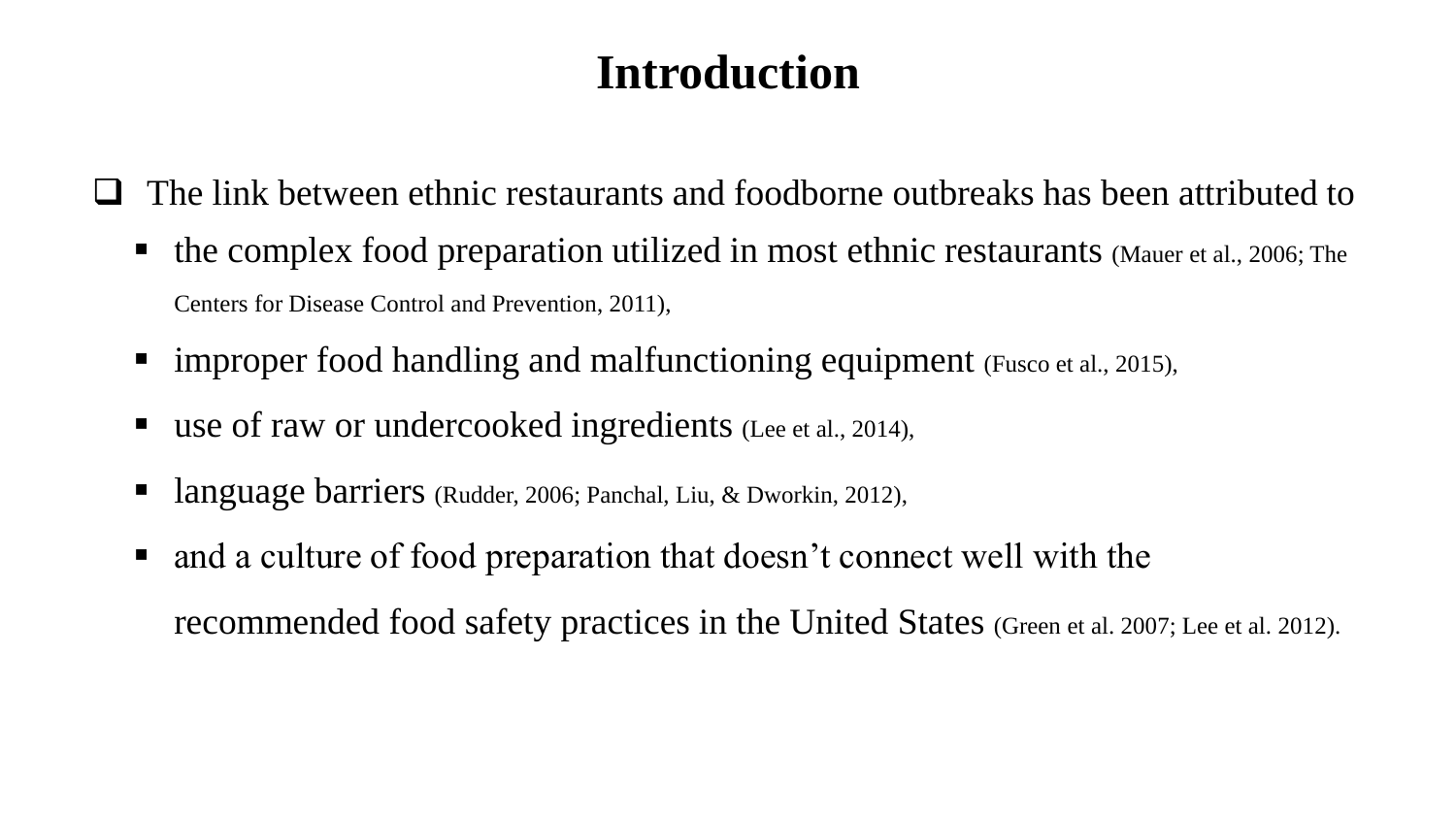### **Statement of Problem**

- ❑ Several previous studies based on the Theory of Reasoned Action and Theory of Planned Behavior have successfully identified numerous factors that affect food safety behaviors.
	- $\Box$  However, they have been inadequate in fully explaining the behaviors (Ko, 2013; Sniehotta, Presseau, & Araújo-Soares, 2014).

- ❑ The Social Cognitive Theory (SCT) by Bandura (1986) has been used to explain and predict a diverse set of health behaviors.
	- $\Box$  Very little research has been done using the constructs of the SCT to predict selfreported food safety behaviors, especially in independent ethnic restaurants.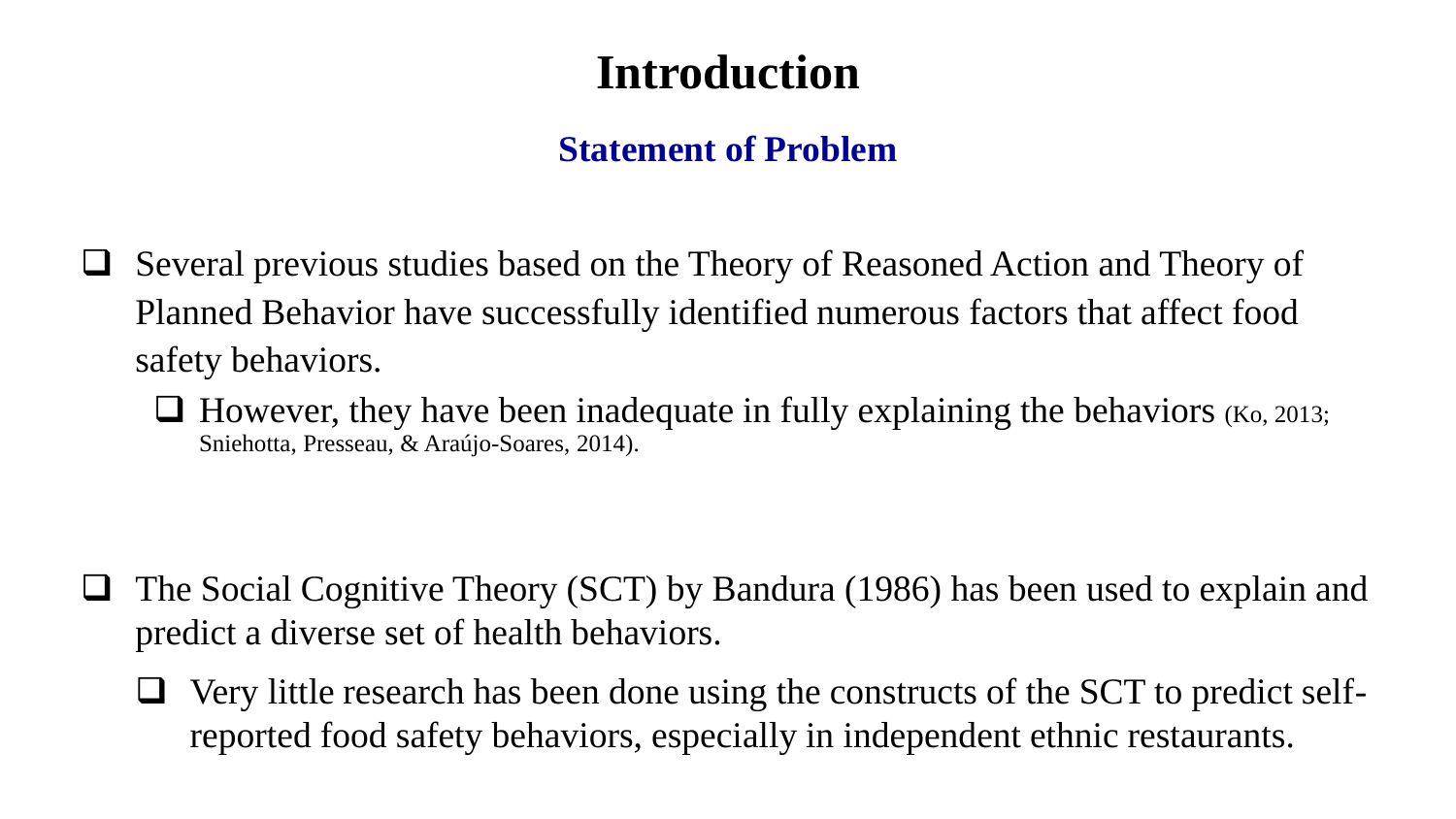#### **Introduction Introduction**

**A Summary of some Studies Used the Social Cognitive Theory to Understand Various Behaviors** 

| <b>Study</b>                                                          | <b>Topic</b>                                                                                     |
|-----------------------------------------------------------------------|--------------------------------------------------------------------------------------------------|
| Ahlstrom (2009)                                                       | College students' fruit and vegetable intake                                                     |
| Anderson-Bill, Winett, and Wojcik (2011)                              | Nutrition and physical activity                                                                  |
| Castellanos, Keller, and Majchrzak (2016)                             | Dietary intake of fruit and vegetable                                                            |
| Zhou $(2015)$                                                         | Nutrition, handwashing, oral Hygiene, sun<br>protection, face mask use, and physical<br>activity |
| Ellis, Brown, Ramsay, and Falk (2016)                                 | Nutrition and physical activity                                                                  |
| Haider, Manoj, and Amy (2012)                                         | Predicting exercise behavior                                                                     |
| Lin and Hsu $(2015)$                                                  | Consumer's green behavior                                                                        |
| Lubans et al. $(2012)$                                                | Dietary intake of adolescent girls                                                               |
| Ojeda, Flores, and Navarro (2011)                                     | Students' academic and life satisfaction                                                         |
| Sener and Cimete (2016)                                               | Maternal self-efficacy and child behavior                                                        |
| Yazdanpanah, Feyzabad, Forouzani,<br>Mohammadzadeh, and Burton (2015) | Farmers' water conservation behavior                                                             |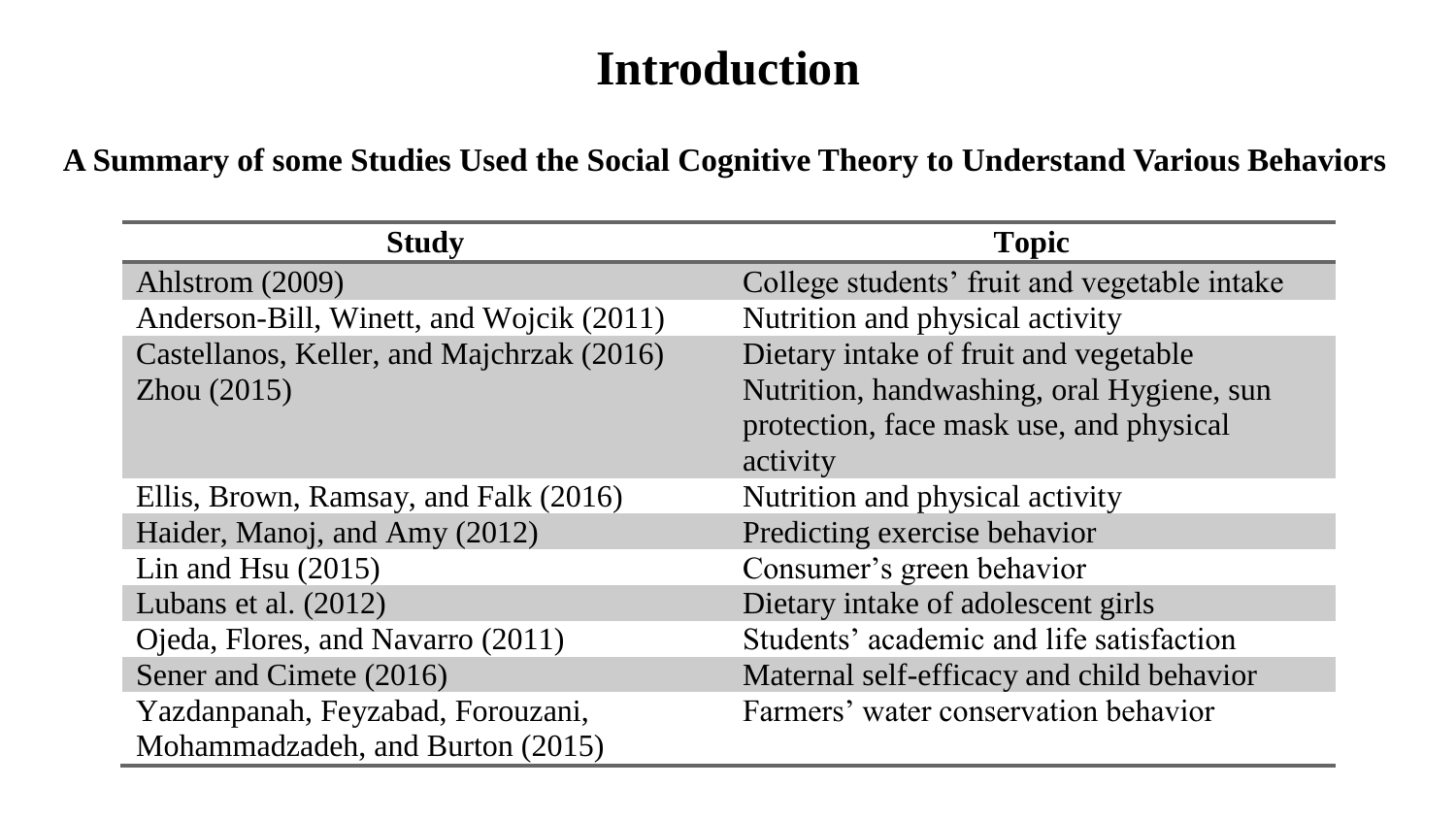**A Scheme of the Reciprocal Causation Relationship Between the Three Determinants of the SCT**

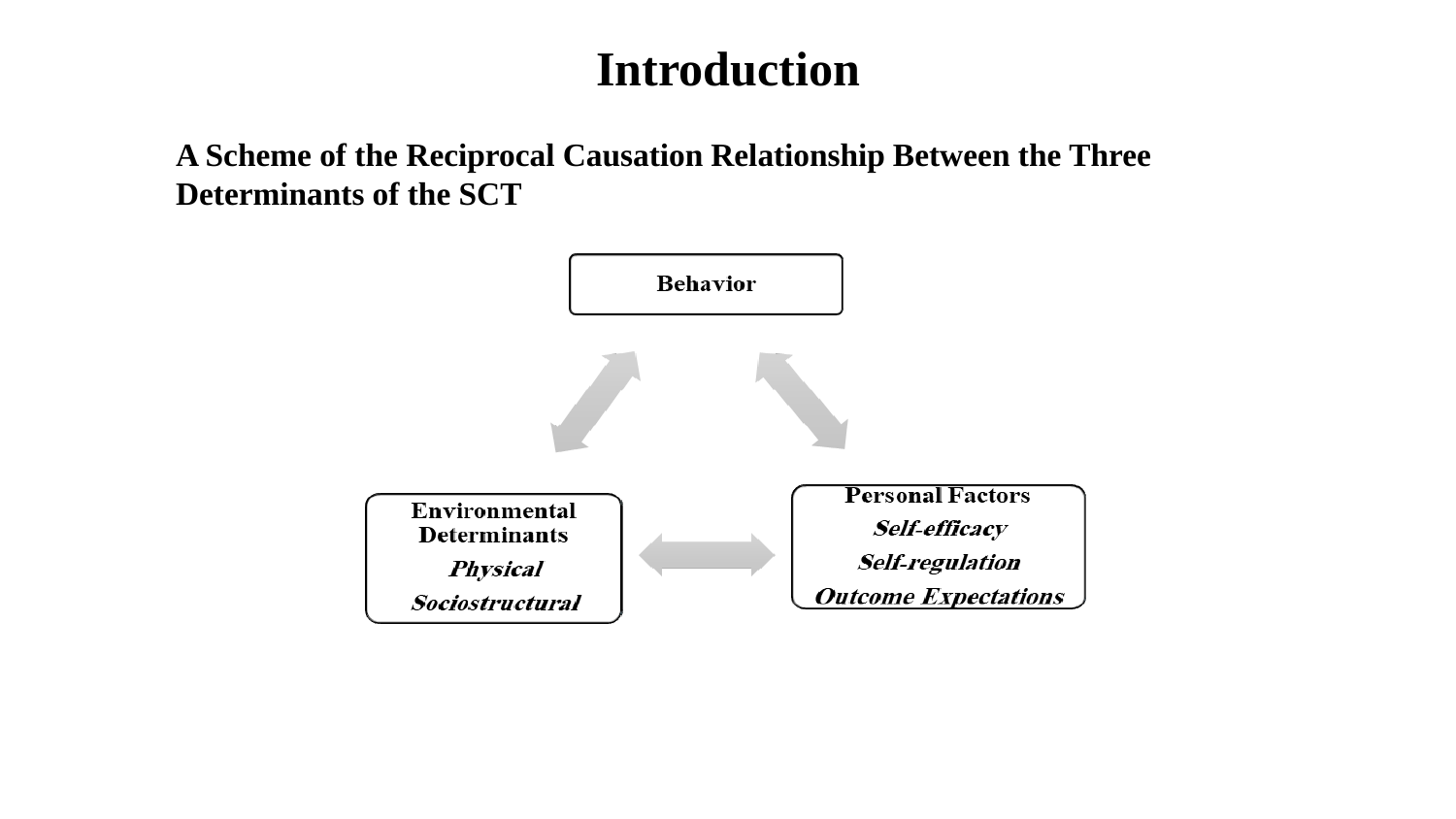### **Self-efficacy**

 $\Box$  Individuals with greater perceptions about their own abilities are more likely to perform challenging behaviors compared to those with low self-efficacy (Bandura 1977, 1986).

❑ Self-efficacy was found to predict cross-contamination behaviors of novice cooks (Bearth, Cousin, & Siegrist, 2014).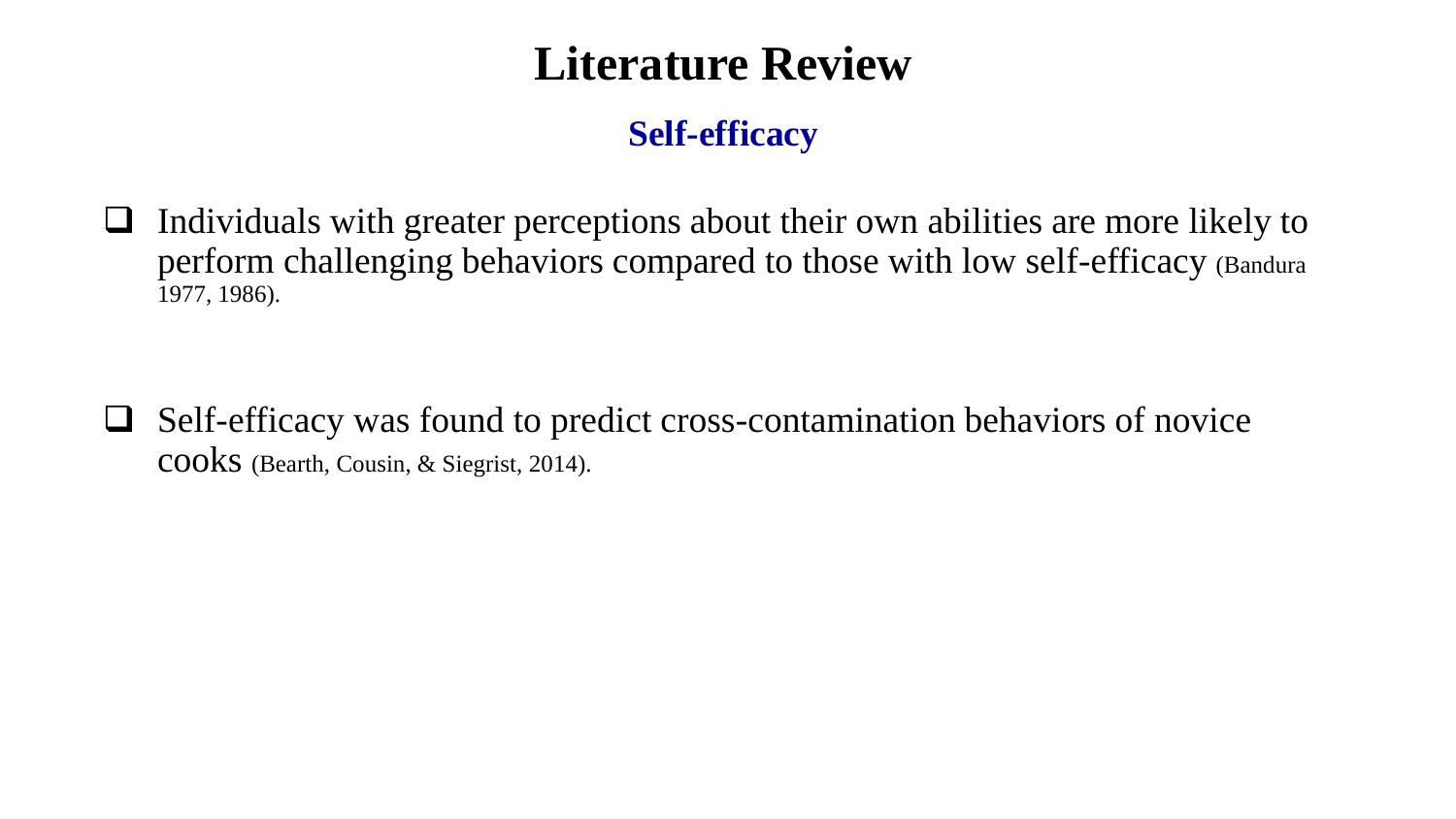### **Outcome Expectations**

- ❑ Outcome expectations take several forms, including physical, social, and selfevaluative outcome expectations (Bandura, 2004).
- ❑ Educating food handlers on the consequences of improper practices can improve their attitude towards food safety (Howells et al., 2008).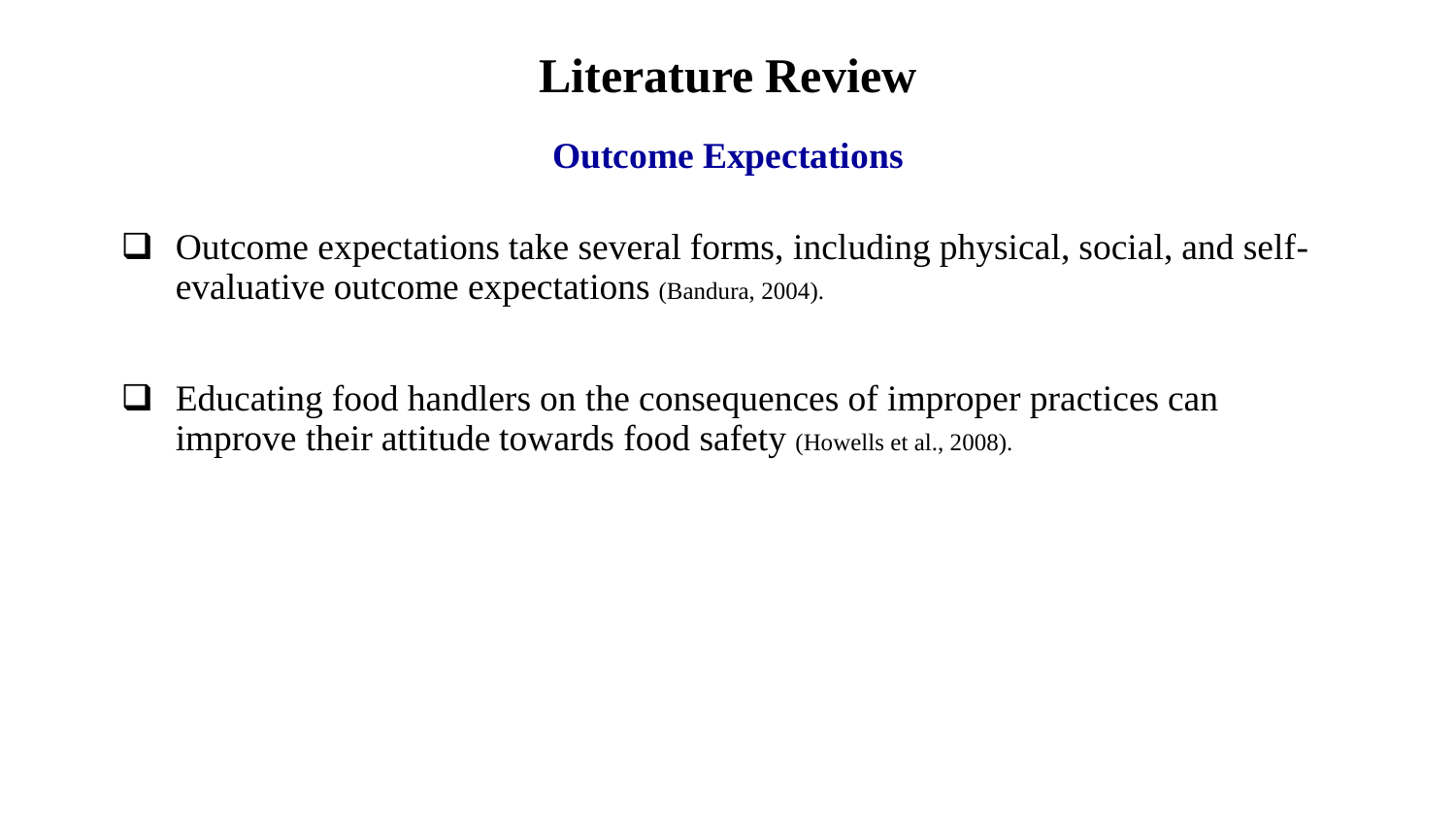### **Self-regulation**

- ❑ Self-regulation was found associated with change in several behaviors including exercise behavior (Ahn, Jeon, & Kwon, 2016), diet behavior (Anderson, Winett, Wojcik, & Williams, 2010), and physical activity in cancer patients (Ungar, Sieverding, Weidner, Ulrich, & Wiskemann, 2015).
- ❑ Adding the self-regulation construct may improve the predictive power of the Theory of Planned Behavior (Mullan & Wong, 2009).
- Repetitive health behaviors that are easy to self-control are a function of both past behaviors represented in habits and self-regulation (Hall & Fong, 2007)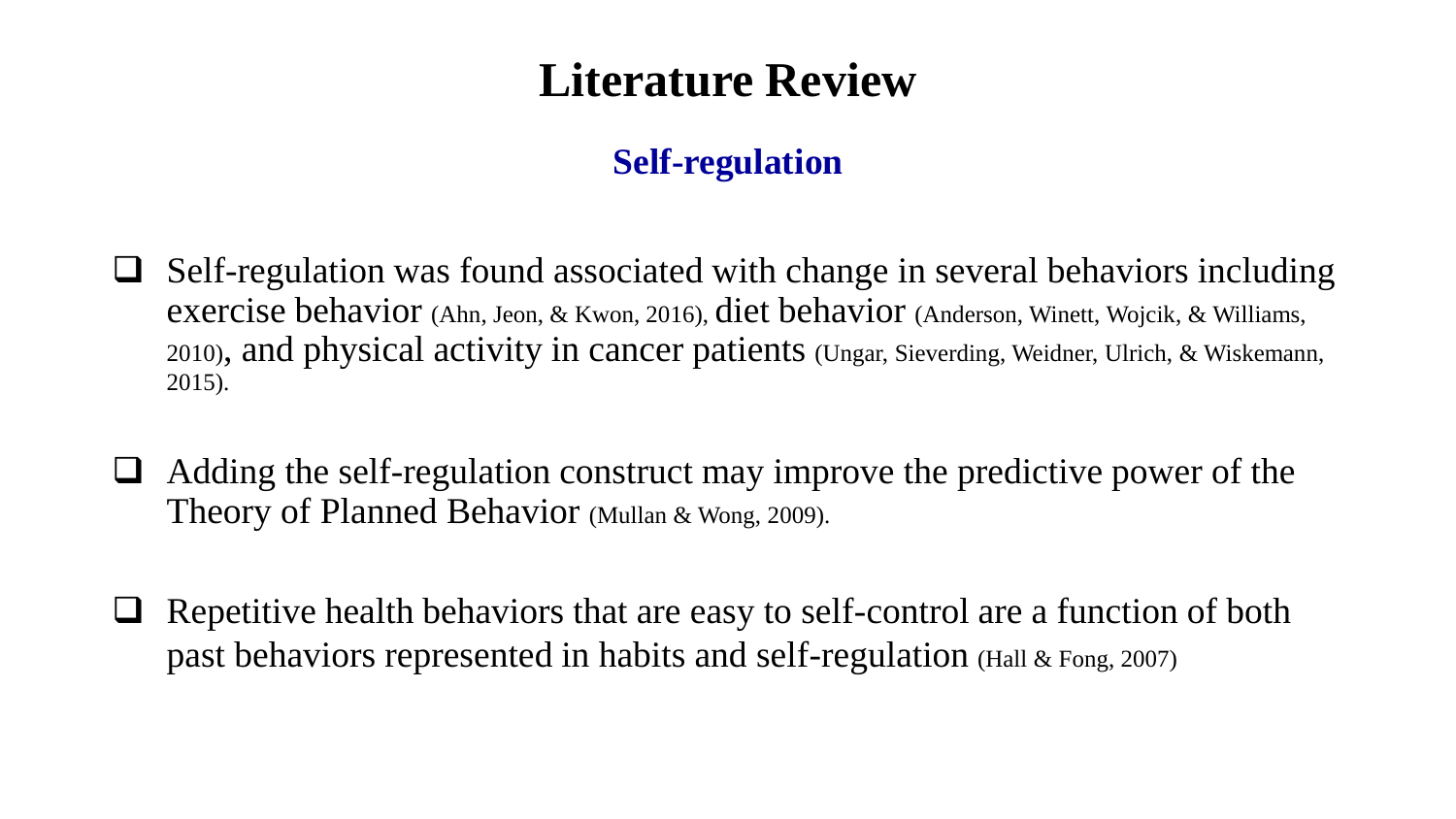#### **Environmental Factors**

- ❑ Behavior change will not occur unless the social and physical environment uphold the new behaviors (Bandura, 2002).
- □ Lack of resources has been frequently cited as some of the barriers to ensure safe food handling practices (Howells et al. 2008; York, Brannon, Roberts, Shanklin, & Howells, 2009).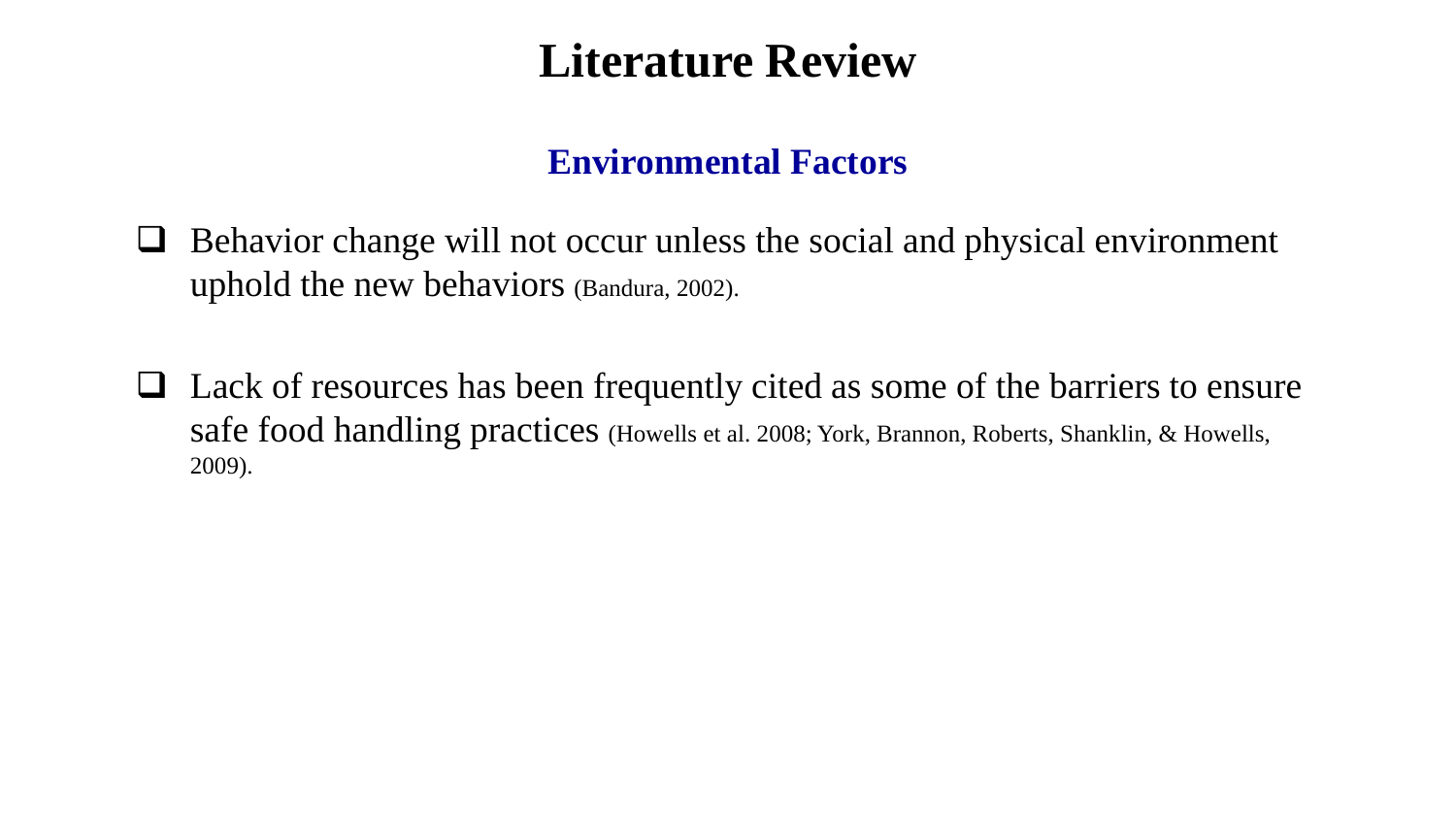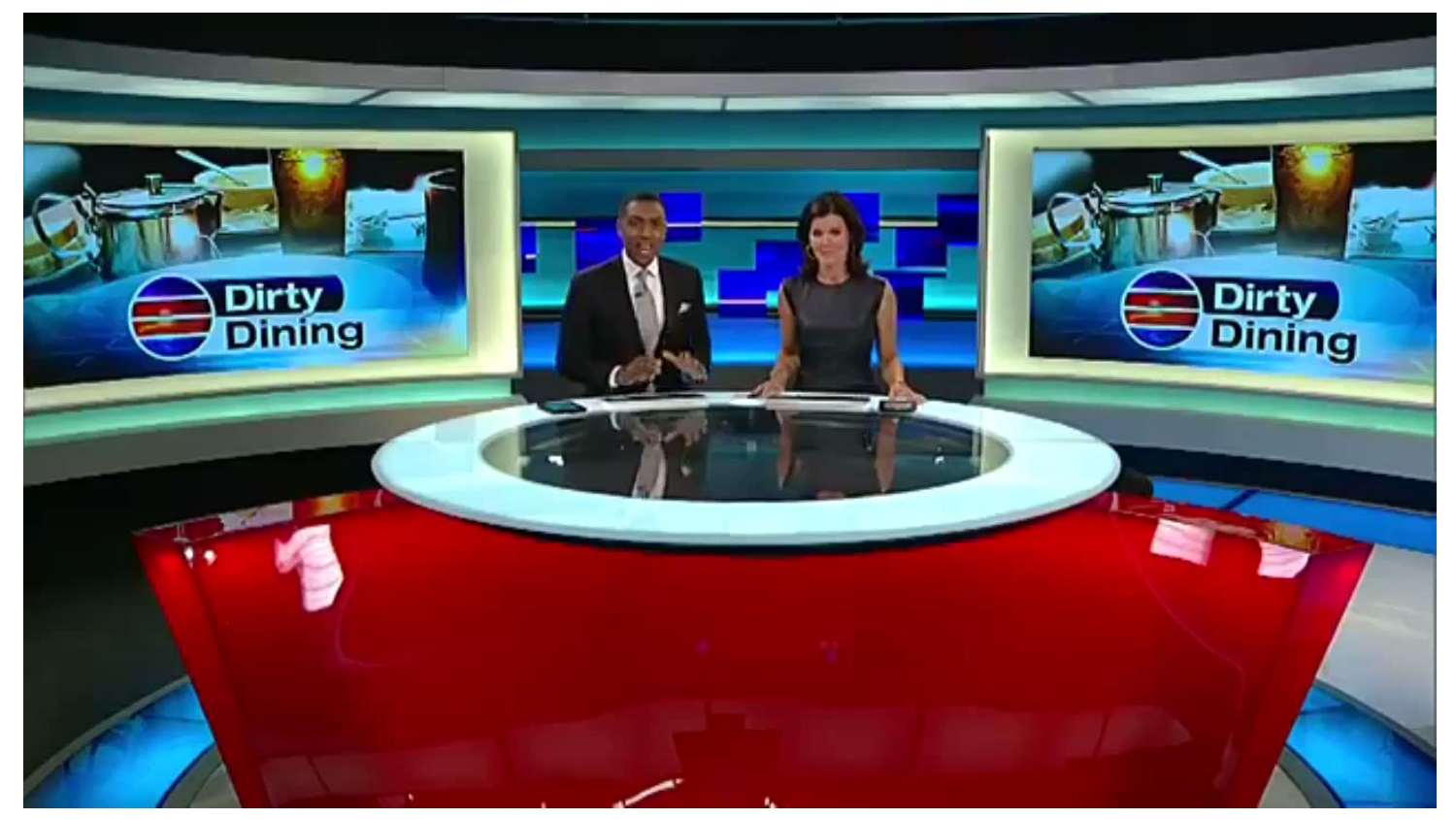#### **Behavioral Intentions**

- Bandura (1986) argued that most behaviors are mediated or guided by behavioral goals or intentions.
- Intentions can mediate the relationship between self-efficacy, outcome expectations, environmental factors e.g. barriers/impediments and the health behavior (Bandura, 2004).
- ❑ A specific behavior is most likely to be performed if a person has a strong intention, sufficient knowledge and skill to do it in a constraints-free environment (Montaño & Kasprzyk, 2008).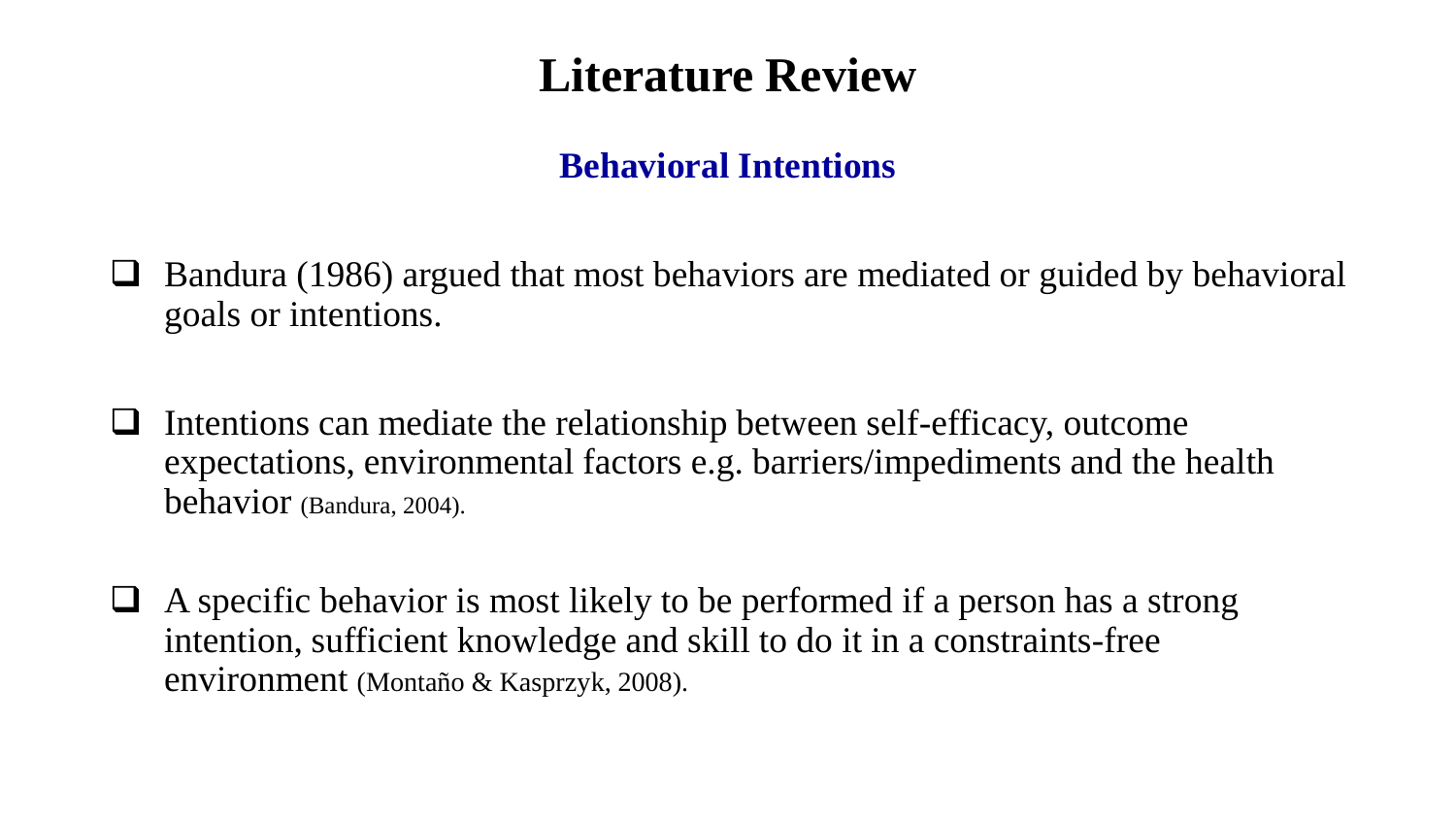- ❑ Accordingly, the following hypotheses were proposed:
	- $\Box$  H<sub>1</sub>: Self-efficacy is predictive of food safety behavioral intentions.
	- $\Box$  H<sub>2</sub>: Environmental factors are predictive of food safety behavioral intentions.
	- $\Box$  H<sub>3</sub>: Outcome expectations are predictive of food safety behavioral intentions.
	- $\Box$  H<sub>4</sub>: Self-regulation is predictive of food safety behavioral intentions.
	- $\Box$  H<sub>5</sub>: Self-reported food safety behaviors are mediated by food safety behavioral intentions.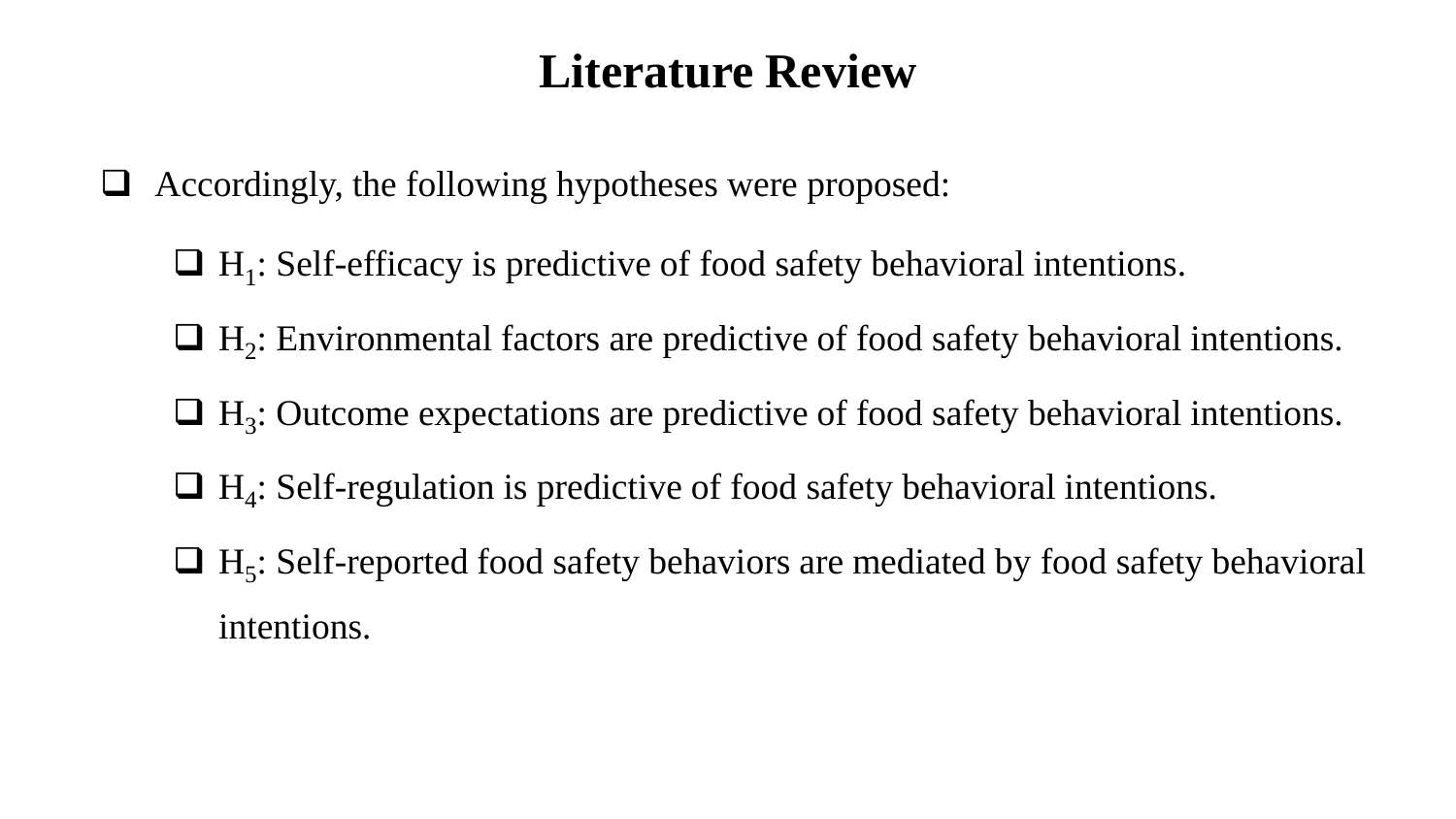#### **Hypotheses**

#### **Conceptual Research Model Using the Social Cognitive Theory**

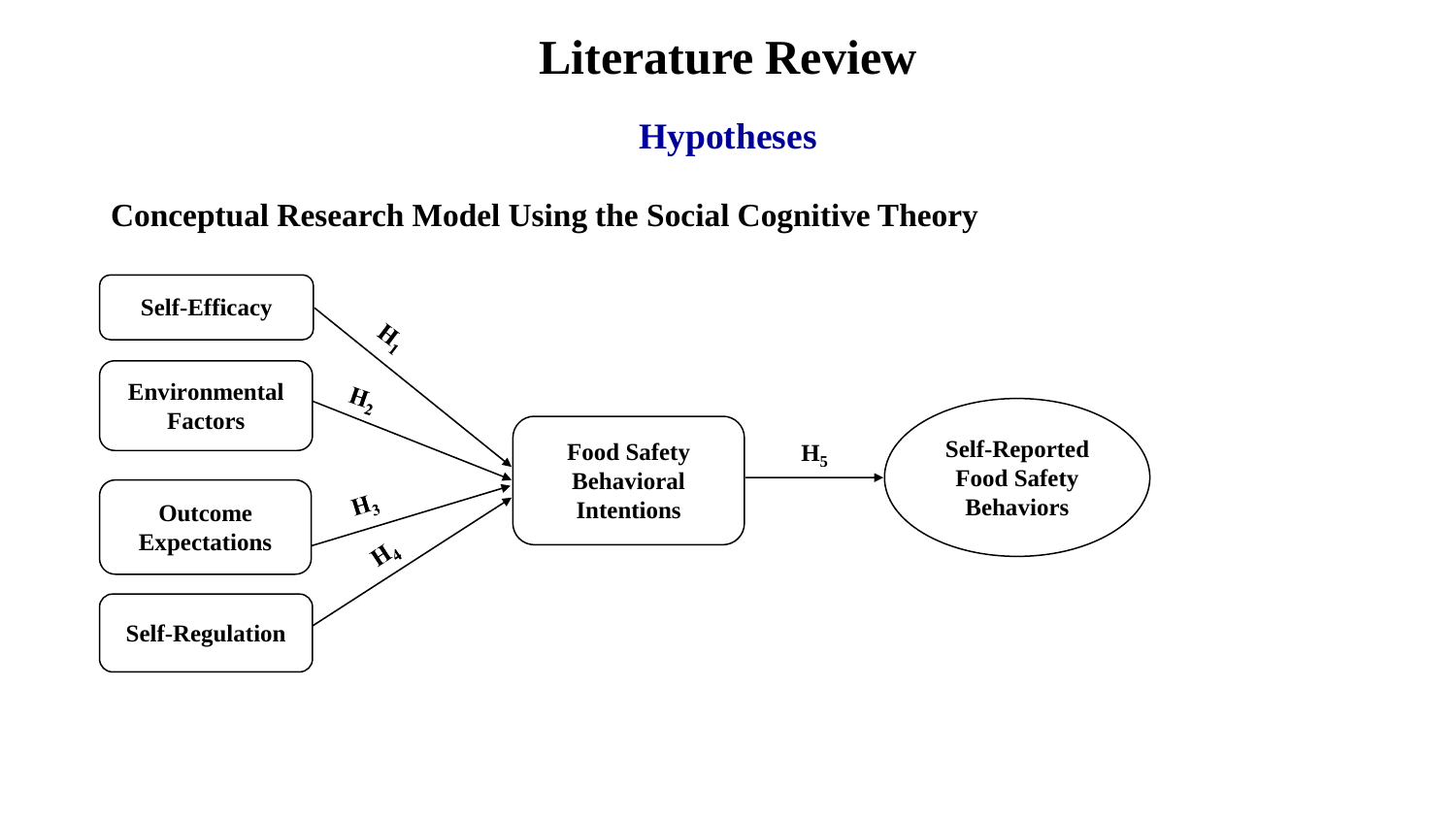#### **Study Design and Sampling Procedures**

- $\Box$  A multi-stage random sampling technique was utilized to collect data for the main study.
	- ❑ A cluster sample of independent ethnic restaurants (30 restaurants) was drawn from Johnson, Shawnee, and Sedgwick counties in Kansas.
- $\Box$  The sample estimated to achieve a 95% confidence interval was 138 employees (G\*Power, version 3).
	- To allow for dropouts, 150 employees were targeted.
	- ❑ To check for the measurement scales validity, the target sample was increased to 250 employees for data collection.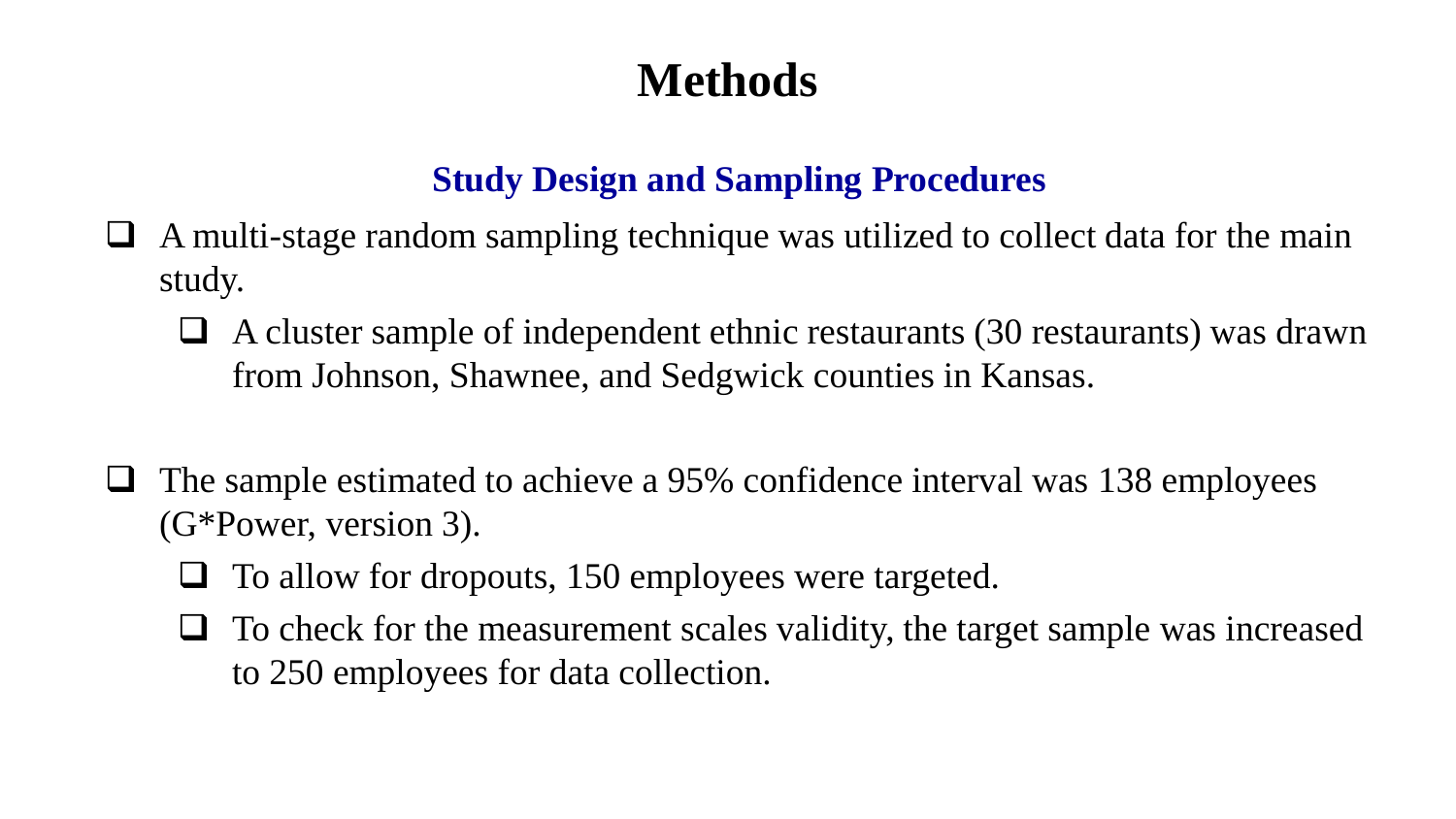#### **[Kansas Counties](http://www.tokyoks.com/)**

| Cheyenne |         | Rawlins       | Decatur  | Norton   | Phillips       | Smith         | Jewell                   | Republic               | Washington           | Marshall            | Nemaha    | <b>Brown</b>        | Doniphan S      |                                    |
|----------|---------|---------------|----------|----------|----------------|---------------|--------------------------|------------------------|----------------------|---------------------|-----------|---------------------|-----------------|------------------------------------|
| Sherman  |         | Thomas        | Sheridan | Graham   | Rooks          | Osborne       | Mitchell                 | Cloud                  | Clay<br><b>Riley</b> | Pottawatomie<br>a., | way       | Jackson             | Atchison        | Jefferson Leaverworth              |
| Wallace  | Logan   |               | Gove     | Trego    | Ellis          | Russell       | Lincoln                  | Ottawa<br>Saline,      | Dickinson            | Geary               | Wabaunsee | Shawnee <sub></sub> | <b>Louglas</b>  | <b>Wyandotte</b><br><u>Johnson</u> |
| Greeley  | Wichita | Scott         | Lane     | Ness     | Rush           | <b>Barton</b> | Ellsworth<br><b>Rice</b> | McPherson <sup>®</sup> | Marion               | Morris              | Lyon      | Osage               | <b>Franklin</b> | Miami                              |
| Hamilton | Kearny  | <b>Finney</b> |          | Hodgeman | Pawnee         | Stafford      | Reno <sub></sub>         | Harvey)                |                      | Chase               |           | Coffey              | Anderson        | Linn                               |
|          |         |               | Gray     | Ford     | <b>Edwards</b> | Pratt         |                          | Sedgwick.              | <b>Butler</b>        | Greenwood           |           | Woodson             | Allen           | Bourbon                            |
| Starton  | Grant   | Haskell       |          |          | Kiowa          |               | Kingman                  |                        |                      | Elk                 |           | Wilson              | Neosho          | Crawford                           |
| Morton   | Stevens | Seward        | Meade    | Clark    | Comanche       | Barber        | Harper                   | <b>Sumner</b>          | Cowley.              | Chautauqua          |           | Montgomery Labette  |                 | Cherokee                           |

Center for Economic Development and Business Research, W. Frank Barton<br>School of Business, Wichita State University Data source: U.S. Census Bureau, 2010, PL94-171.

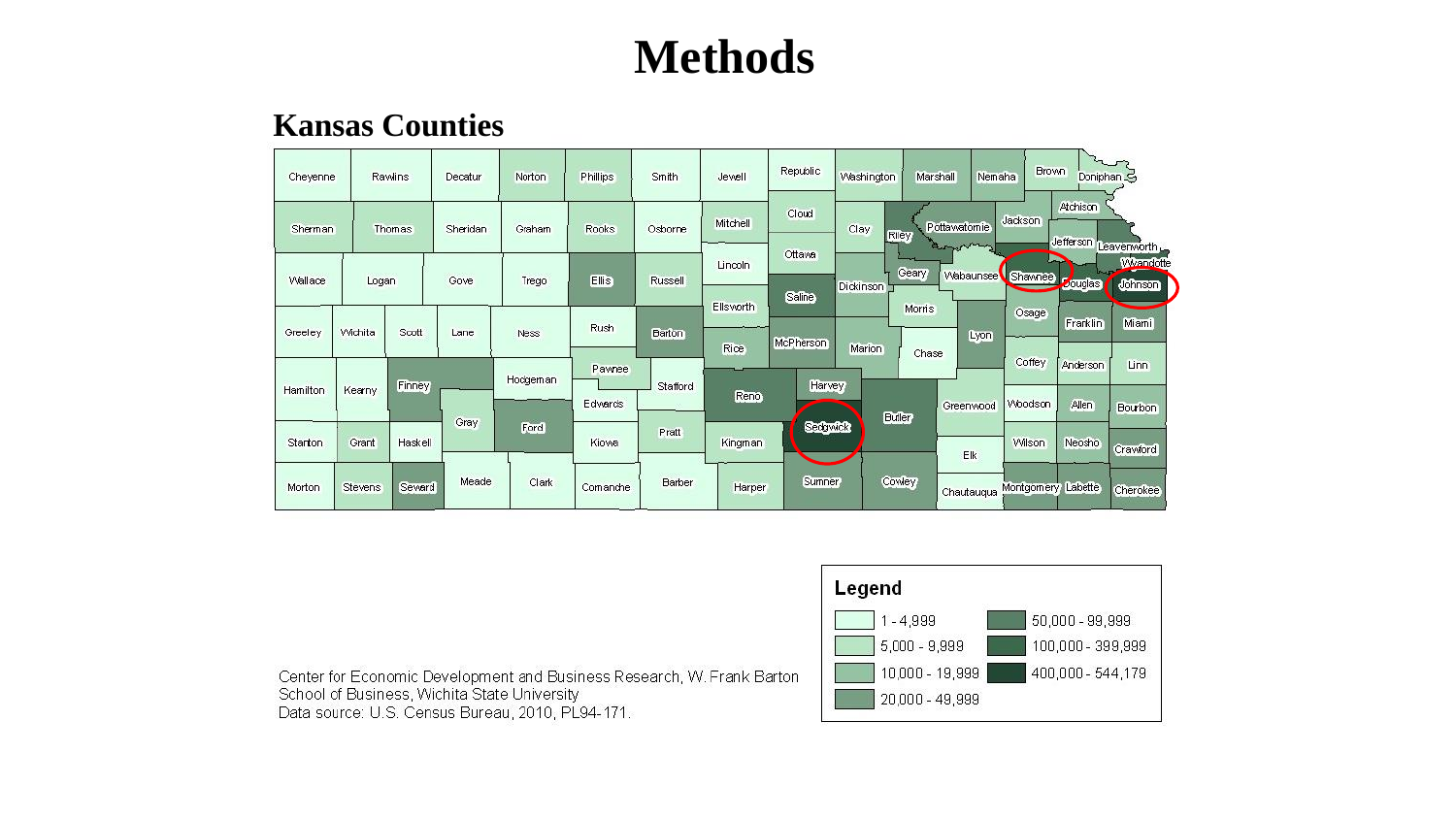### **Focus Group**

- ❑ One focus group interview was conducted with seven food handlers in nonsupervisory positions in an independent Mexican restaurant.
- ❑ Four group interviews ranging from two to three participants were conducted with a total of 10 food handlers from independent Mexican and Chinese restaurants.
- ❑ Focus group and group interviews followed a questioning route with open-ended questions and other probe questions if required.
	- □ The questioning route was prepared based on previous research (Abbot, Byrd-Bredbenner, Schaffner, Bruhn, & Blalock, 2009; Bearth et al., 2014; Clayton, Griffith, Price, & Peters, 2002; Howells et al., 2008; Meysenburg, Albrecht, Litchfield, & Ritter-Gooder, 2014; Pilling et al., 2008; York et al., 2009).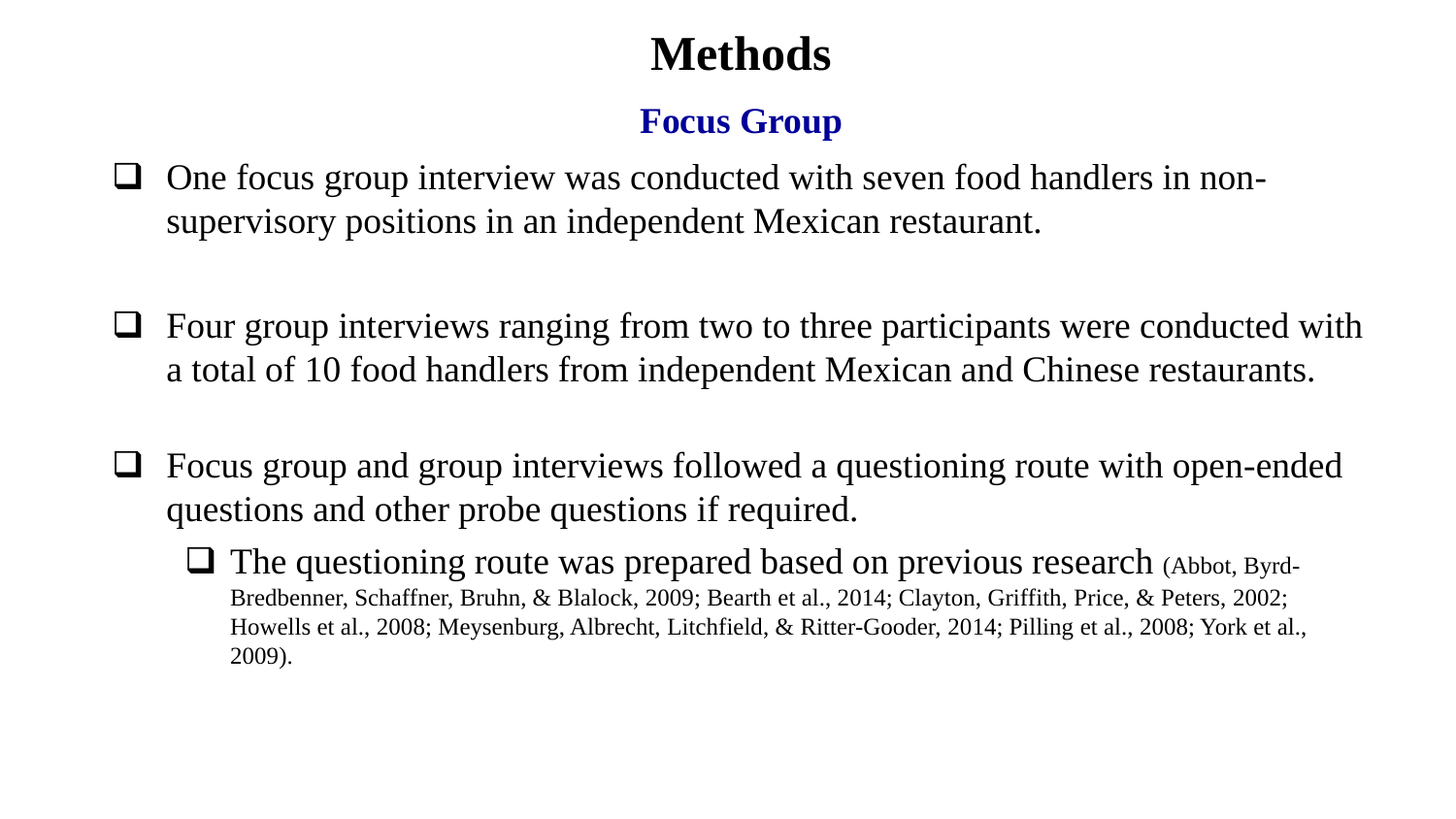### **Reliability**

- ❑ Another experienced researcher independently transcribed and coded the recordings.
- □ Coding themes were then examined with the main researcher and any disagreement was resolved.

#### **Analysis**

The coded data was analyzed using the procedures of NVivo 12 Plus for Windows (Version 12) to identify themes and patterns.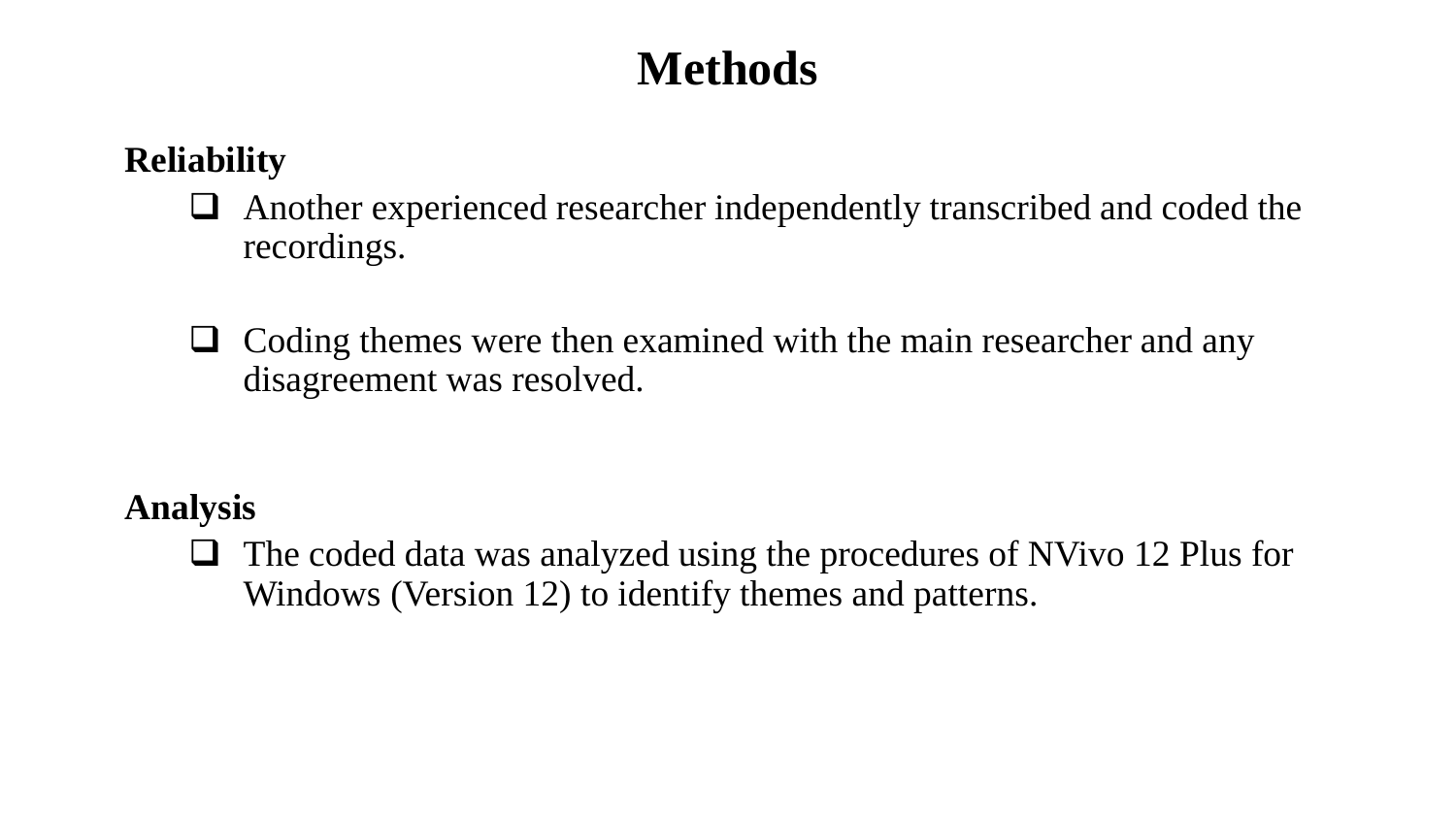### **Survey Instrument Design**

### **Questionnaire**

- The questionnaire consisted of six subscales and eleven demographic and operational information items.
	- Four constructs of the SCT,
	- Food safety behavioral intentions,
	- ❑ Self-reported food safety behaviors (handwashing, use of thermometer, and proper handling of food and work surfaces (FDA, 2009; Howells et al., 2008; Pilling, Brannon, Shanklin, Howells, & Roberts, 2008; York et al. 2009).
- ❑ All variables were measured using a 5-point Likert-type scale.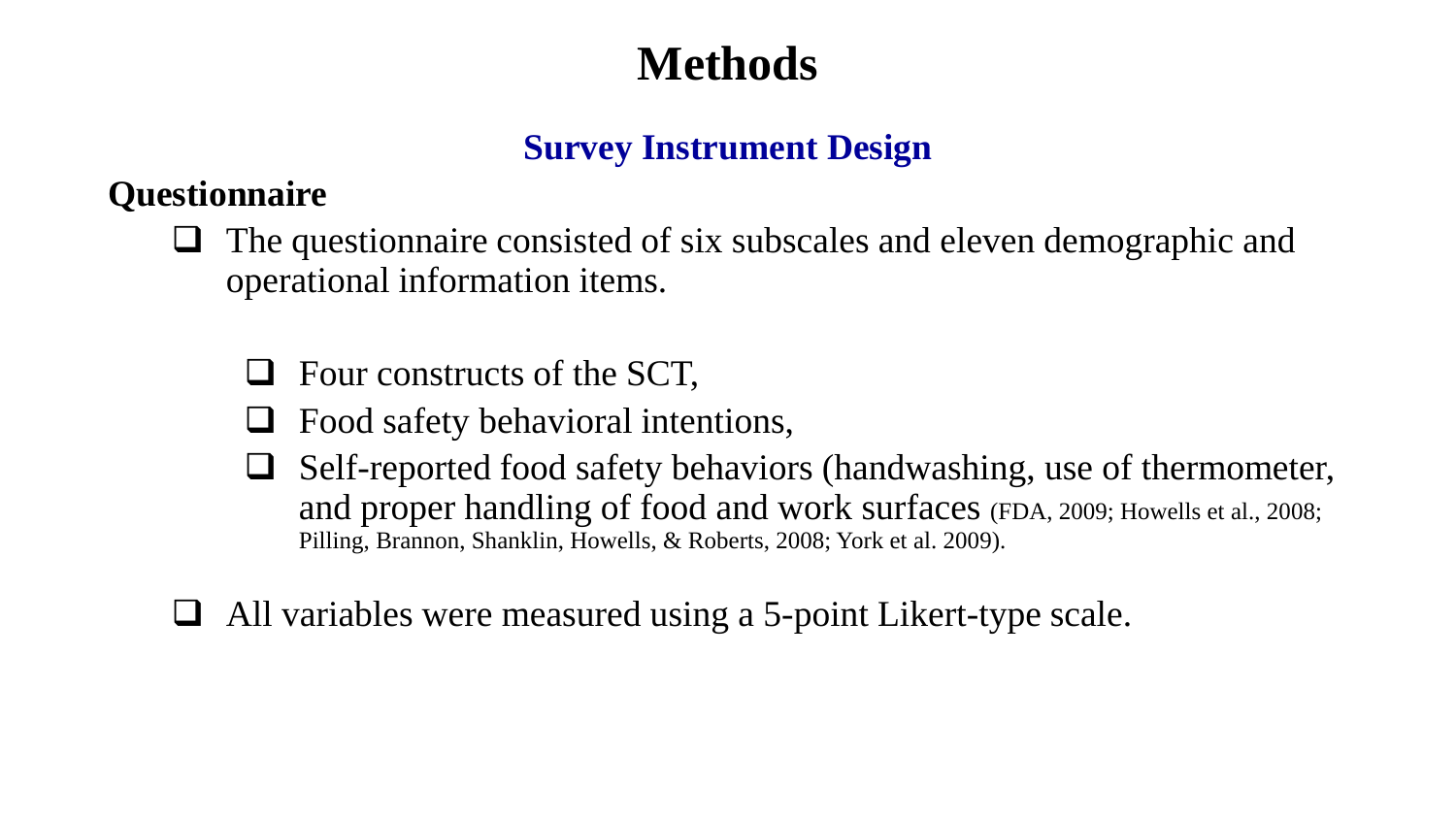### **Survey Instrument Design**

**Validity**

- ❑ A variety of scale types and response formats were used throughout the questionnaire (Podsakoff, MacKenzie, Lee, & Podsakoff, 2003).
- Harman's single-factor test was used to diagnose if common method variances exist (Podsakoff & Organ, 1986).
- ❑ Confirmatory factor analysis was conducted using AMOS (version 25) to test the constructs' validity in the proposed model.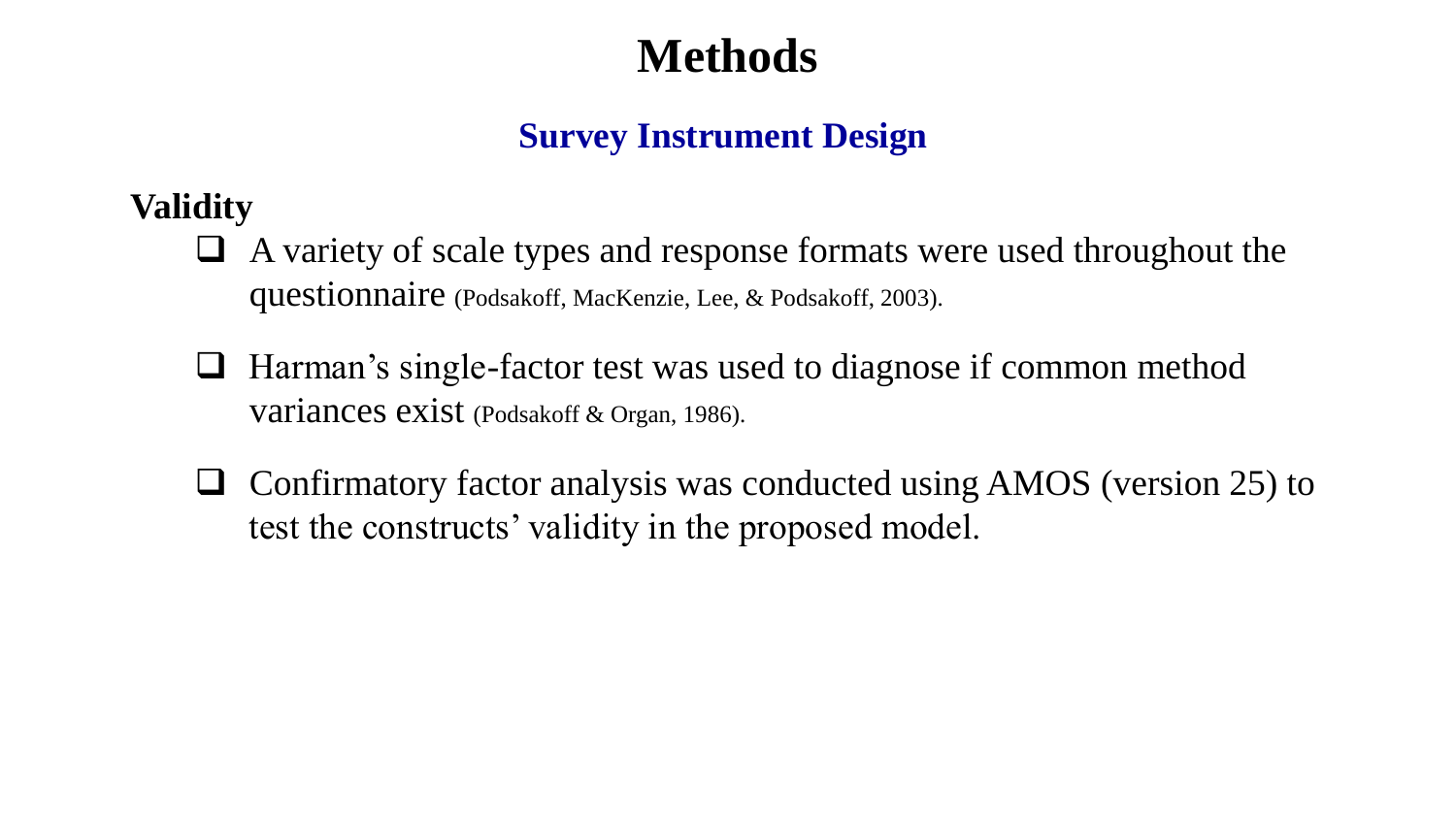### **Data Collection**

### **Pilot Study and Questionnaire Administration**

- $\Box$  The questionnaire was pilot tested with 25 food handlers according to the recommendations of Finn, White, and Walton (2000) to check the wording and clarity of the questions.
- Restaurants owners/managers were contacted in person to request the participation of their employees.
- The questionnaire was administered on-site with the goal of sampling five food handlers from each restaurant.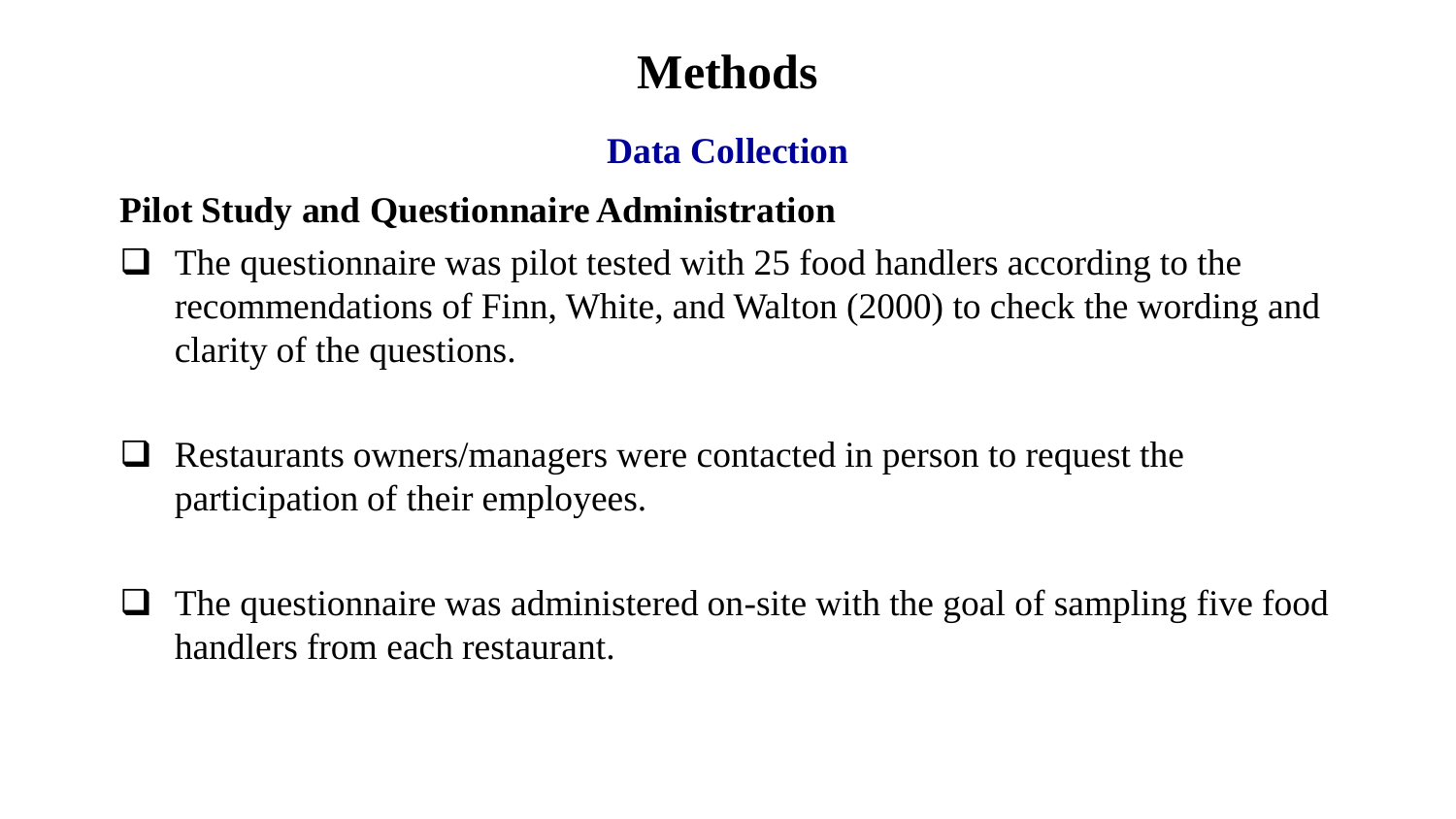### **Data Analysis**

- ❑ Cronbach's alpha coefficient was computed to determine the internal consistency/reliability of each scale.
- ❑ Descriptive statistics were computed to screen and summarize the data.
- ❑ Multiple regression analysis was used to examine the ways in which the constructs act alone and together to influence self-reported food safety behaviors.
- □ Mediation analysis was performed using the procedures of the PROCESS macro developed for SPSS (Hayes, 2017) including the Sobel test and bootstrap confidence intervals.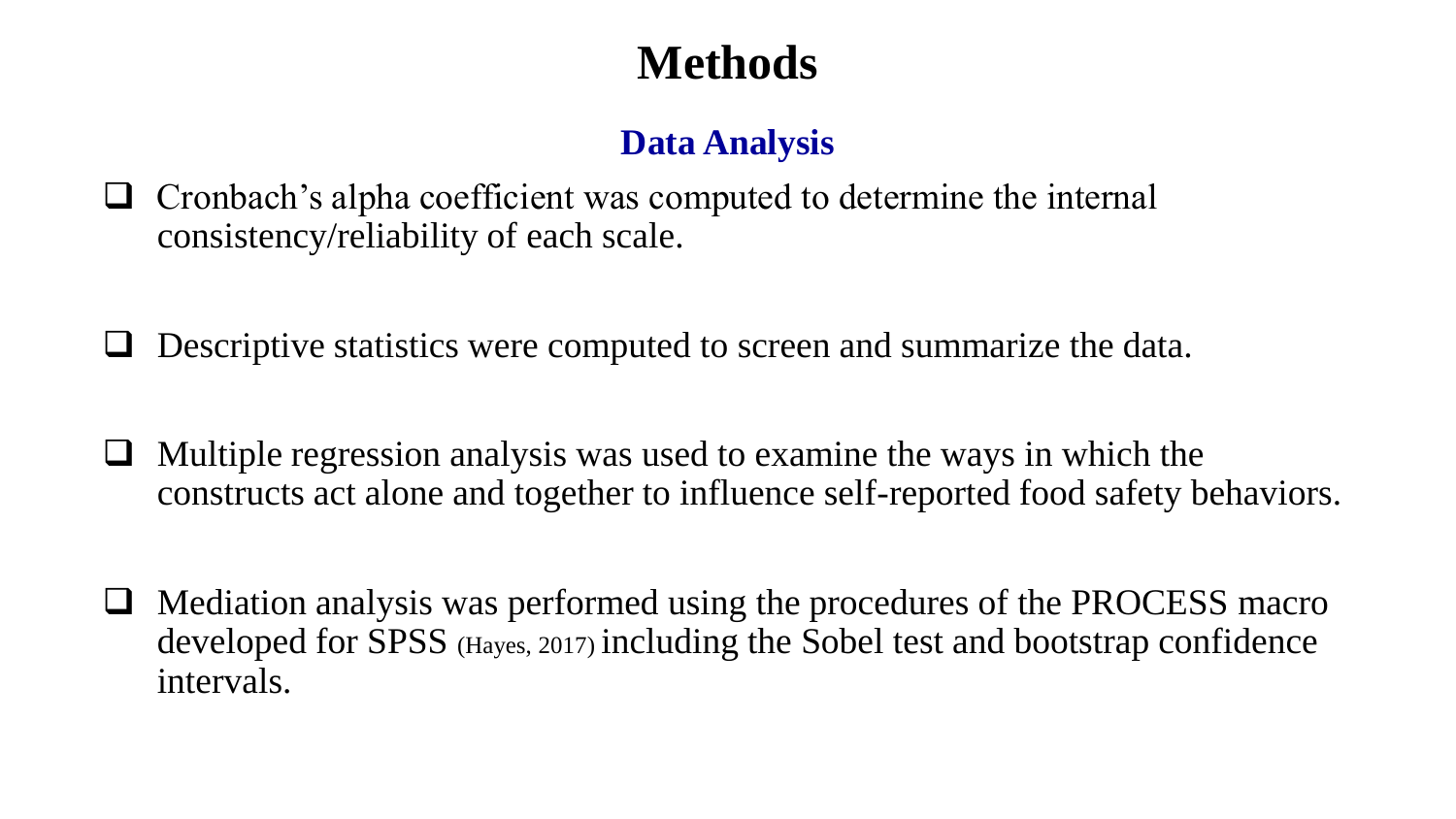| <b>Theme</b>             | <b>Response</b>                                                                 |
|--------------------------|---------------------------------------------------------------------------------|
| <b>Self-Efficacy</b>     | • I am confident I do it every time before I serve                              |
|                          | • but for me the main thing is the ability and the<br>intelligence and the will |
| <b>Self-Regulation</b>   | • I can tell you that I always do it because it is a habit                      |
| · Habit                  |                                                                                 |
| • Goals setting          | •  we have in mind that I have to wash my hands, it's                           |
| • Self-monitoring        | not in our mind, in a hemisphere of our brain                                   |
| Self-regulation learning |                                                                                 |
| strategies               |                                                                                 |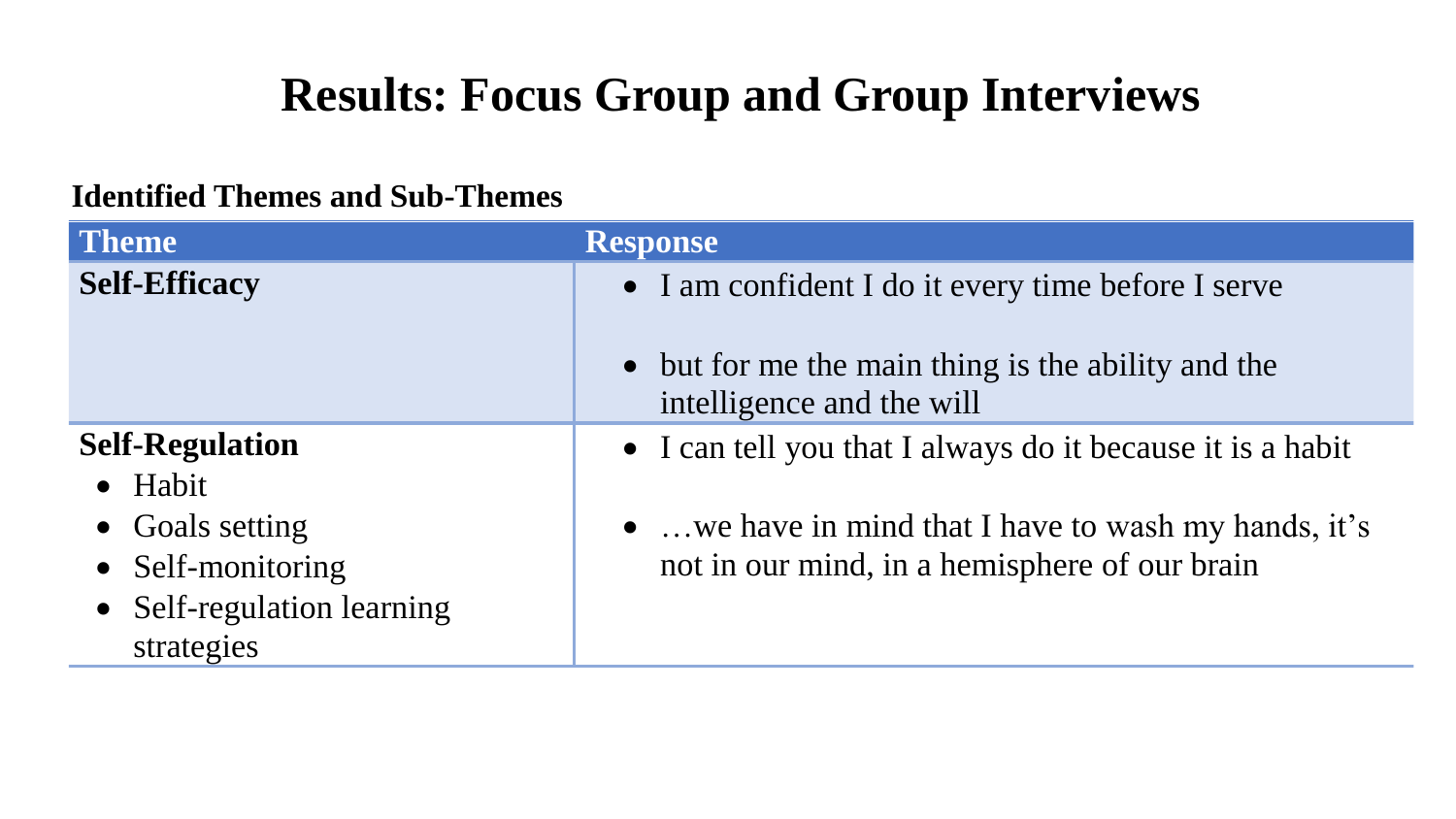| <b>Theme</b>                         | <b>Response</b>                                  |
|--------------------------------------|--------------------------------------------------|
| <b>Environmental Factors</b>         | • in practice it is 5% that follows it because   |
| • Physical environmental factors     | there is neither time nor the conditions are the |
| (equipment and resources)            | most adequate to wash hands                      |
| • Time constraints                   |                                                  |
| • Social environmental factors       | they [managers] have to do this on<br>$\bullet$  |
| • Training and access to food safety | themselves and then they will monitor others     |
| information                          | and give them rewards or punishment if           |
| • Inspection by officials            | needed                                           |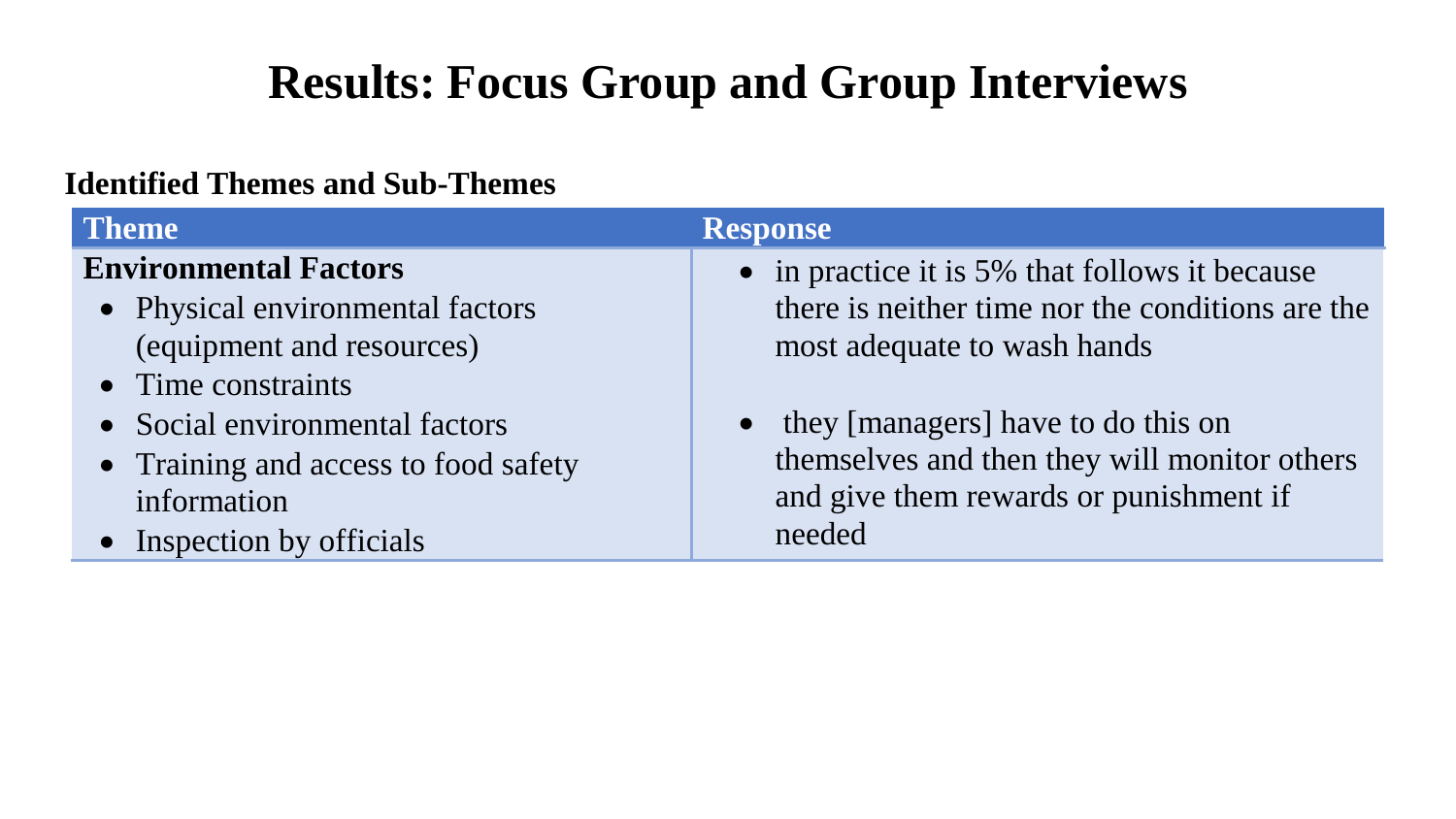| Theme                                                                                                                                                                         | <b>Response</b>                                                                                                                                                                                                                                  |
|-------------------------------------------------------------------------------------------------------------------------------------------------------------------------------|--------------------------------------------------------------------------------------------------------------------------------------------------------------------------------------------------------------------------------------------------|
| <b>Outcome Expectations</b><br>• Reducing risk of foodborne<br>illnesses, avoiding lawsuits, and<br>maintaining good reputation<br>• Time constraints and cost of<br>supplies | avoid lawsuits, diseases. Quality. So that the client is<br>satisfied<br>• if someone got sick because of eating our food, we<br>are going to lose our job, they are going to shut<br>down, the inspection comes, and everybody will lose<br>job |
| <b>Behavioral Intentions</b>                                                                                                                                                  | • they are told, you are going to do this and this, but it<br>is already dependent on the person                                                                                                                                                 |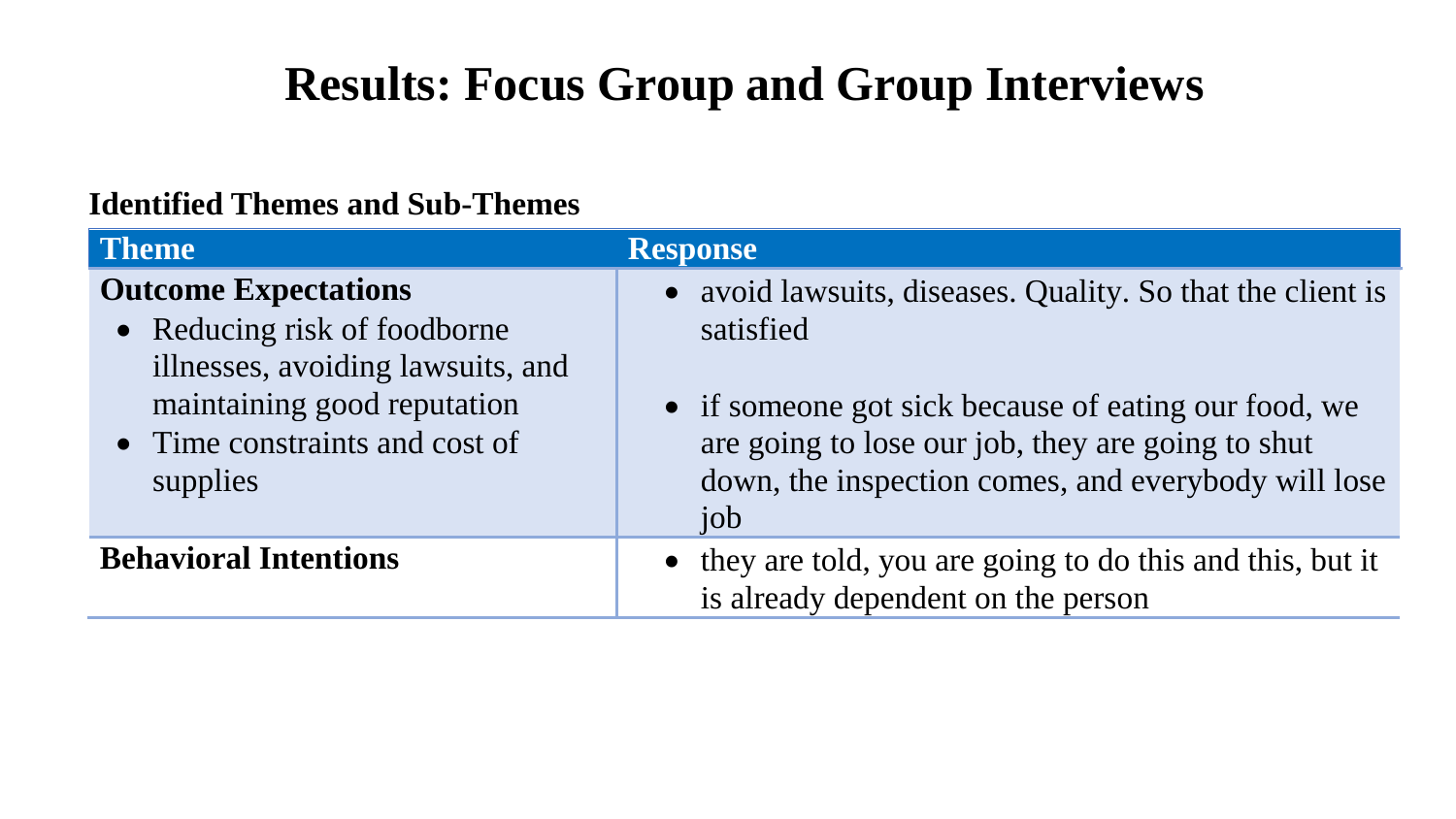| <b>Theme</b>                       | <b>Response</b>                                                                                                                              |
|------------------------------------|----------------------------------------------------------------------------------------------------------------------------------------------|
| <b>Food safety Behaviors</b>       | • I only wash my hands when I leave and come back<br>to the work area<br>• what I do, sometimes, is to put the thermometer                   |
|                                    | inside the food to take the temperature                                                                                                      |
| <b>Culture of Food Preparation</b> | • the culture that one brings is to the root because not<br>all we do in the restaurant is what they teach us<br>[public health authorities] |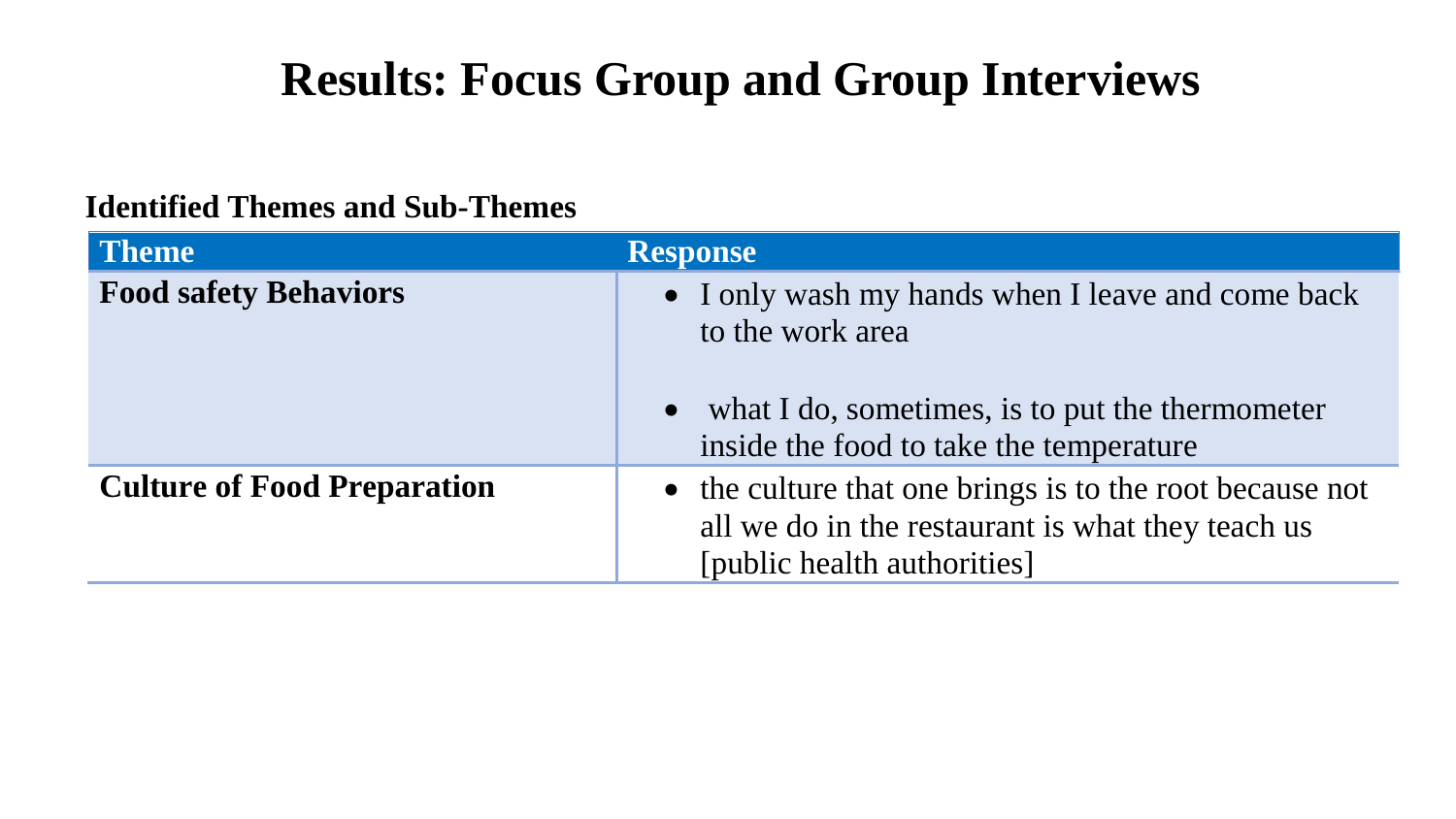| Theme           | <b>Response</b>                                                                                                           |
|-----------------|---------------------------------------------------------------------------------------------------------------------------|
| <b>Attitude</b> | • first the attitude. After having the tools that we have,<br>if we do not have the attitude we will not do it            |
| Knowledge       | • it is important because we know that if the hot food<br>is not more than 135 degrees [fahrenheit] it begins to<br>spoil |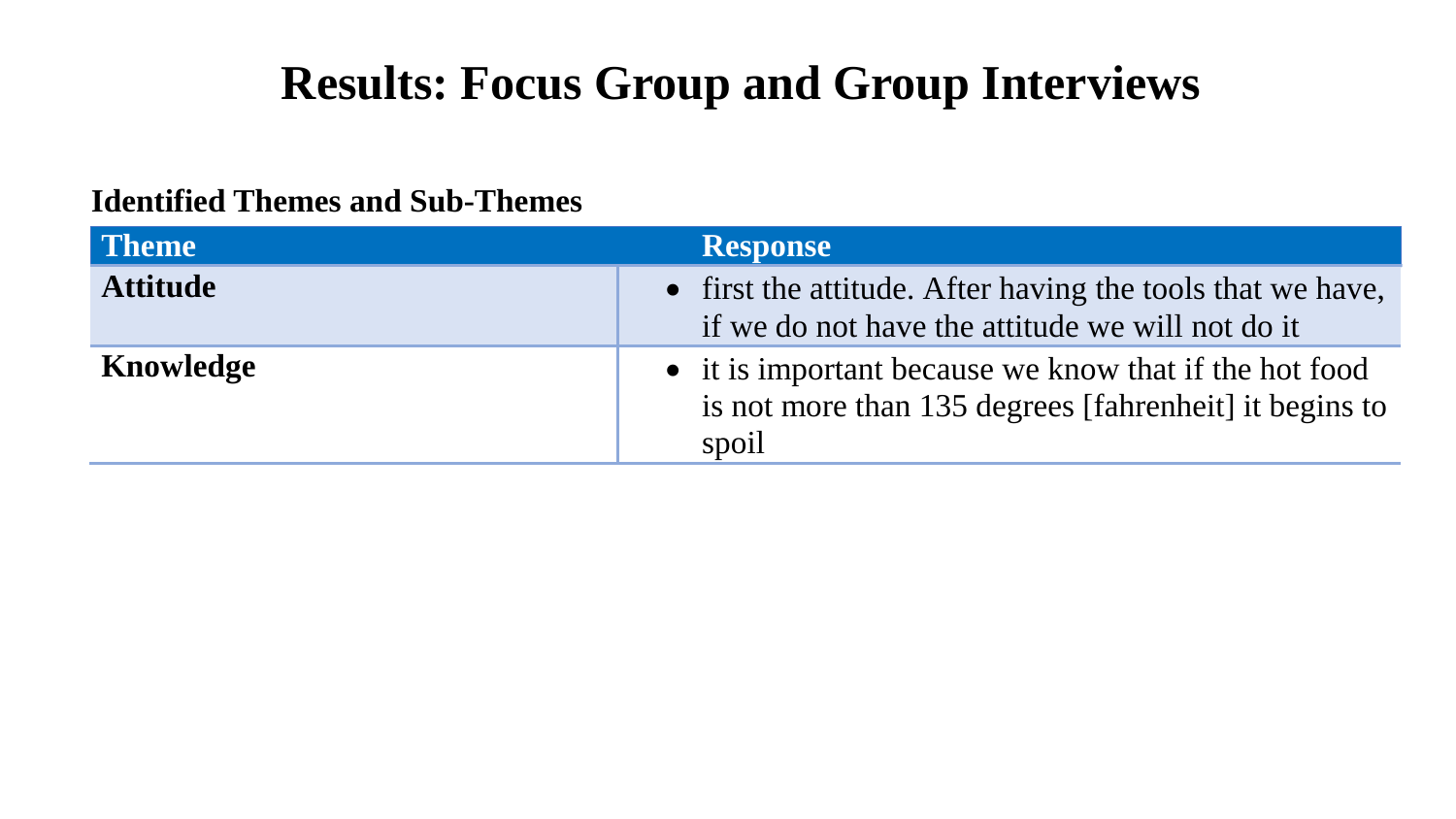### **Response Rate and Demographics**

- ❑ 204 participants from 66 independent Chinese and Mexican restaurants participated. Only 201 responses were usable. The overall response rate was 80.4%.
- 56.2% of the respondents were male and 42.3% were female.
- The majority of respondents were line cooks (34.8%) and prep cooks (28.9%).
- ❑ 66.7% of restaurants were Mexican restaurants and 33.3% were Chinese restaurants.
- ❑ 64.7% of the respondents indicated they received food safety training and 35.3% indicated they had food safety certification.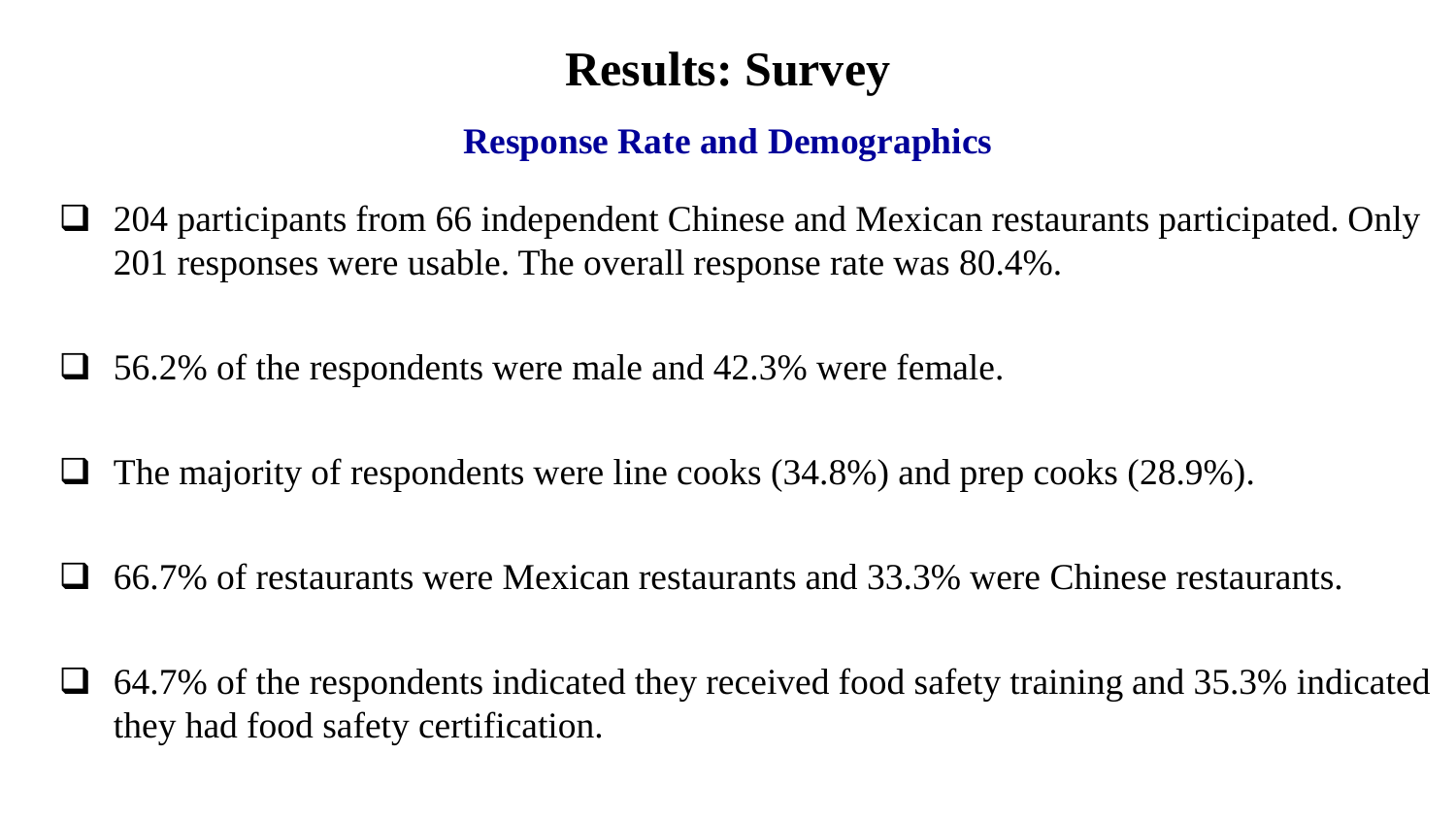**Means, Standard Deviations, and Reliability of the Measurement Scales**

#### **Self-Efficacy**  $(a = 0.85)$

| <b>Highest</b> | <b>Clean and sanitize food contact surfaces before and after</b><br>preparing food $(4.72\pm0.40)$ . |
|----------------|------------------------------------------------------------------------------------------------------|
| Lowest         | Use the thermometer at the completion of reheating food to<br>165°F. $(4.46\pm0.66)$ .               |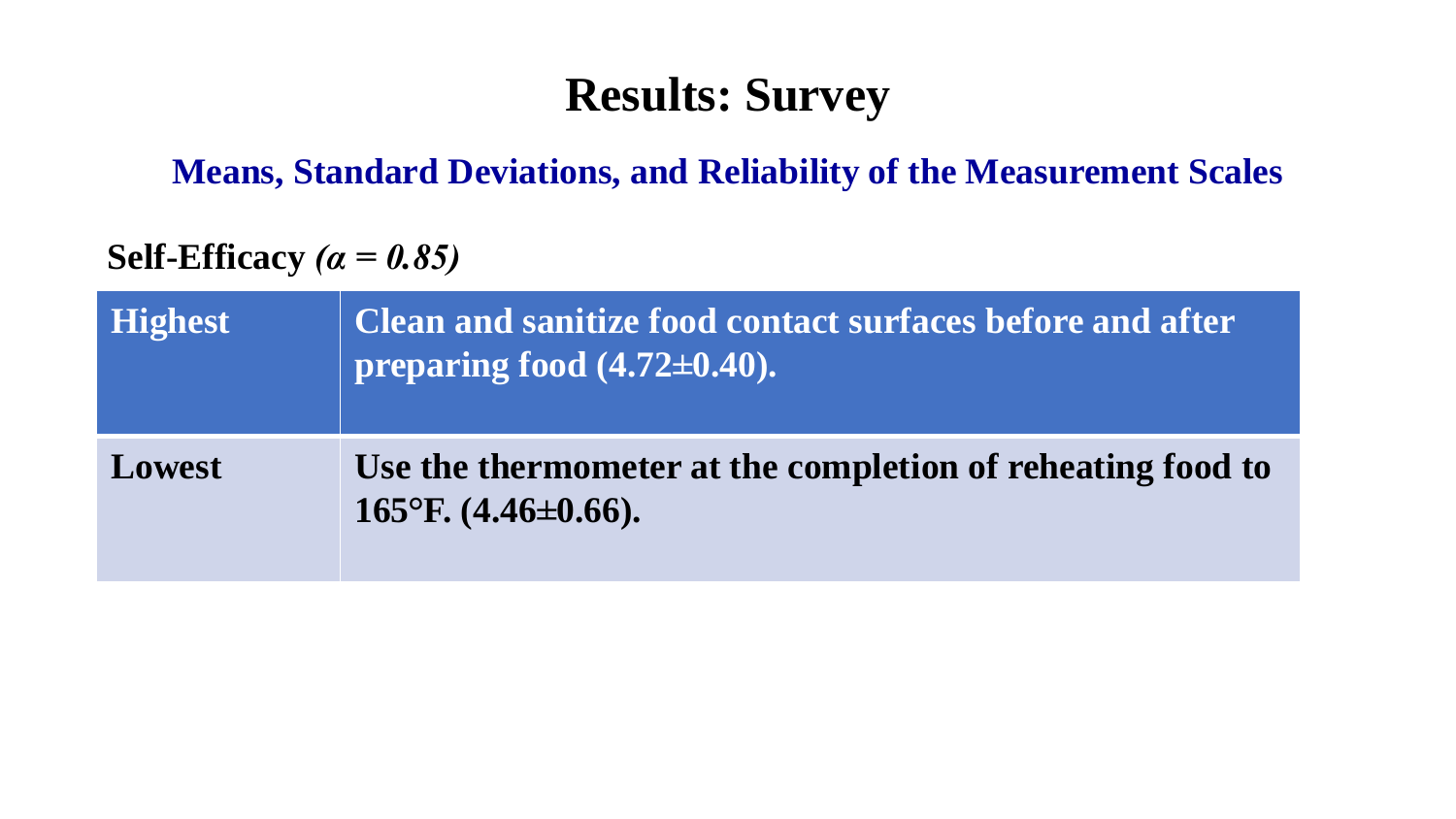#### **Means, Standard Deviations, and Reliability of the Measurement Scales**

#### **Self-regulation**  $(a = 0.87)$

| <b>Highest</b> | I have a goal to ensure food has reached a safe temperature<br>for service and consumption (4.67±0.42). |
|----------------|---------------------------------------------------------------------------------------------------------|
| Lowest         | I evaluate myself when I use a food thermometer<br>$(4.40 \pm 0.60)$ .                                  |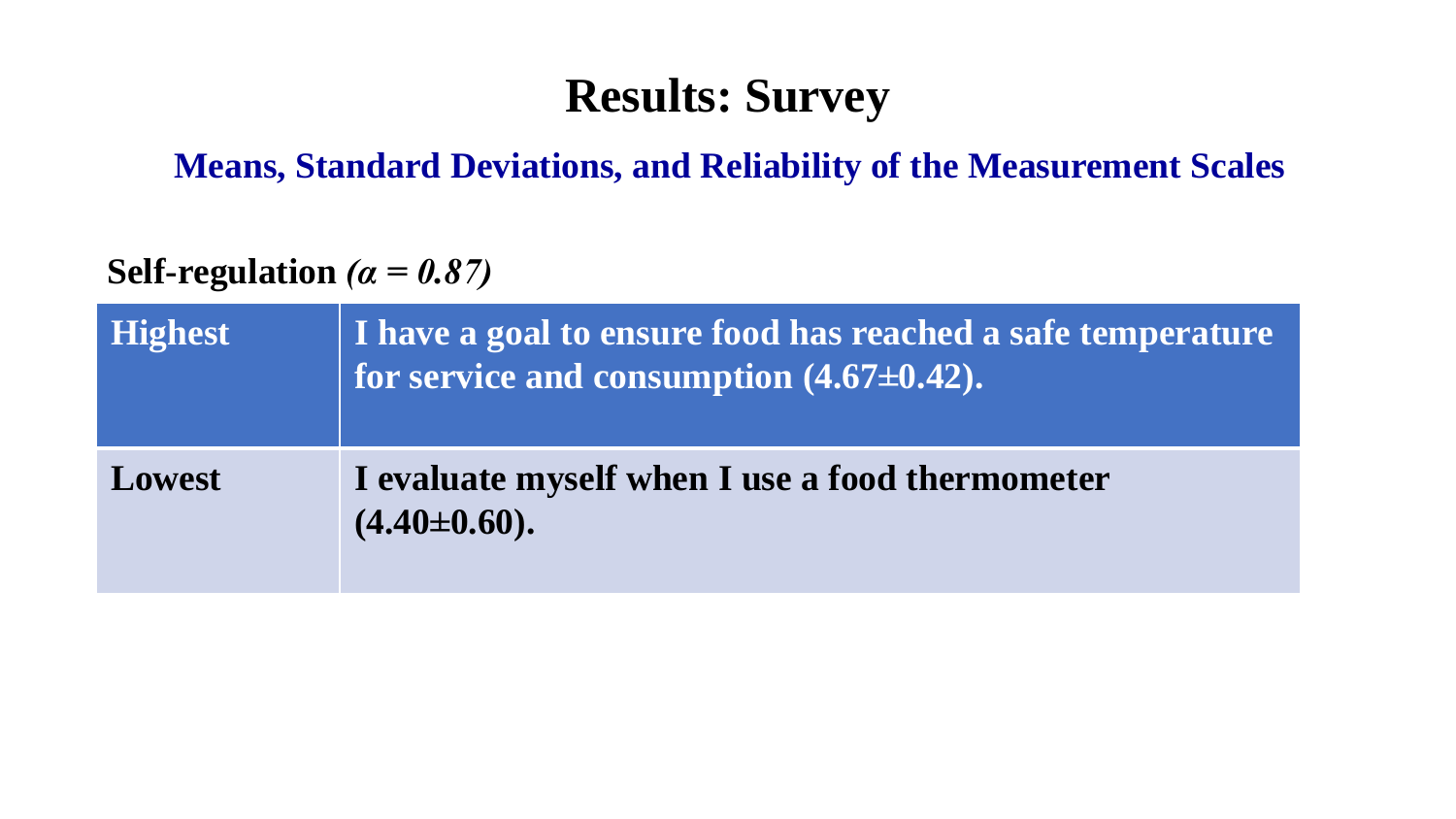**Means, Standard Deviations, and Reliability of the Measurement Scales**

#### **Environmental Factors** *(α = 0.91)*

| <b>Highest</b> | The necessary infrastructure and equipment (e.g., hand<br>washing sinks) are available and accessible to support food<br>safety (4.73±0.34). |
|----------------|----------------------------------------------------------------------------------------------------------------------------------------------|
| Lowest         | Sufficient financial resources are provided to support<br>hygiene and food safety $(4.50\pm0.54)$ .                                          |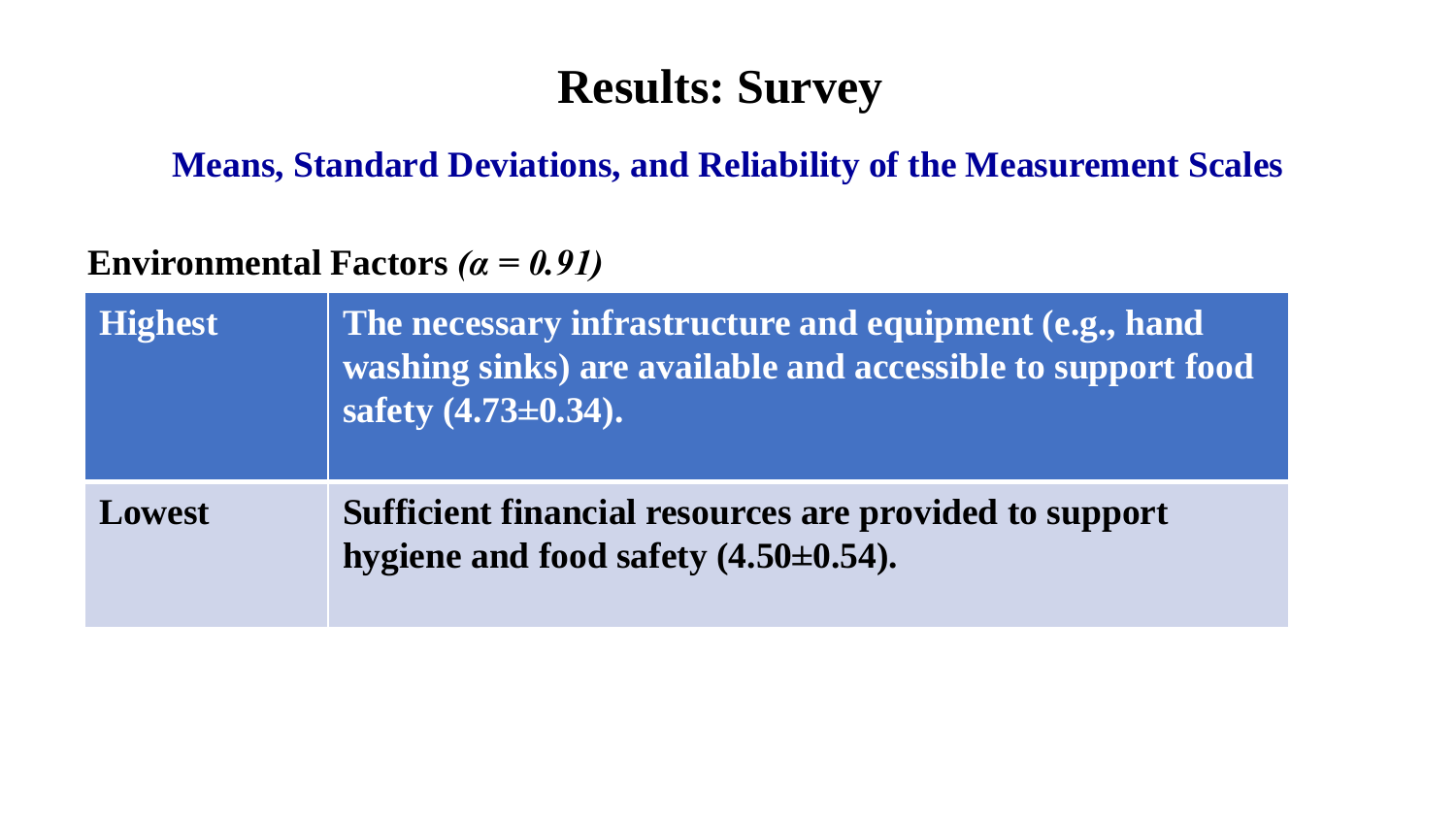**Means, Standard Deviations, and Reliability of the Measurement Scales**

#### **Outcome Expectations** *(α = 0.72)*

| <b>Highest</b> | <b>I</b> will help protect my restaurant from liability for<br>foodborne illnesses $(4.75\pm0.35)$ . |
|----------------|------------------------------------------------------------------------------------------------------|
| Lowest         | My manager/supervisor will praise my performance<br>$(4.38 \pm 0.62)$ .                              |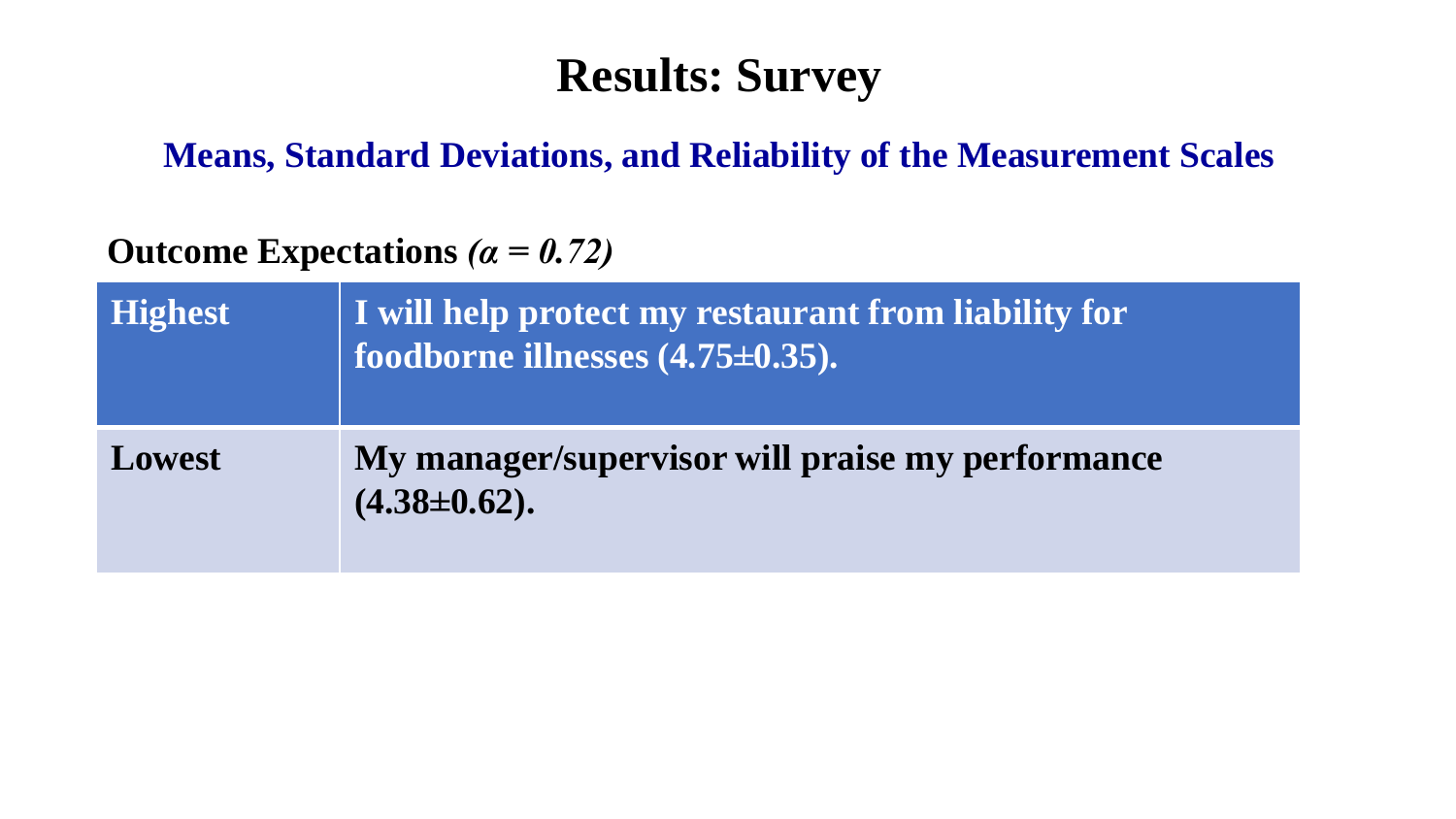**Means, Standard Deviations, and Reliability of the Measurement Scales**

#### **Behavioral Intentions** *(α = 0.86)*

| <b>Highest</b> | I am willing to separate raw food from ready-to-eat food<br>during preparation (4.79±0.30). |
|----------------|---------------------------------------------------------------------------------------------|
| Lowest         | I intend to use a food thermometer at the completion of<br>cooking $(4.45 \pm 0.58)$ .      |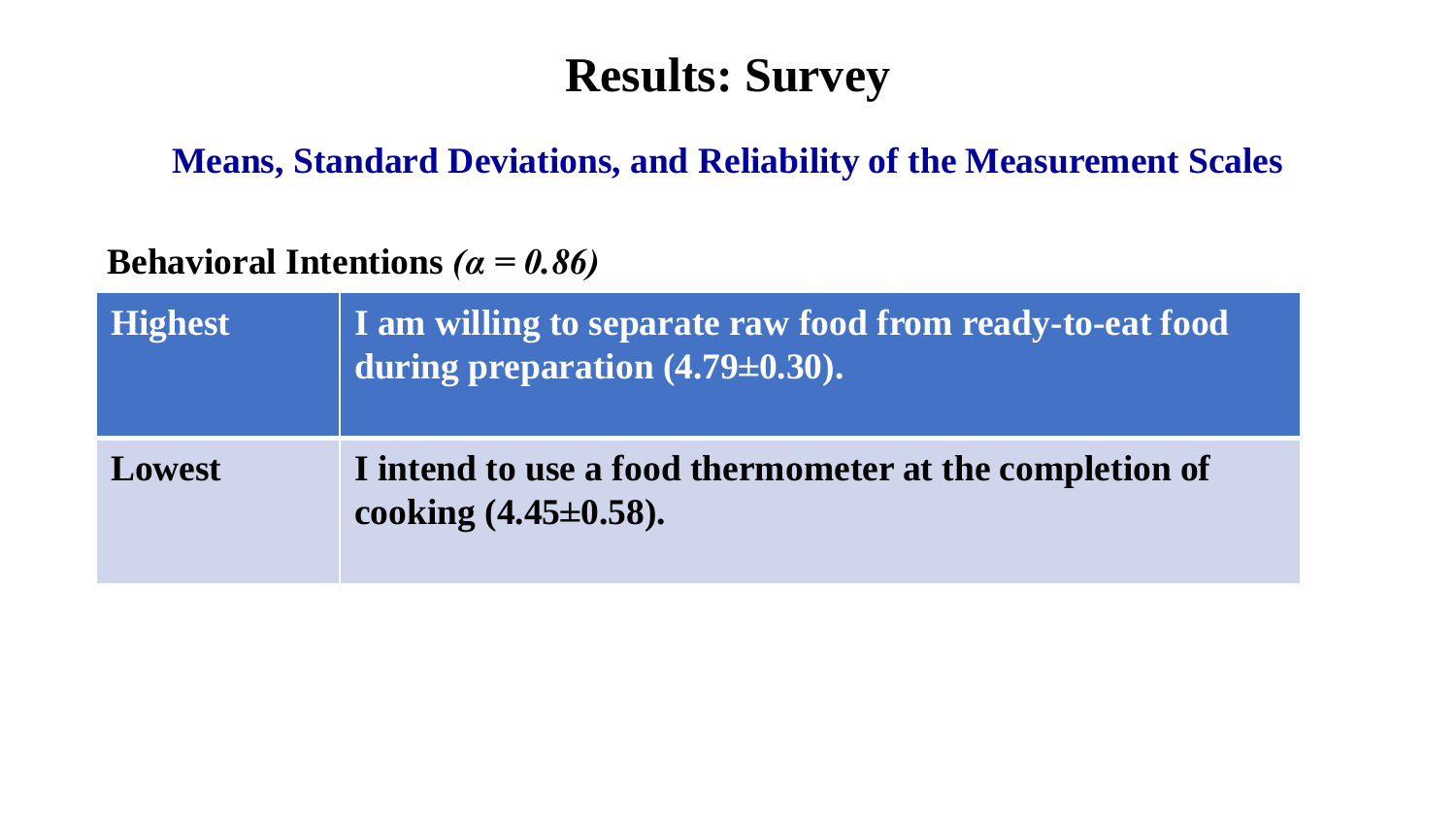**Means, Standard Deviations, and Reliability of the Measurement Scales**

#### **Self-reported Food Safety Behaviors** *(α = 0.88)*

| <b>Highest</b> | I wash my hands after sneezing, coughing, or using a tissue<br>$(4.85 \pm 0.23)$ .                       |
|----------------|----------------------------------------------------------------------------------------------------------|
| Lowest         | I use a thermometer to check the temperature of food at the<br>completion of cooking $(4.46\pm0.61)$ .   |
|                | I use a thermometer to check the temperature of food at the<br>completion of reheating $(4.42\pm0.66)$ . |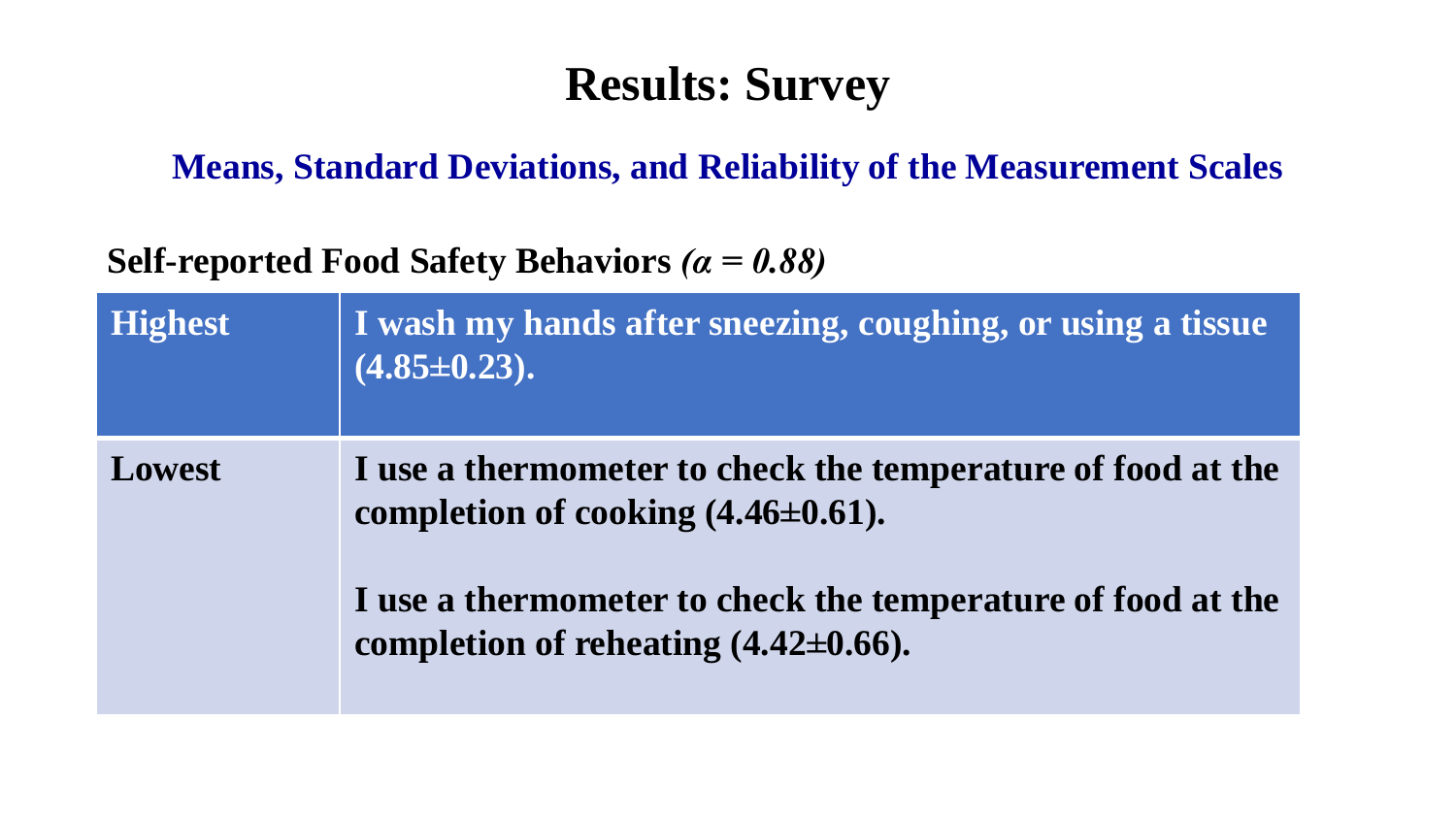#### **Goodness-of-fit Indices for the Hypothesized Model**

| <b>CFA Results</b>                                                                                                                                                                                                                               | $\chi^2$ <i>df</i> | CFI <sup>a</sup> | $\mathbf{GFI}^{\mathbf{b}}$ | <b>IFIC</b> | <b>RMSEA<sup>d</sup></b> | <b>NFI</b> <sup>e</sup> |
|--------------------------------------------------------------------------------------------------------------------------------------------------------------------------------------------------------------------------------------------------|--------------------|------------------|-----------------------------|-------------|--------------------------|-------------------------|
| <b>Measurement</b>                                                                                                                                                                                                                               | 2.24               | 0.83             | 0.73                        | 0.83        | 0.07                     | 0.73                    |
| <i>Note.</i> $N = 201$ .<br>$^{\circ}$ CFI = comparative fit index.<br>$\rm ^b$ GFI = goodness of fit index.<br>$c$ IFI = incremental fit index.<br>$d$ RMSEA = root mean square error of approximation.<br>$\mathbf{F}$ NFI = normed fit index. |                    |                  |                             |             |                          |                         |

- Bootstrap confidence intervals of 5,000 samples were computed and the results indicated that the model fit better in 4,548 out of the 5,000 bootstrap samples with  $p < 0.05$ .
- The Bollen-Stine bootstrapping procedure (Bollen & Stine, 1992) was used to test the null hypothesis that the model is correct. The result showed that the null hypothesis was not rejected  $(p = 0.09)$ .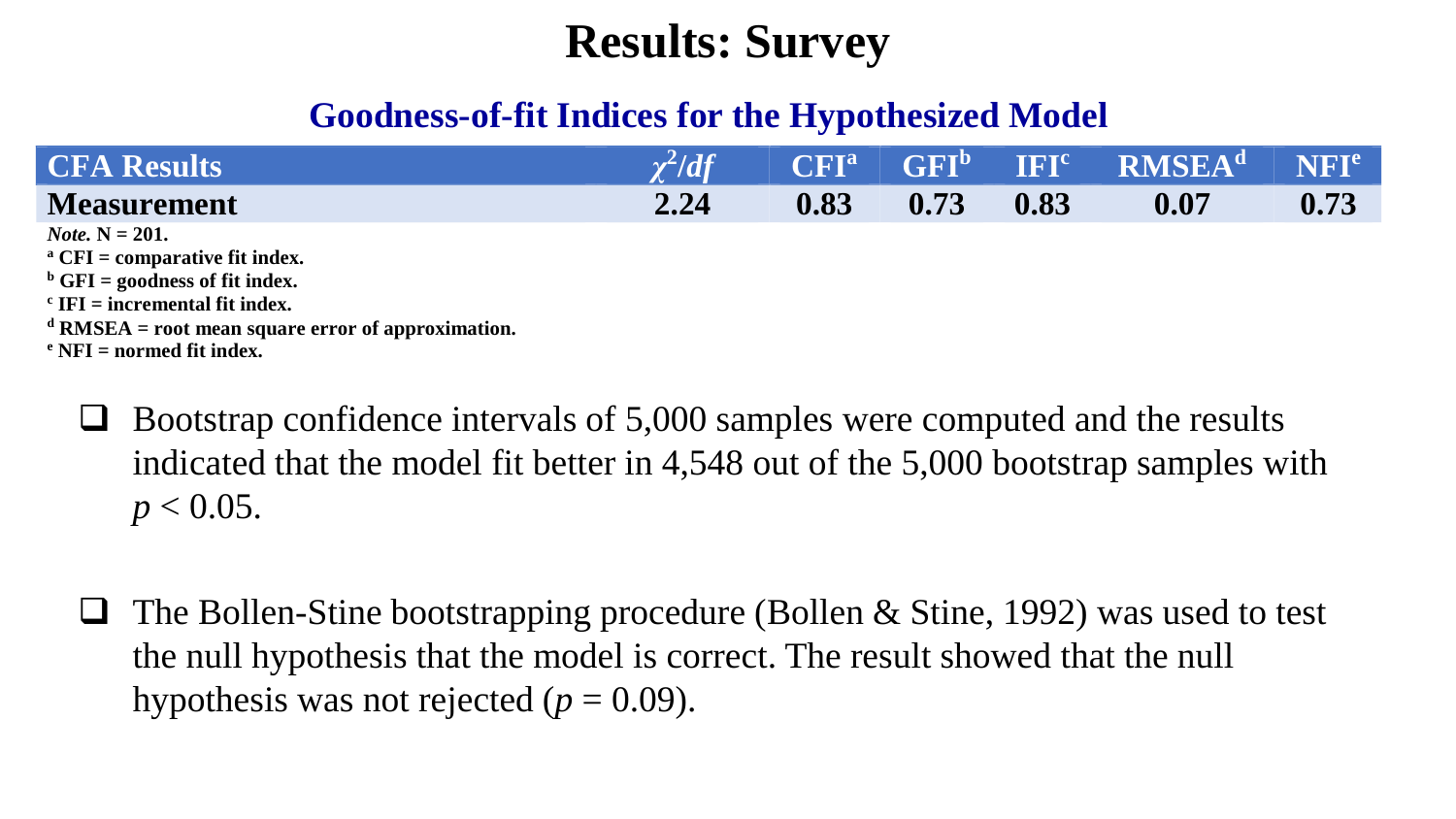### **Convergent and Discriminat Validity**

- $\Box$  One factor did not explain most of the variance (40.8%). Common method variance was not an issue (Podsakoff & Organ, 1986).
- ❑ All standardized factor loadings were higher than 0.50.

|            | <b>SE</b> | <b>SR</b> | EF   | BI   | OE   | <b>SFB</b> |  |
|------------|-----------|-----------|------|------|------|------------|--|
| <b>AVE</b> | 48%       | 48%       | 49%  | 50%  | 45%  | 50%        |  |
|            |           |           |      |      |      |            |  |
| <b>SE</b>  | 1.00      | 0.46      | 0.27 | 0.32 | 0.30 | 0.45       |  |
| <b>SR</b>  | 0.68      | 1.00      | 0.52 | 0.55 | 0.40 | 0.56       |  |
| EF         | 0.52      | 0.72      | 1.00 | 0.42 | 0.42 | 0.40       |  |
| <b>BI</b>  | 0.57      | 0.74      | 0.65 | 1.00 | 0.36 | 0.49       |  |
| <b>OE</b>  | 0.55      | 0.63      | 0.65 | 0.60 | 1.00 | 0.31       |  |
| <b>SFB</b> | 0.67      | 0.75      | 0.63 | 0.70 | 0.56 | 1.00       |  |

Average Variance Extracted (AVE) for BI and SFB met the 50% cut-off value (Hair, Black, Babin, Anderson, & Tatham, 2006).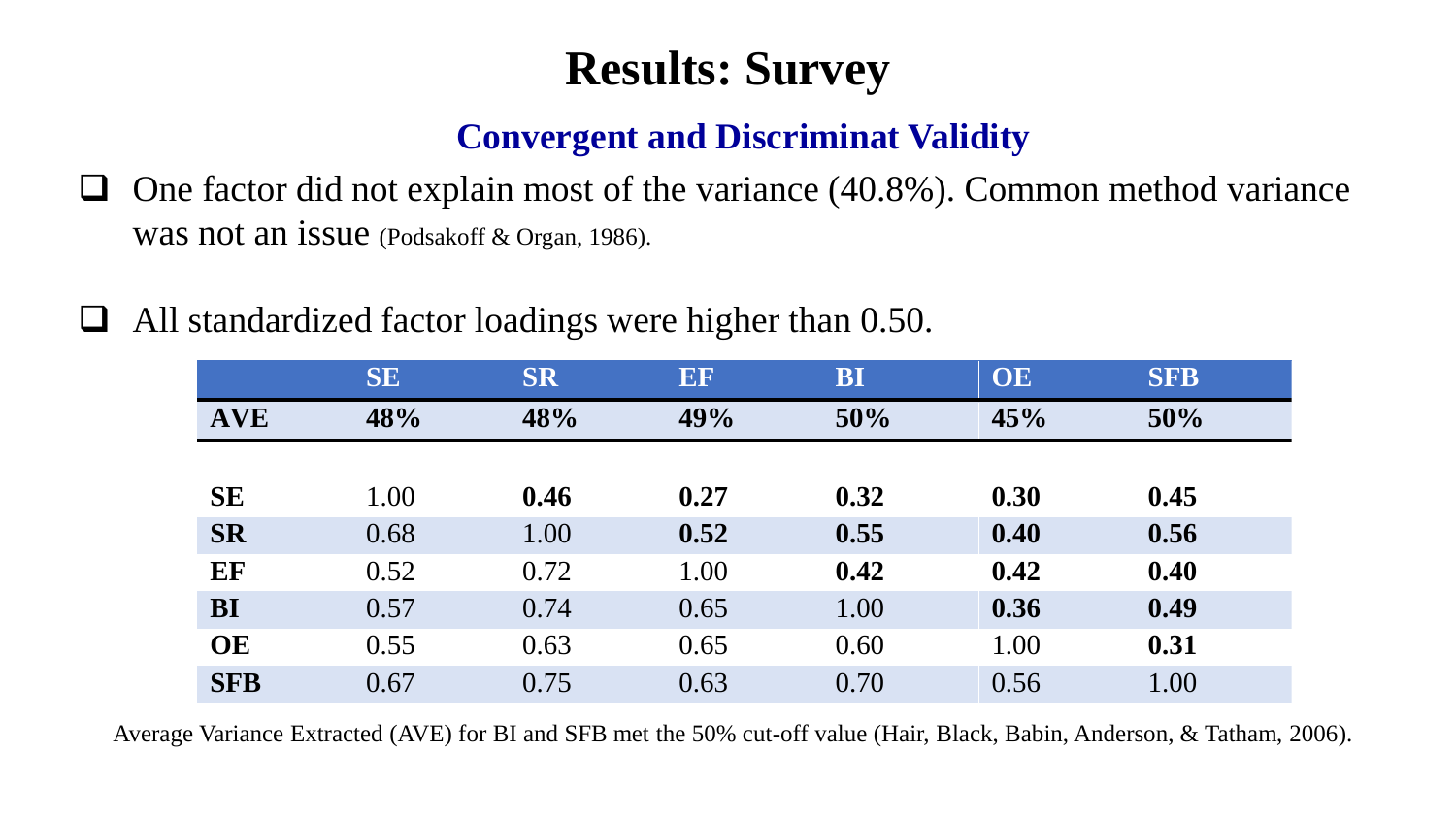### **Multiple Regression Analysis**

- $\Box$  The resulting model was significant (F = 75.24,  $p = 0.000$ ) in predicting food safety behavioral intentions.
- ❑ The significant independent variables were
	- self-regulation ( $\beta = 0.467$ ,  $p = 0.000$ ),
	- environmental factors ( $\beta$  = 0.181,  $p$  = 0.011),
	- ❑ and outcome expectations (*β* = 0.152, *p* = 0.018).
		- They explained about 60.6 % of the variance in food safety behavioral intentions.
	- ❑ Self-efficacy did not have a significant effect on food safety behavioral intentions ( $\beta = 0.078$ ,  $p = 0.219$ ).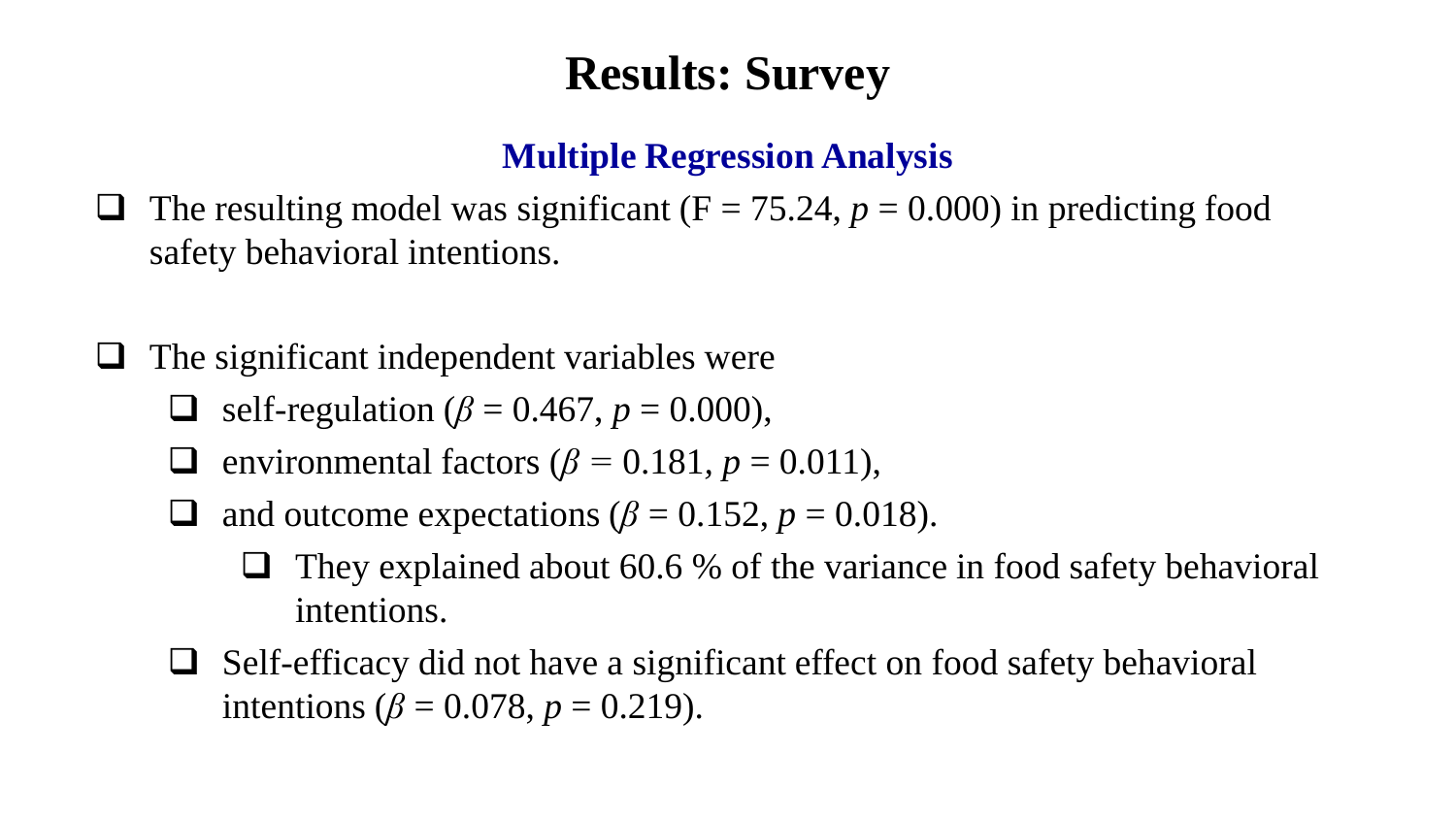#### **Multiple Regression Analysis**

### **Multiple Regression Results between all Predictors and Self-Reported Food Safety Behaviors**

 $\Box$  The resulting model was significant (F = 81.58,  $p = 0.000$ ) in predicting self-reported food safety behaviors.

| <b>Unstandardized Coefficients Standardized Coefficients</b> |       |             |       |  |                |  |  |
|--------------------------------------------------------------|-------|-------------|-------|--|----------------|--|--|
| <b>Model</b>                                                 |       | <b>SE B</b> |       |  | Sig.           |  |  |
| Constant                                                     | 0.764 | 0.229       |       |  | 3.336 0.001    |  |  |
| Self-efficacy                                                | 0.240 | 0.054       | 0.275 |  | $4.468$ 0.000* |  |  |
| Self-regulation                                              | 0.433 | 0.077       | 0.422 |  | 5.597 0.000*   |  |  |
| <b>Environmental Factors</b>                                 | 0.123 | 0.055       | 0.154 |  | 2.250 0.026*   |  |  |
| <b>Outcome Expectations</b>                                  | 0.046 | 0.063       | 0.045 |  | 0.728 0.468    |  |  |

*Note.* \**p*<0.05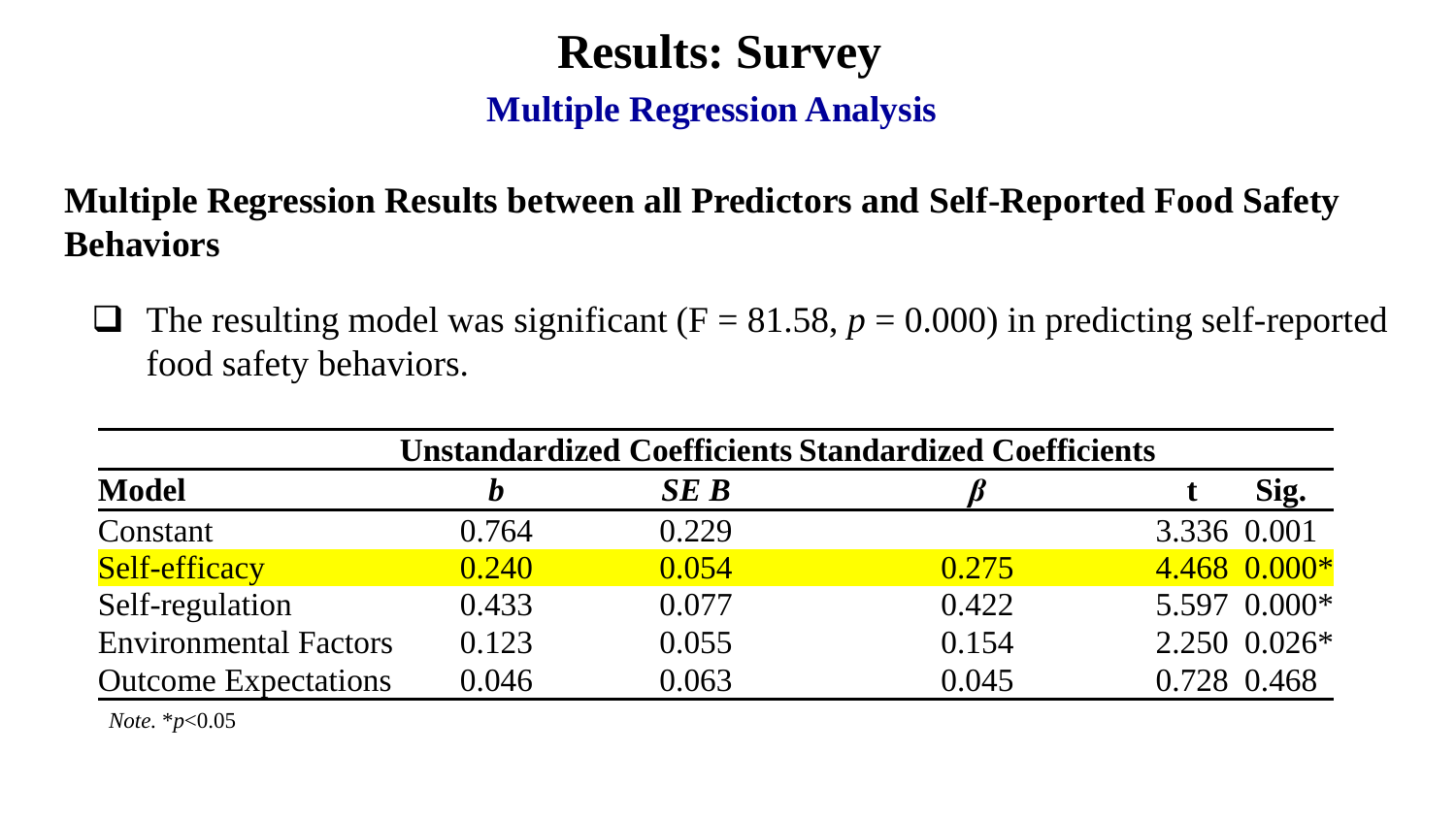**Mediation Analysis**

**Model of Self-Efficacy as a Predictor of Self-Reported Food Safety Behaviors, Mediated by Food Safety Behavioral Intentions**



Direct effect,  $b = 0.34$ ,  $p = 0.001$ 

Indirect effect,  $b = 0.24$ , CI [0.161, 0.336]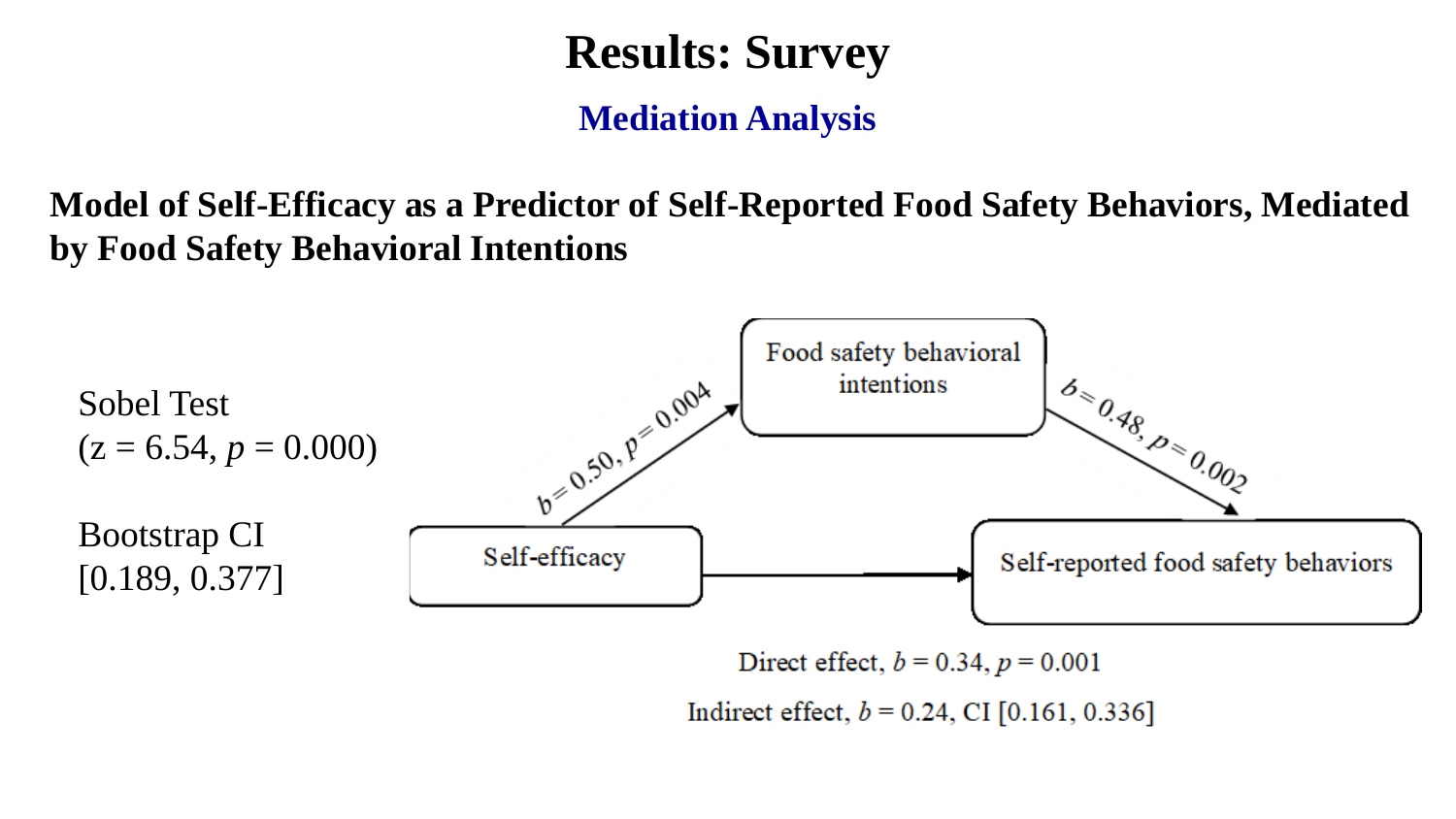**Mediation Analysis**

**Model of Self-regulation as a Predictor of Self-Reported Food Safety Behaviors, Mediated by Food Safety Behavioral Intentions**



Direct effect,  $b = 0.52$ ,  $p = 0.004$ 

Indirect effect,  $b = 0.25$ , CI [0.155, 0.366]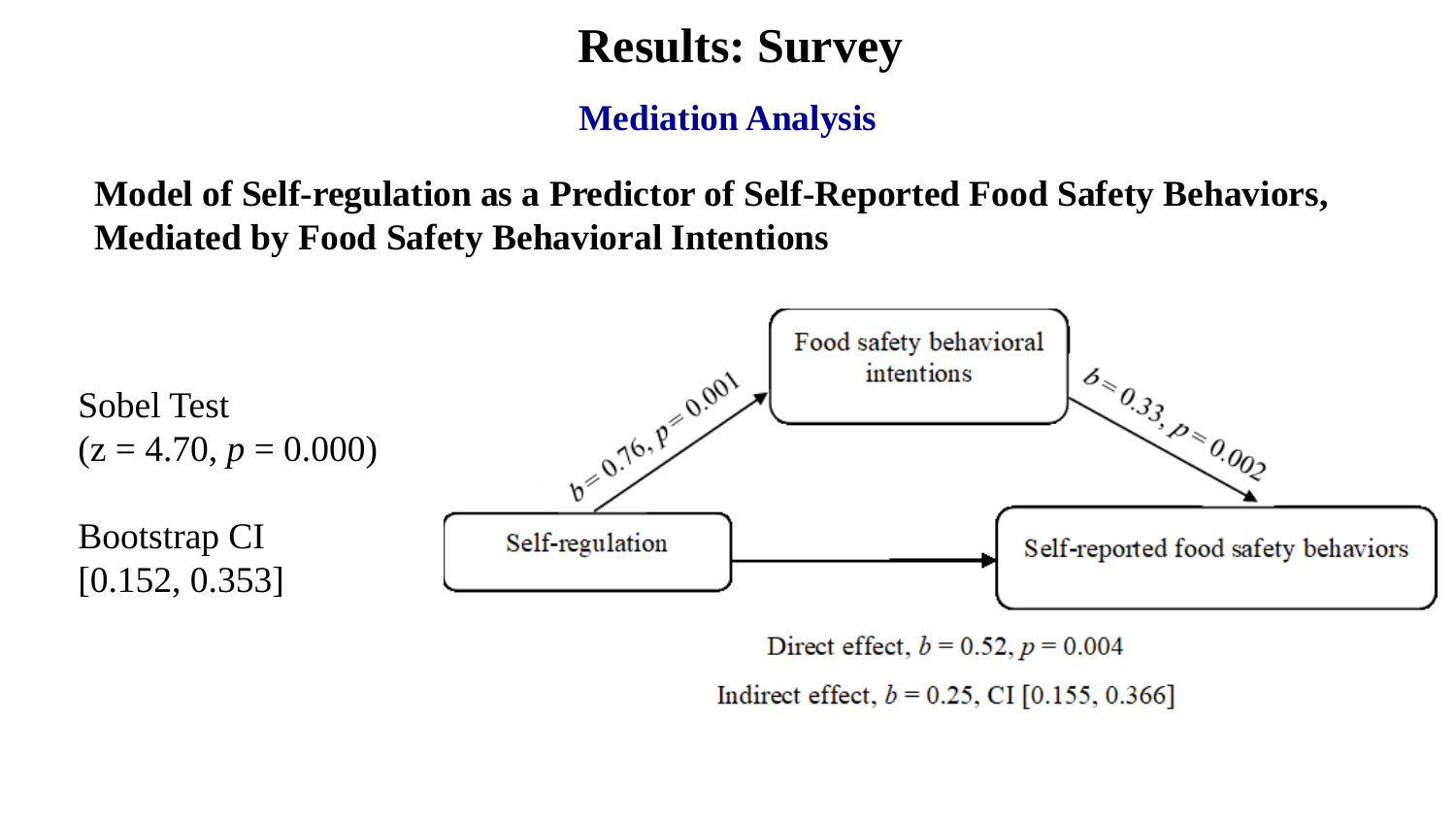# **Mediation Analysis Results: Survey**

**Model of Outcome Expectations as a Predictor of Self-Reported Food Safety Behaviors, Mediated by Food Safety Behavioral Intentions**



Direct effect,  $b = 0.22$ ,  $p = 0.003$ 

Indirect effect,  $b = 0.36$ , CI [0.247, 0.469]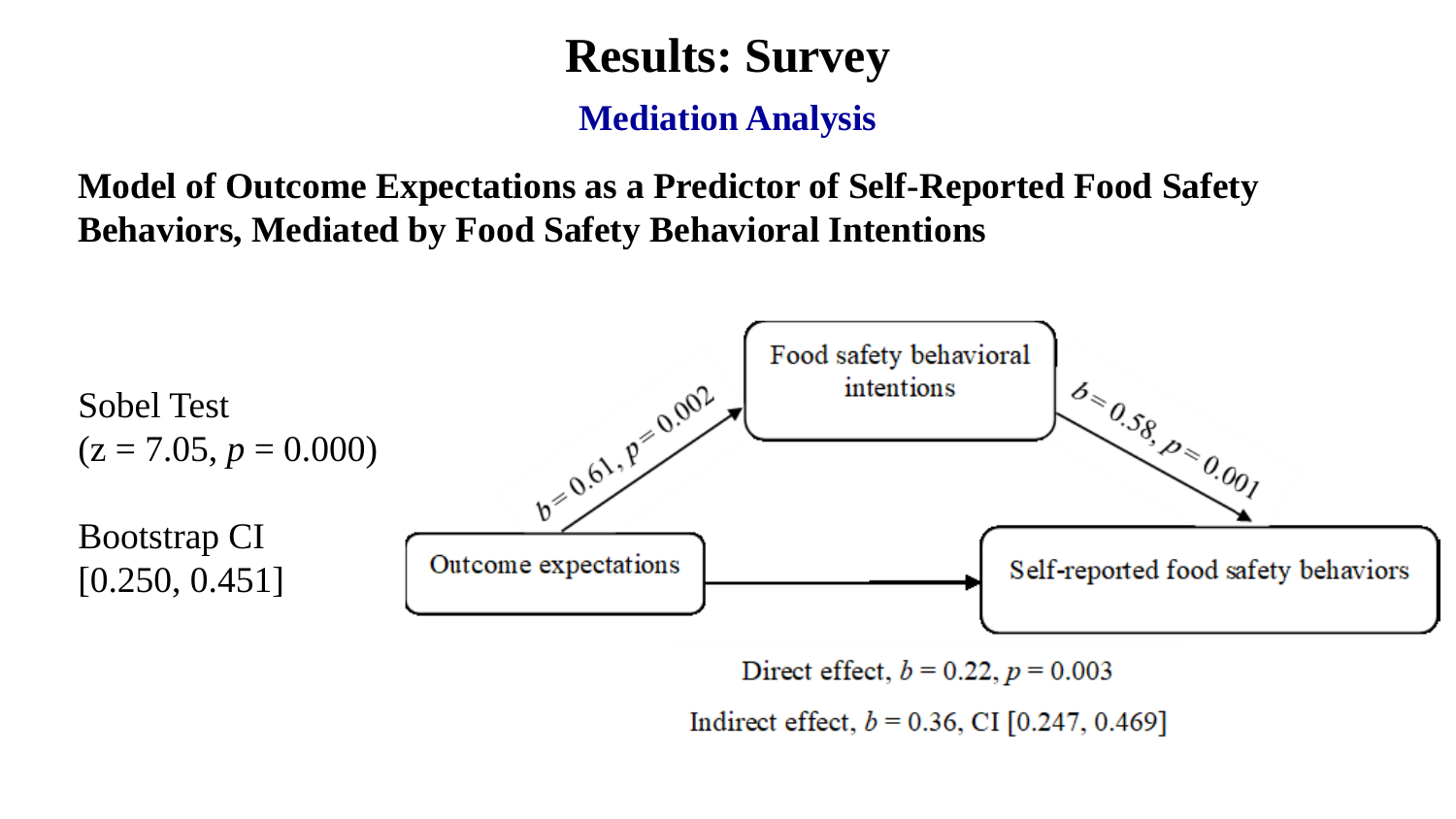**Mediation Analysis**

**Model of Environmental Factors as a Predictor of Self-Reported Food Safety Behaviors, Mediated by Food Safety Behavioral Intentions**



Direct effect,  $b = 0.24$ ,  $p = 0.002$ 

Indirect effect,  $b = 0.27$ , CI [0.172, 0.393]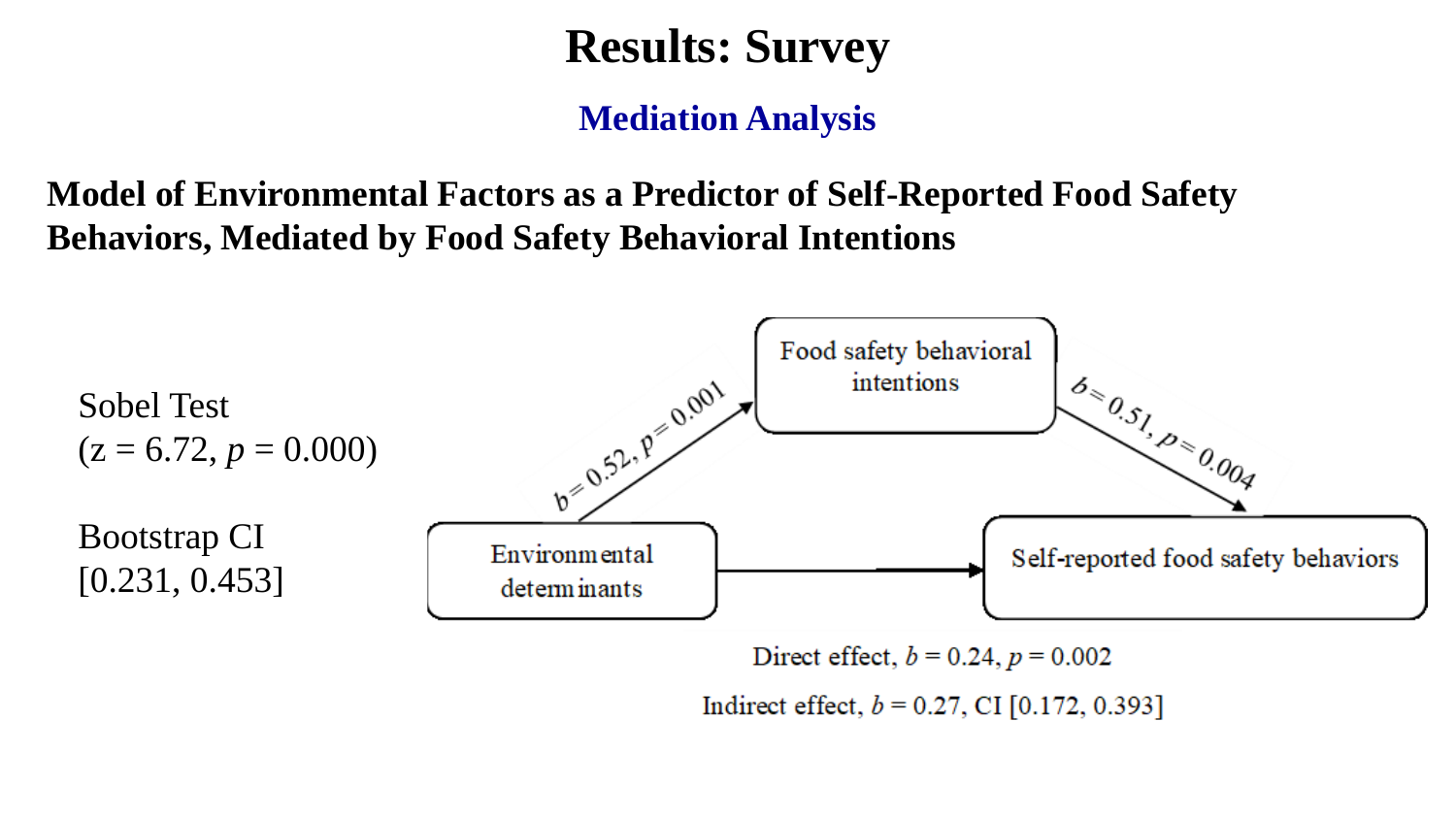### **Discussion of Descriptive Statistics of the Model Constructs**

 $\Box$  The self-efficacy scale mean score was  $4.59 \pm 0.41$ .

- The item *"use the thermometer at the completion of reheating food to 165°F"* had the lowest mean score  $(4.46 \pm 0.66)$ .
- $\Box$  Similar to the results of Frash and MacLaurin (2010). (5.75  $\pm$  1.49).
- The composite mean score for the construct of self-regulation was high  $(4.56 \pm$ 0.35).
	- ❑ The item *"I evaluate myself when I use a food thermometer"* had the lowest mean score  $(4.40 \pm 0.60)$ .
- This is consistent with Li (2015).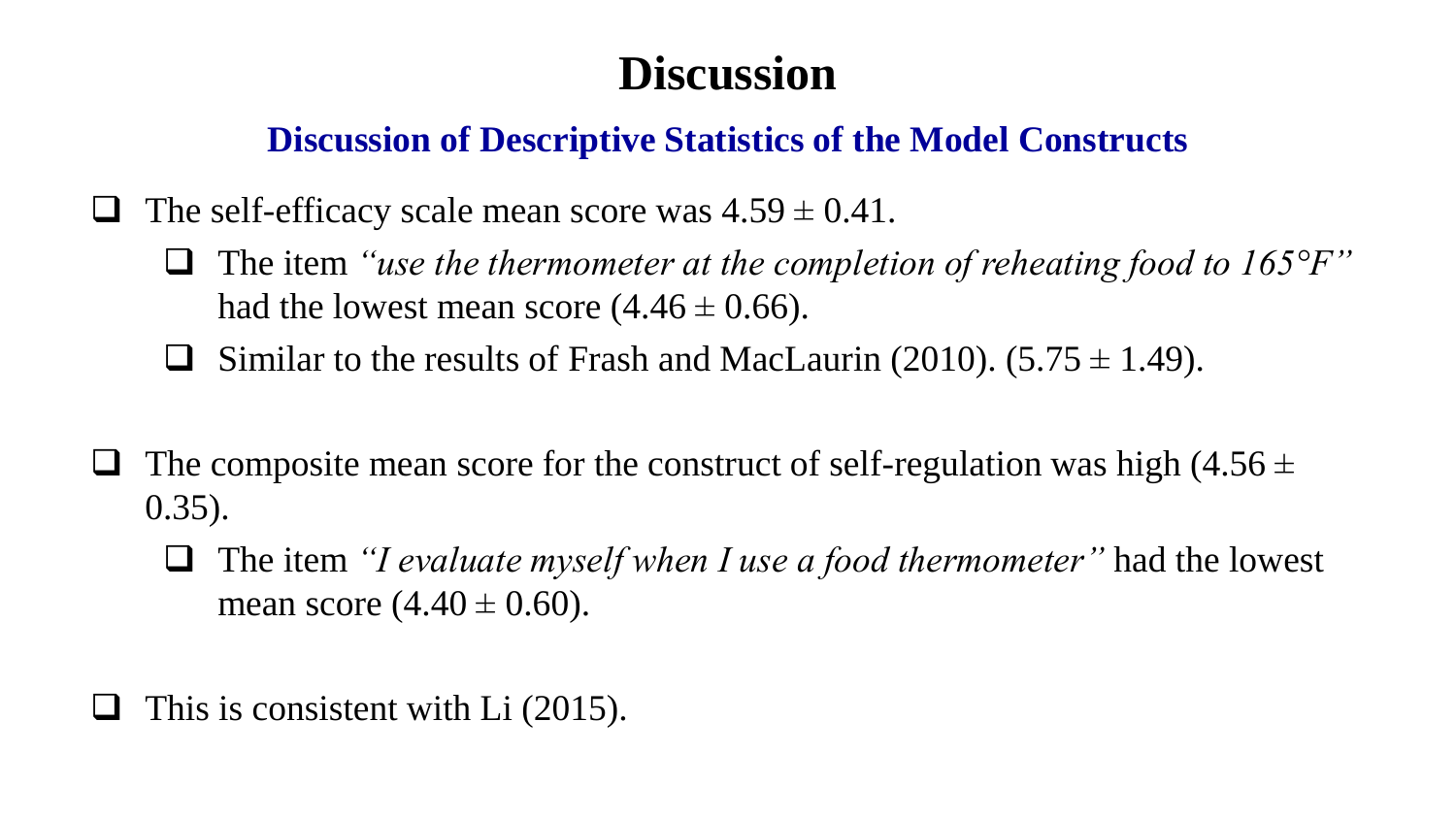#### **Discussion of Descriptive Statistics of the Model Constructs**

The environmental factors construct had a composite mean score of  $4.65 \pm 0.45$ .

- ❑ The item *"Sufficient financial resources are provided to support hygiene and food safety*" had the lowest mean score  $(4.50 \pm 0.54)$ .
- lack of financial resources was a barrier to improve food safety in independent ethnic restaurants (Gould, Rosenblum, Nicholas, Phan, & Jones, 2013; Liu, Kwon, Shanklin, Canter, & Webb, 2014; Murphy et al., 2011; Phillips, Elledge, Basara, Lynch, & Boatright, 2006).
- The outcome expectations had a composite mean score of  $4.59 \pm 0.35$ .
	- ❑ The item *"I will help protect my restaurant from liability for foodborne illnesses*" had the highest mean score  $(4.75 \pm 0.35)$ .
	- ❑ This is consistent with McAlister, Perry, and Parcel (2008).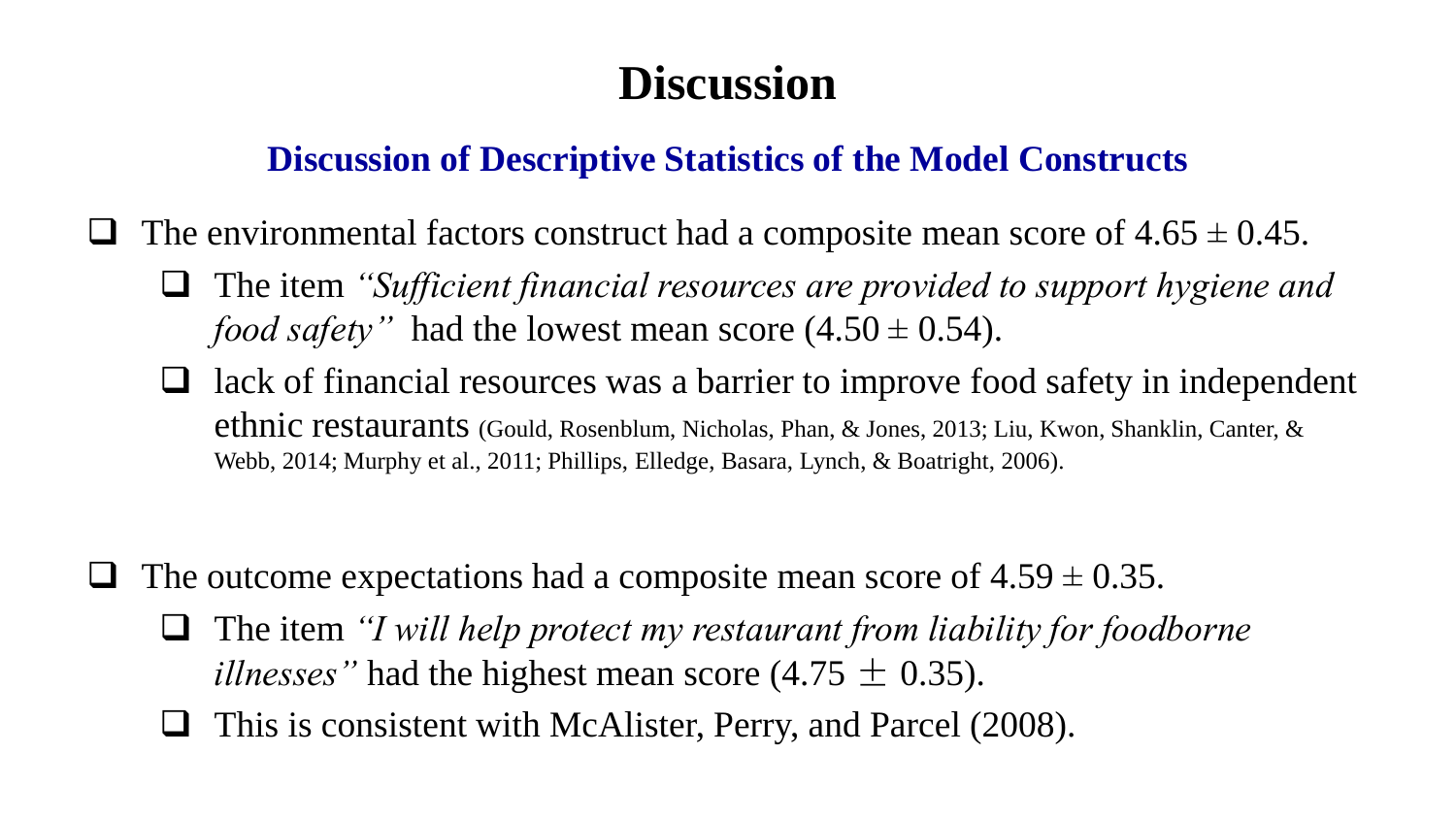#### **Discussion of Descriptive Statistics of the Model Constructs**

- ❑ The composite mean score of the food safety behavioral intentions was  $4.62 \pm 0.36$ .
	- ❑ The item *"I intend to use a food thermometer at the completion of cooking"* had the lowest mean score.
	- ❑ Similar to Pilling, Brannon, Shanklin, Howells, and Roberts (2008).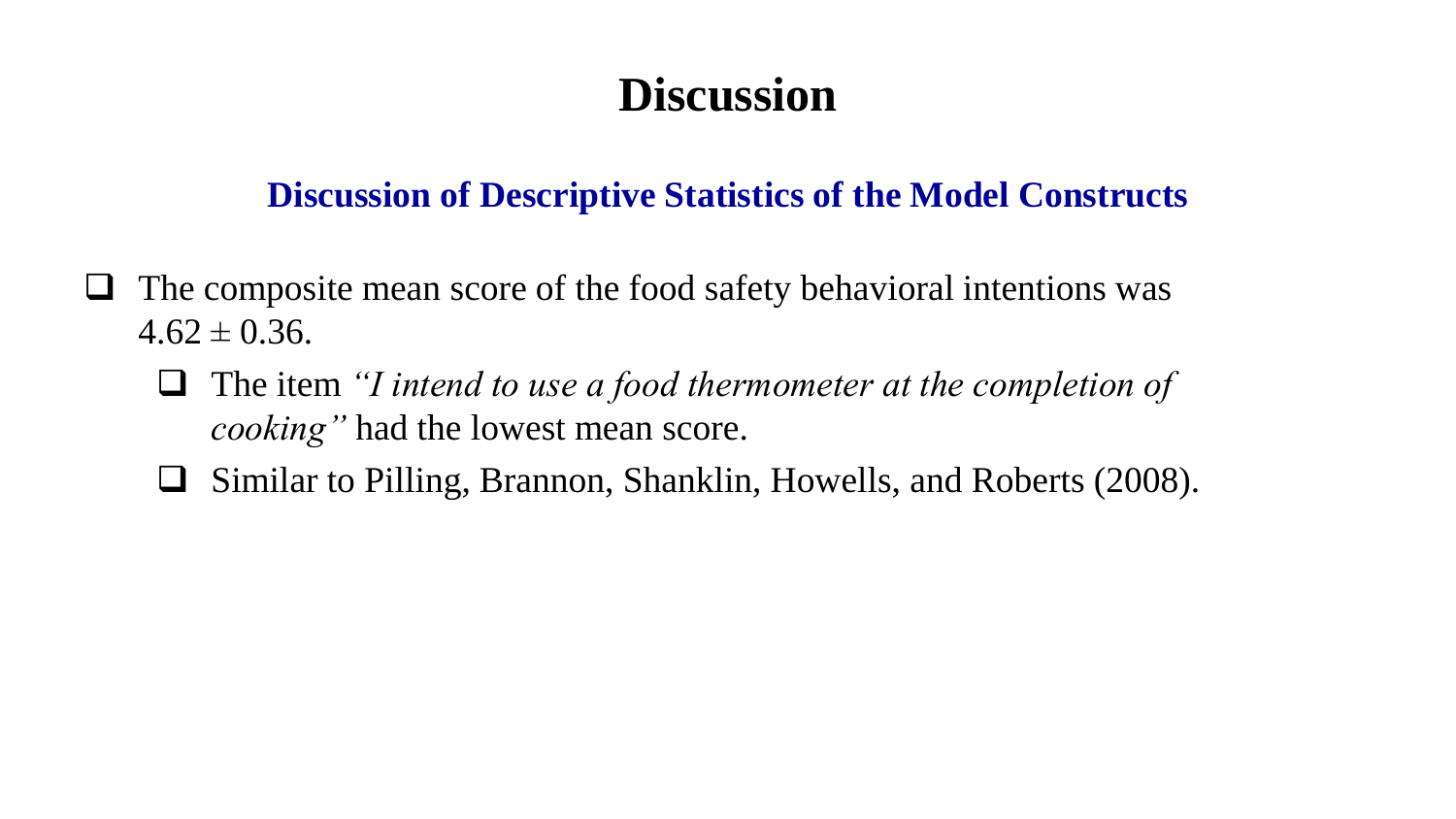#### **Discussion of Descriptive Statistics of the Model Constructs**

- ❑ The composite mean score for self-reported food safety behaviors was  $4.62 \pm 0.36$ .
- The lowest mean scores
	- ❑ *"I use a thermometer to check the temperature of food at the completion of cooking.*"  $(4.46 \pm 0.61)$
	- ❑ *"I use a thermometer to check the temperature of food at the completion of reheating.*"  $(4.42 \pm 0.66)$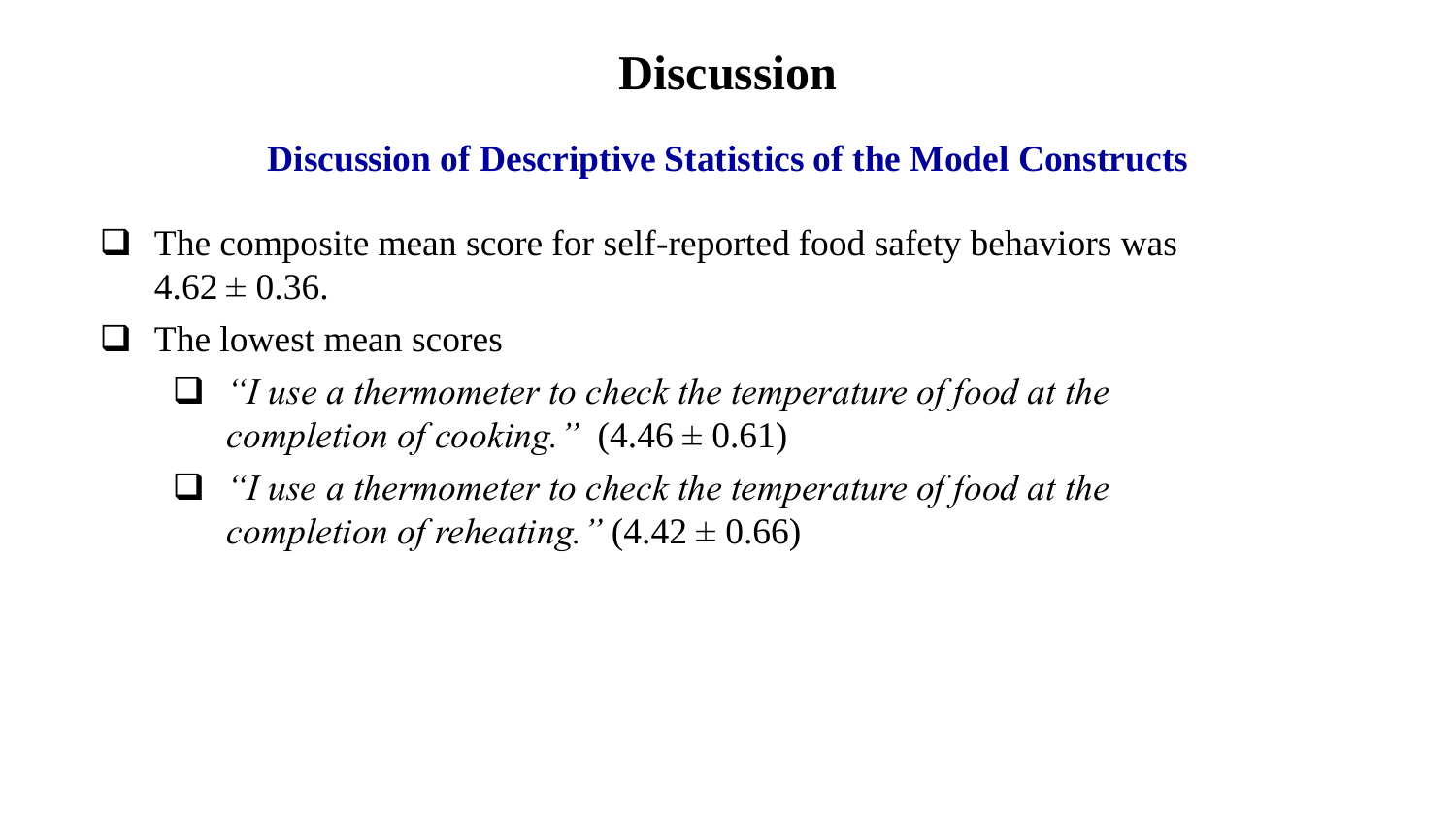### **Discussion of the Hypotheses Testing Results**

- **H1 : Self-efficacy is predictive of food safety behavioral intentions (was not supported)**
- ❑ Self-efficacy was not a significant predictor of food safety behavioral intentions  $(\beta = 0.078, p = 0.219).$ 
	- ❑ Contradictory to Chow and Mullan (2010).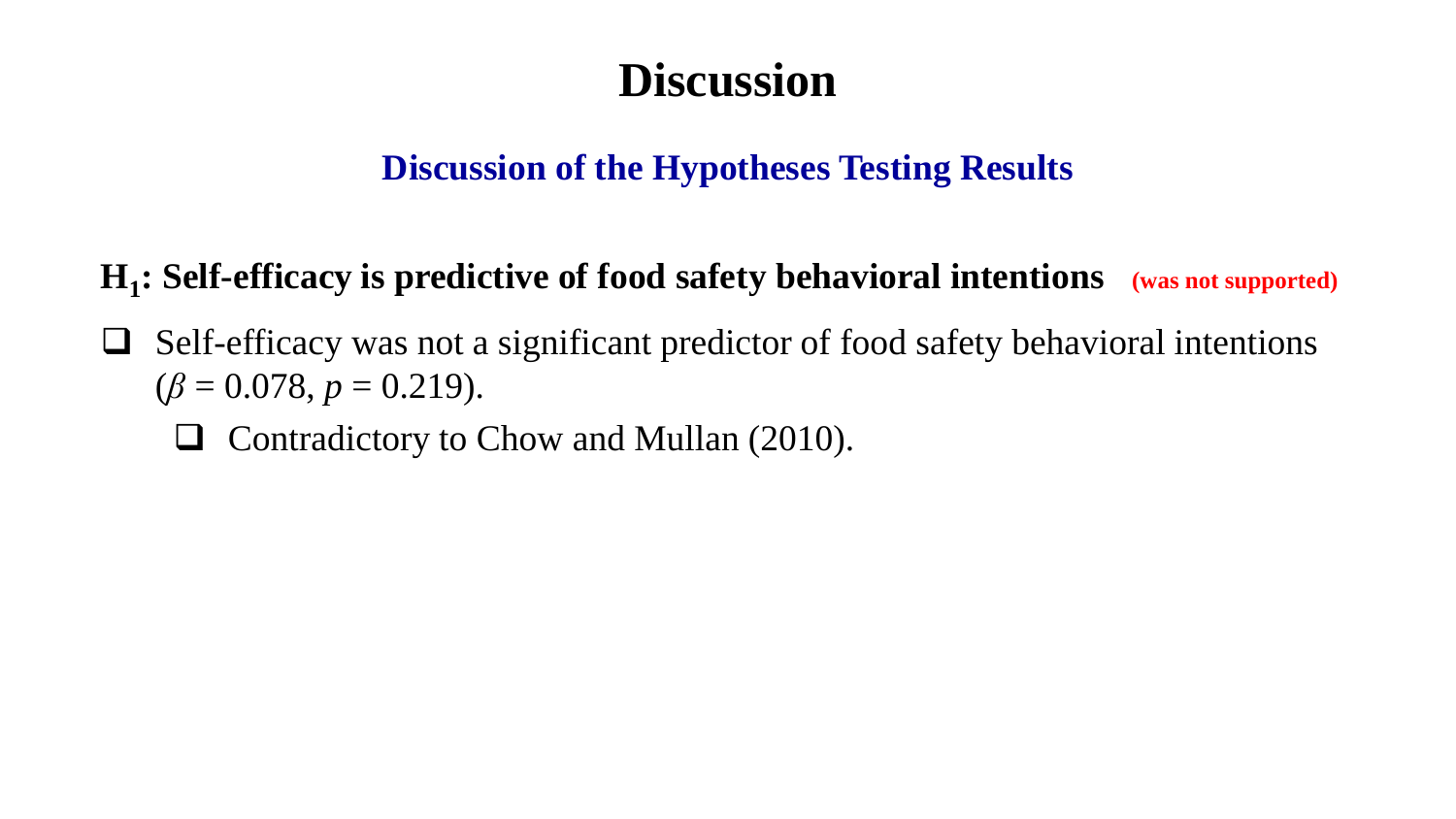#### **Discussion of the Hypotheses Testing Results**

- ❑ Self-efficacy was a significant predictor of self-reported food safety behaviors  $(\beta = 0.275, p = 0.000)$ 
	- ❑ Consistent with Beavers, Murphy, & Richards (2015).
	- ❑ Individuals' perception of self-efficacy accounts for the level of effort and persistence to perform a specific behavior (Kretzer & Larson ,1998; Mitchell,Fraser, & Bearon, 2007).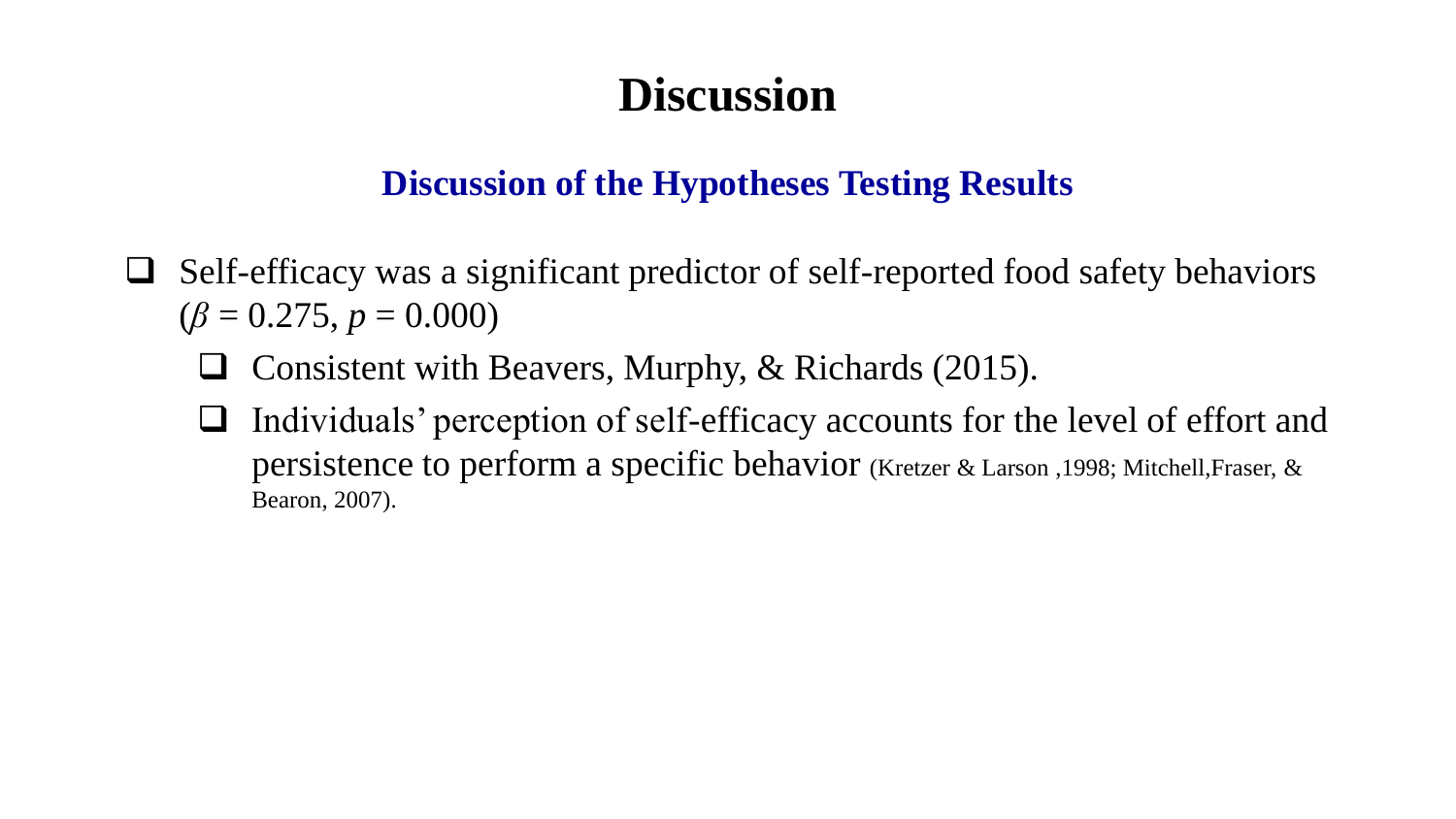### **Discussion of the Hypotheses Testing Results**

### **H2 : Environmental factors are predictive of food safety behavioral intentions**

**(Supported)**

- ❑ Environmental factors significantly predict food safety behavioral intentions of the respondents ( $\beta = 0.181, p = 0.011$ ).
	- ❑ Consistent with York et al. (2009) and Strohbehn et al. (2014).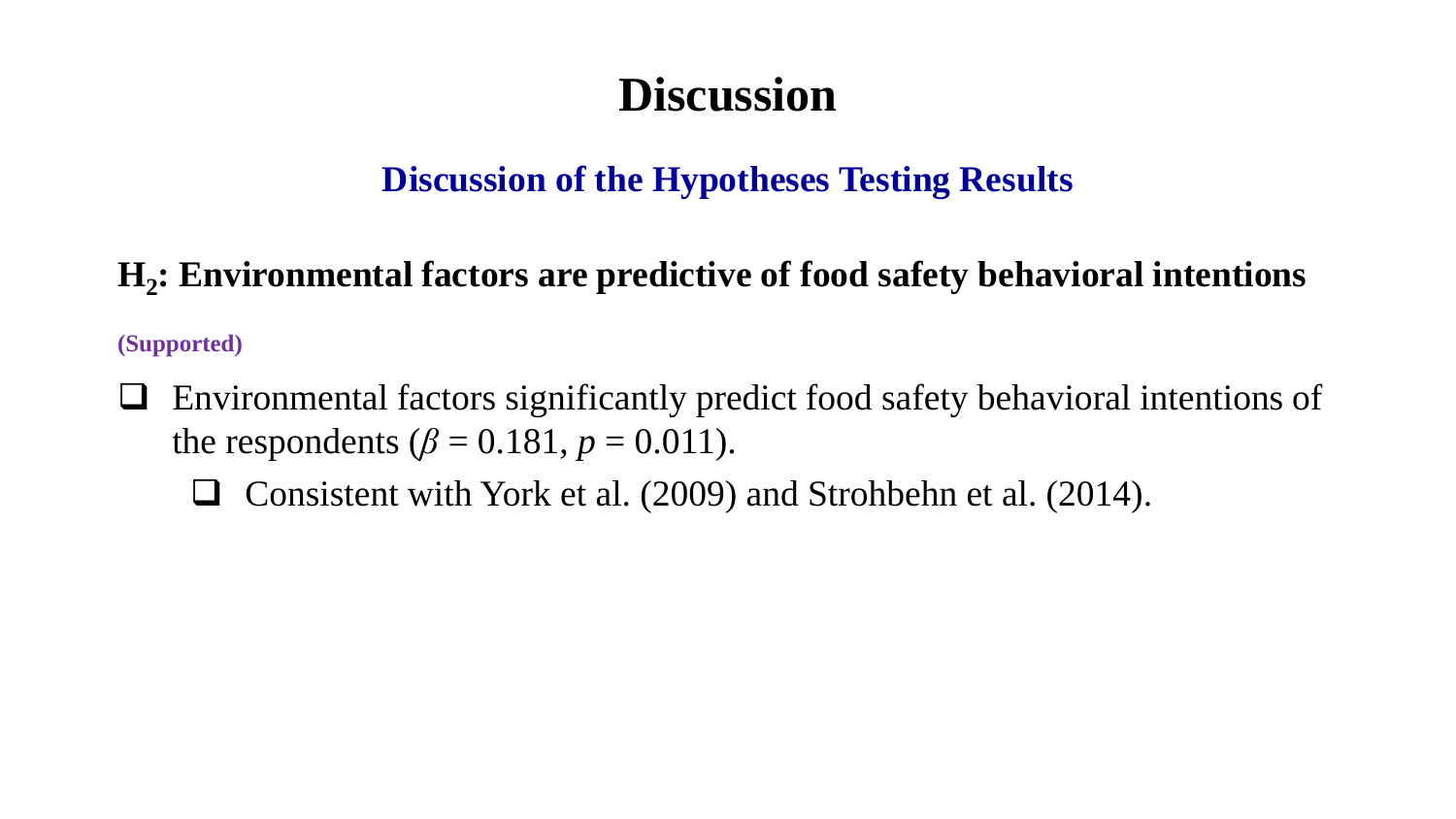#### **Discussion of the Hypotheses Testing Results**

### **H3 : Outcome expectations are predictive of food safety behavioral intentions**

**(Supported)**

- ❑ Outcome expectations significantly influence food safety behavioral intentions  $(\beta = 0.152, p = 0.018).$ 
	- ❑ Similar to Wen and Kwon (2017).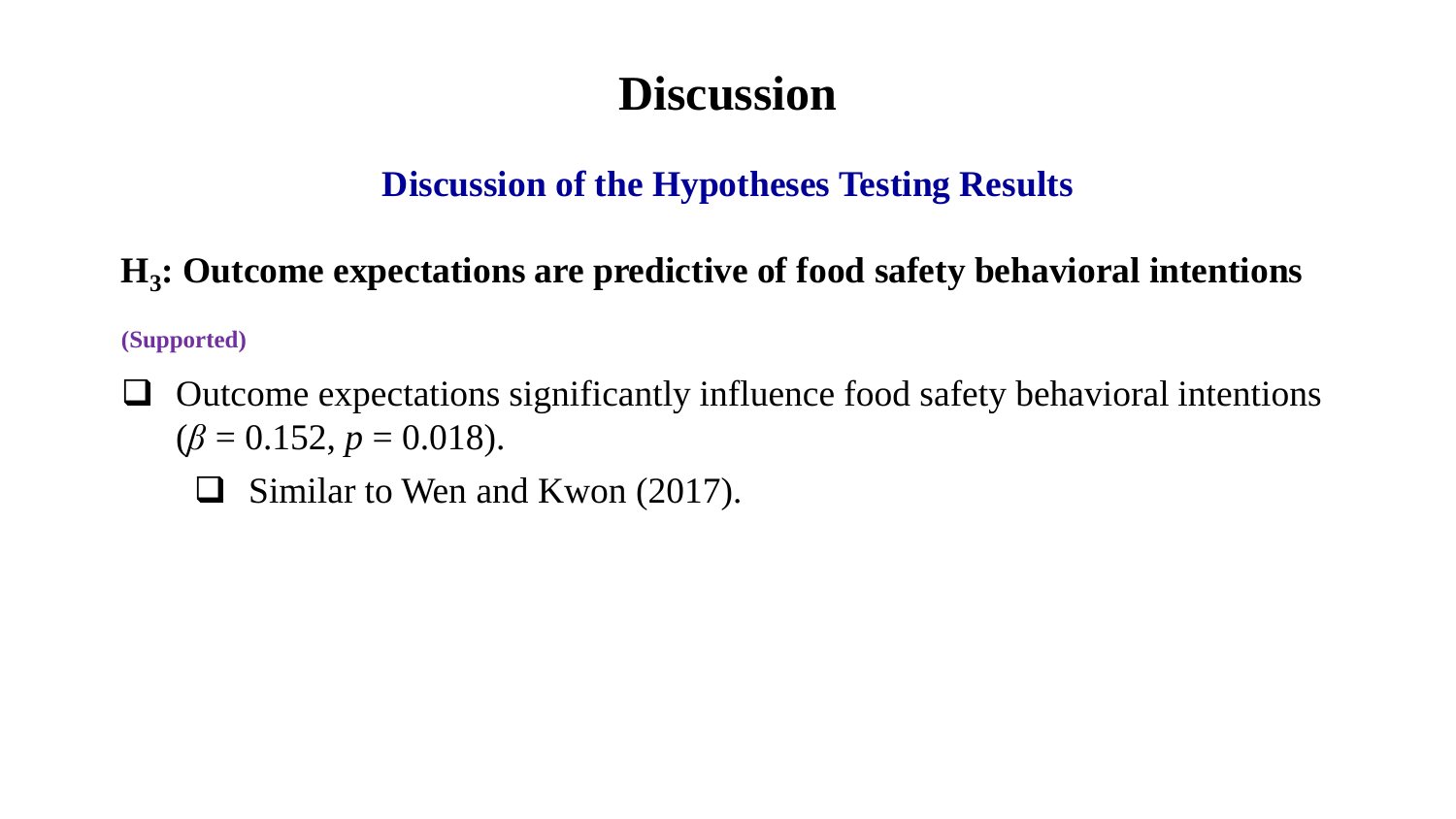### **Discussion of the Hypotheses Testing Results**

- **H4 : Self-regulation is predictive of food safety behavioral intentions (Supported)**
- ❑ Self-regulation is significantly predictive of food safety behavioral intentions of the respondents ( $\beta = 0.467$ ,  $p = 0.000$ ).
	- ❑ Consistent with the views of Bandura (2005) and Zimmerman (2000).
	- ❑ Similar to Allom and Mullan (2012) and Hall, Fong, Epp, and Elias (2008).
		- ❑ Self-regulation may create motivational influence on the formation of food handlers' intentions to follow safe food handling behaviors.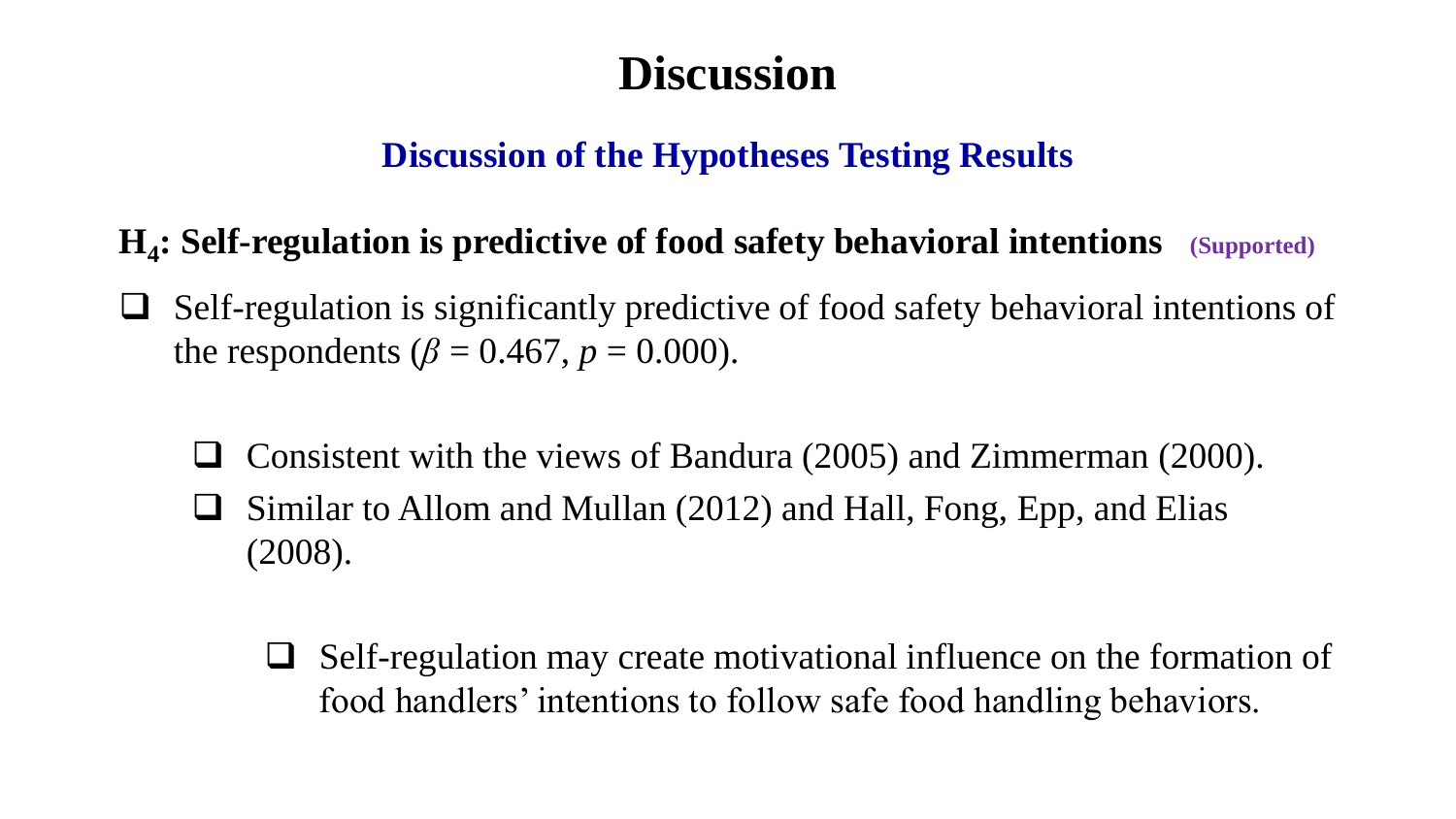### **Discussion of the Hypotheses Testing Results**

**H5 : Self-reported food safety behaviors are mediated by food safety behavioral intentions (Supported)**

- ❑ Consistent with the view of Bandura (1986), who noted that most behaviors are mediated by behavioral intentions.
- ❑ Similar to Yazdanpanah, Feyzabad, Forouzani, Mohammadzadeh, and Burton (2015).
	- ❑ Food handlers' intention to perform food safety behaviors can lead to better compliance with the behaviors when self-efficacy, selfregulation, outcome expectations, and environmental factors are favorable to the behaviors.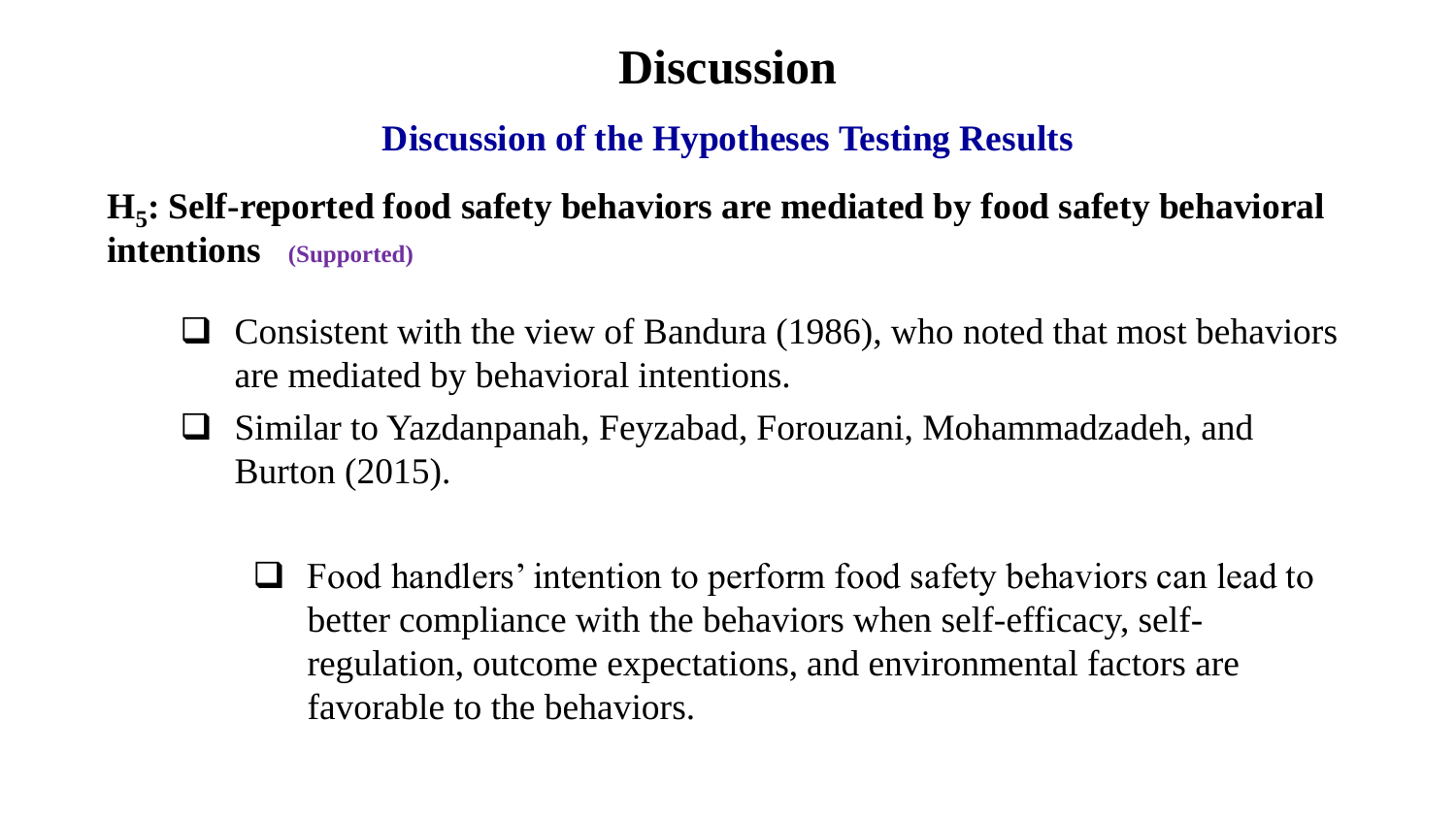# **Conclusions**

### **Theoretical Implications**

- The developed scale may encourage future studies to advance the theory and yield theoretical and practical implications to improve food safety behaviors in different settings in the foodservice industry.
- ❑ This study followed a sequential mixed-method approach using focus group and group interviews and a survey instrument.
- $\Box$  Unlike previous research in hospitality, this study used a full model using four constructs of the SCT to investigate self-reported food safety behaviors.
- ❑ This study investigated psychological and environmental constructs that were not accounted for by other health behavior theories like the Theory of Planned Behavior.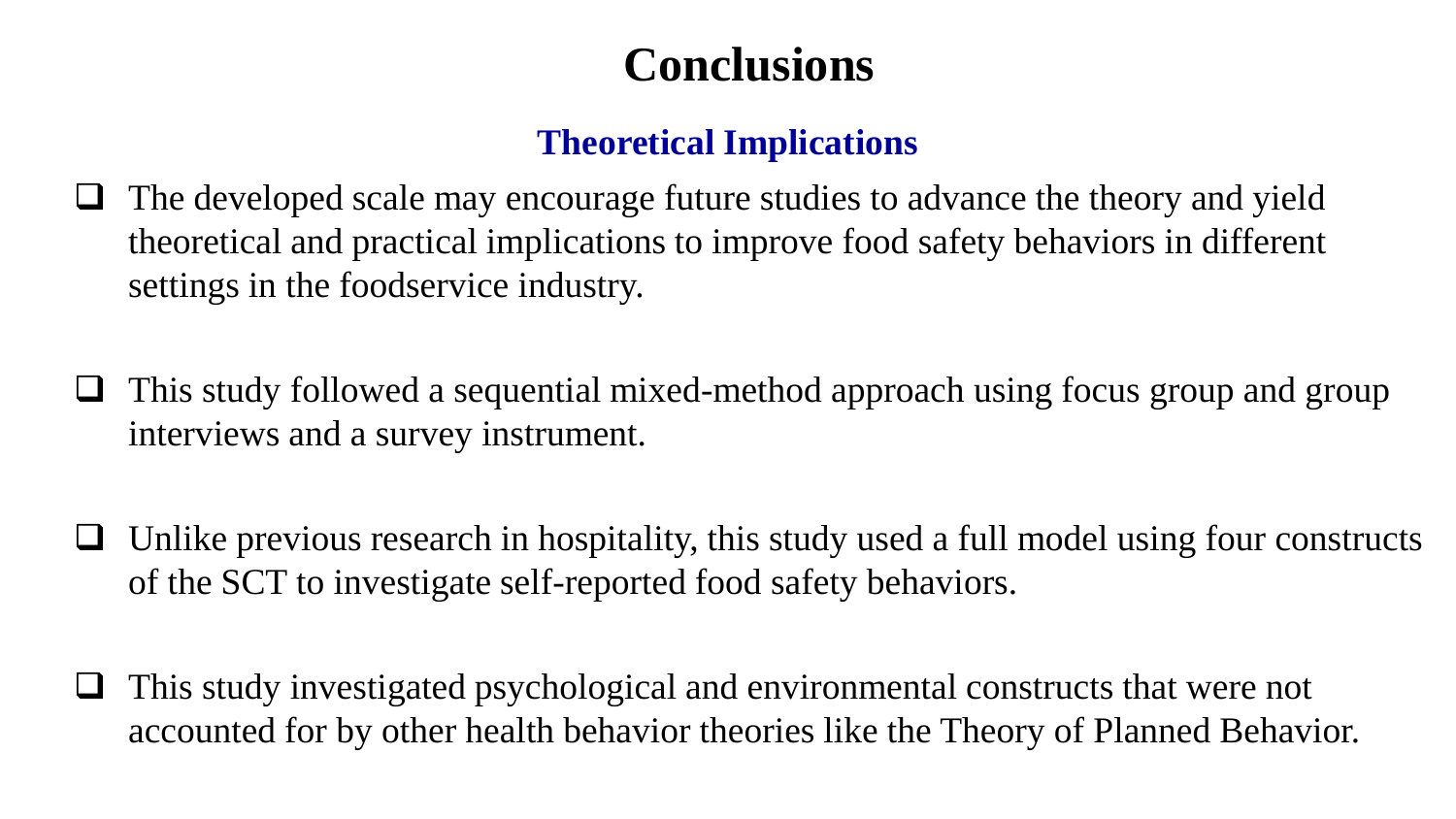## **Conclusions**

#### **Practical Implications**

❑ Public health officials should consider the influence of cultural background of employees in independent ethnic restaurants when developing training materials.

❑ Owners, managers, and supervisors should educate their food handlers on the consequences of improper food safety behaviors.

□ Operators and managers in independent ethnic restaurants should focus on increasing social pressure among employees.

❑ Consistent encouragement can reinforce confidence enough to bring about more efforts toward improving food safety behaviors.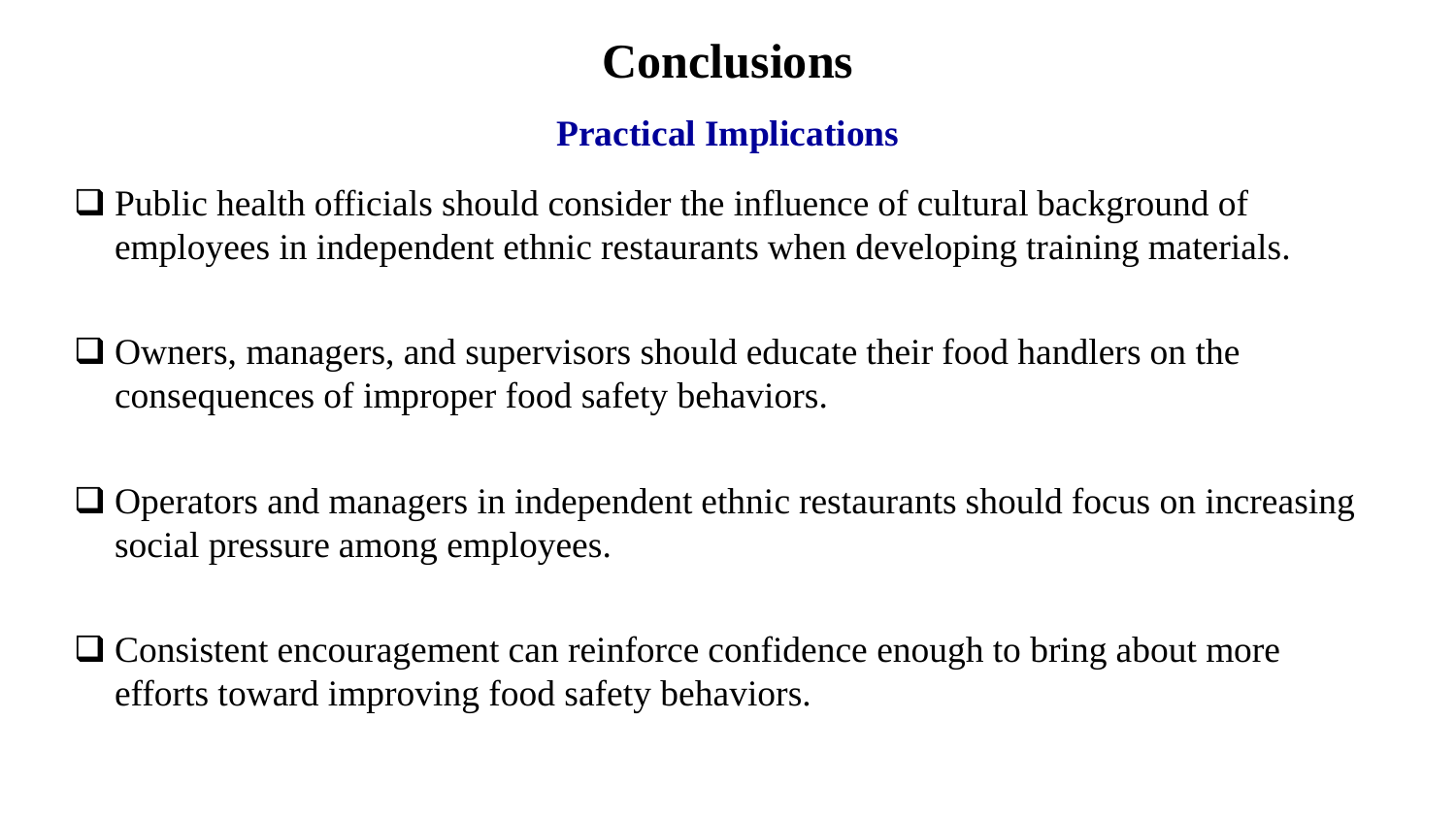# **Limitations and Directions for Future Research**

- This study utilized a self-report survey and therefore, behavior may not be accurately measured given that participants may exhibit recall bias.
- The study was conducted in independent Mexican and Chinese restaurants in three counties in the state of Kansas, so the generalizability of the findings will be limited.
- The role of ethnicity was not examined in this study due to lack of ethnic diversity in the study sample.
	- The majority of respondents were Hispanic or Latino (51.2%) and Asian (37.3%).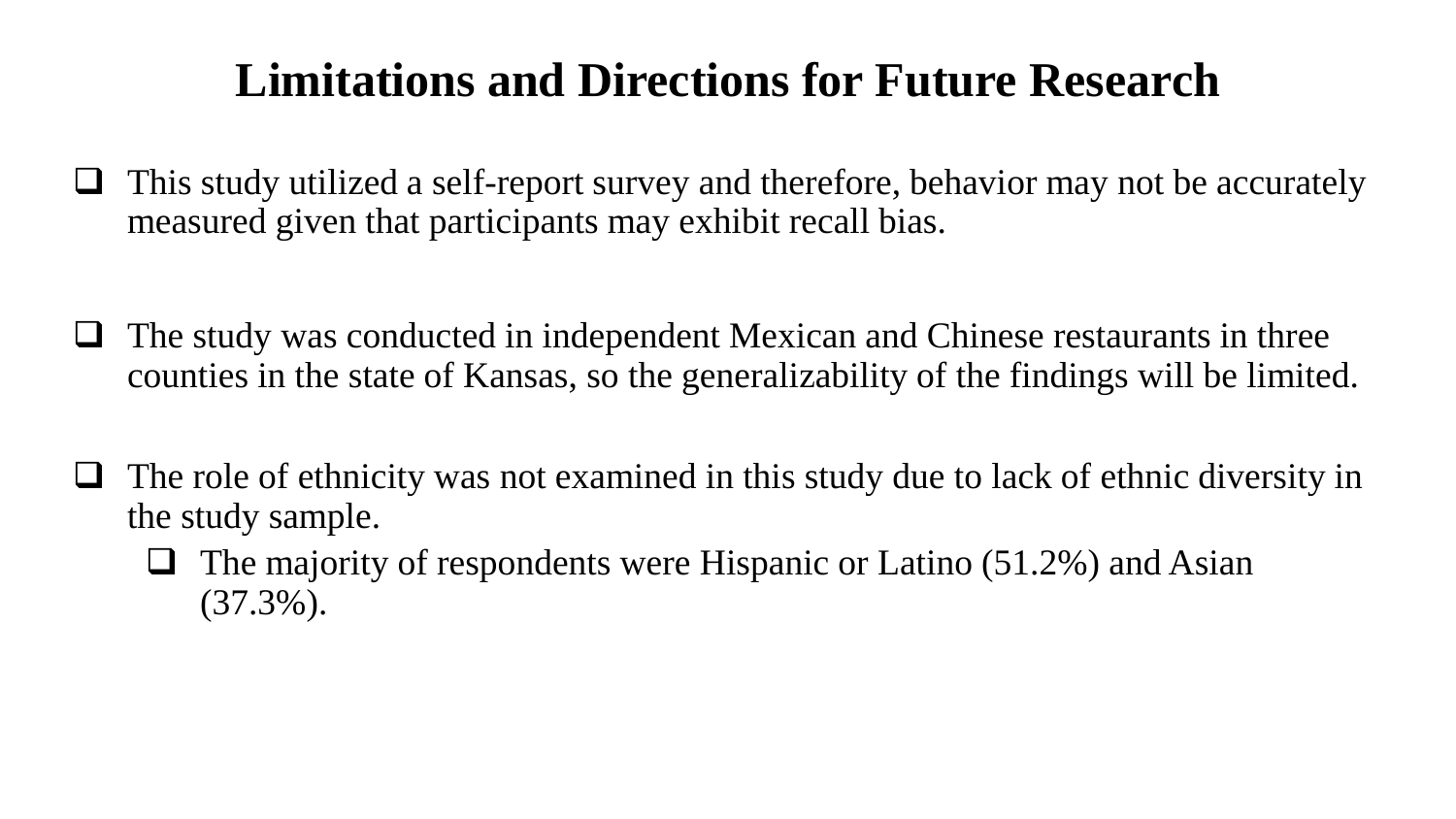## **Limitations and Directions for Future Research**

- ❑ The measurement scale in this study showed good reliability and validity, future research should attempt to use a larger sample to verify validity.
- ❑ The interaction that exists between the characteristics of a person, their behaviors, and their environment was not explored, and it is still a promising area for future research.
- ❑ Future research is encouraged to use different designs for the study (e.g. experimental design) to determine which construct is useful or feasible for each behavior.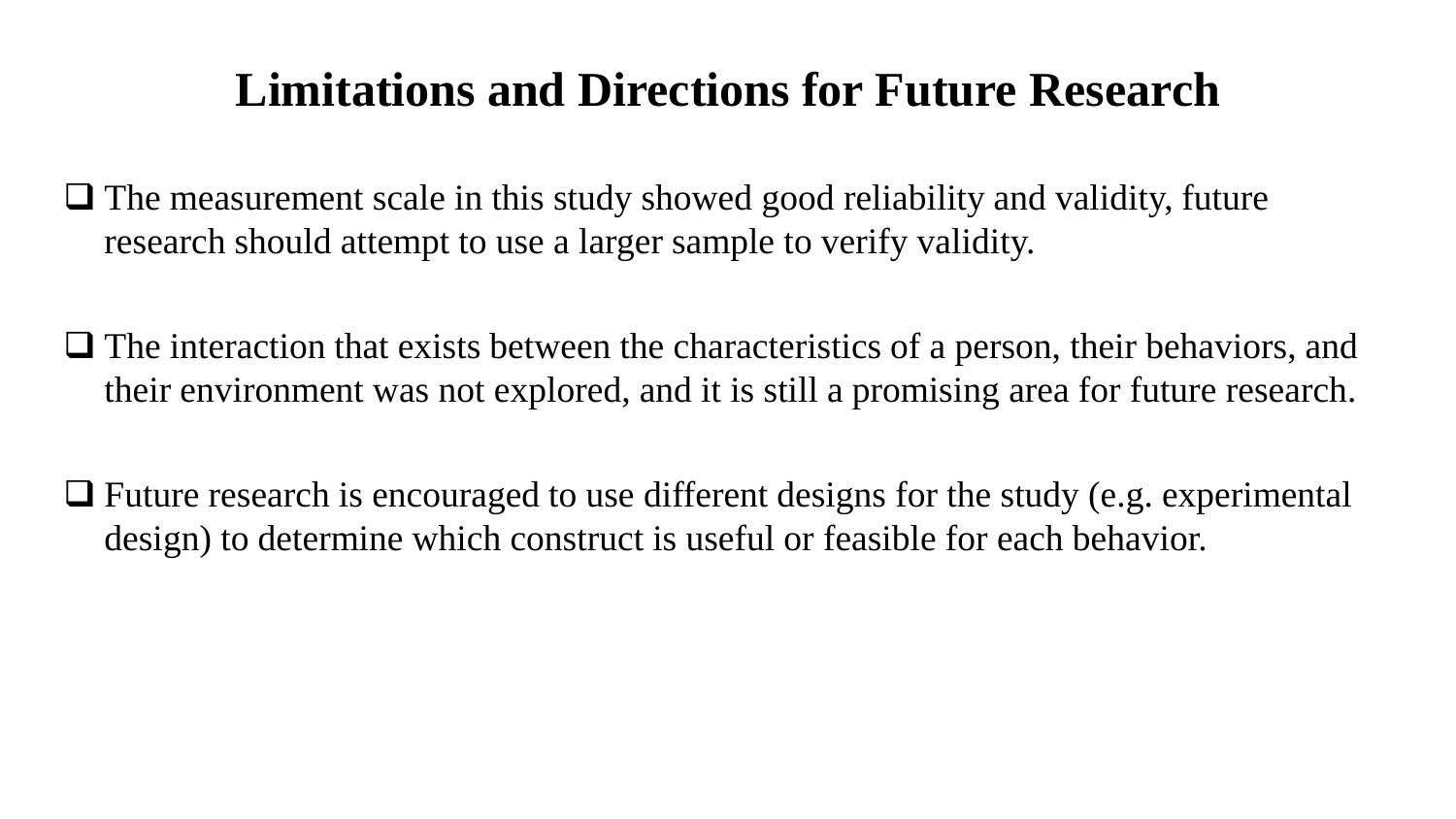

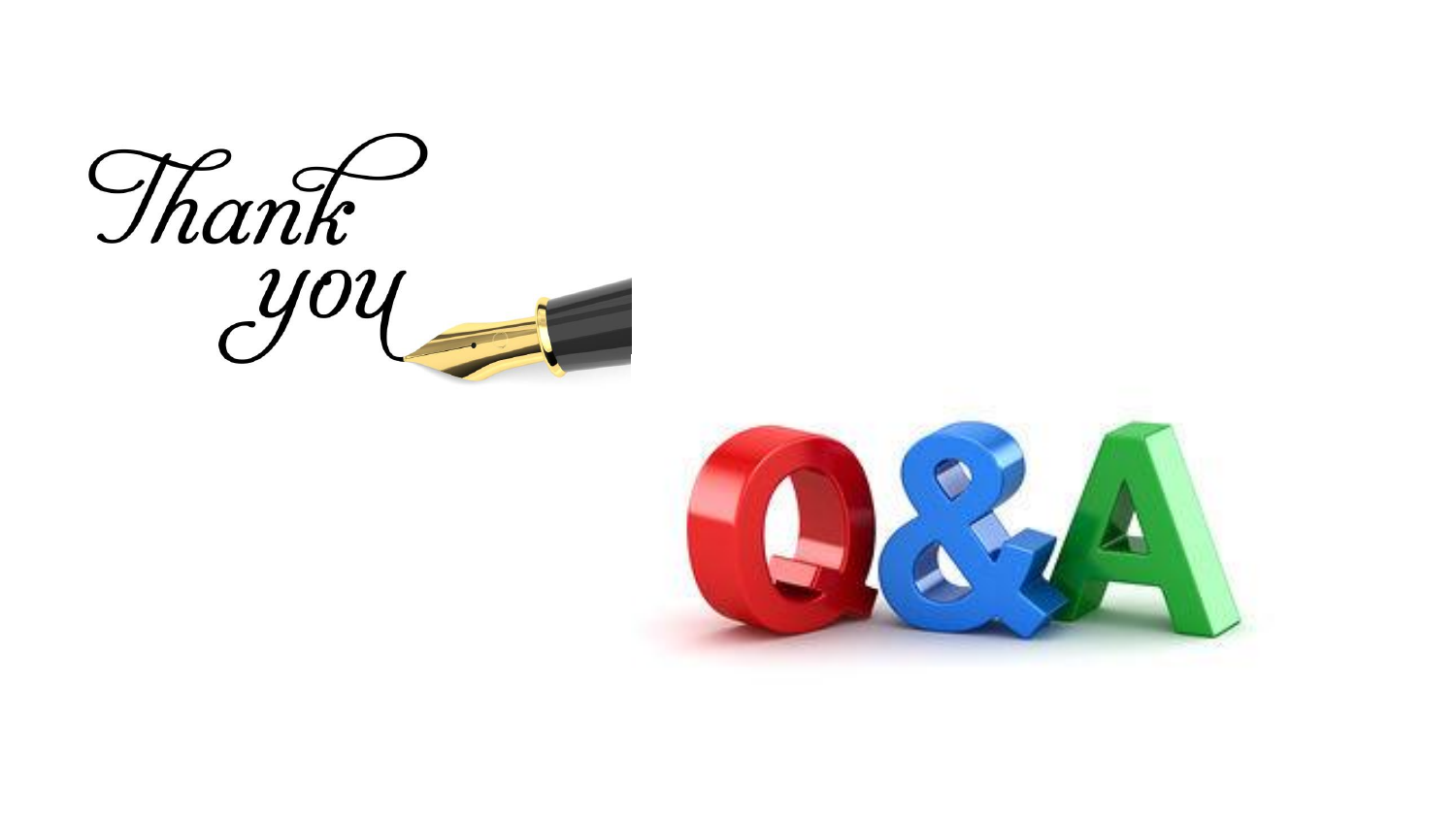### **Selected References**

Agarwal, R. & Dahm, M. (2015) Success factors in independent ethnic restaurants, *Journal of Foodservice Business Research*, *18*(1), 20-33. doi:10.1080/15378020.2015.995749

Ahlstrom, D. (2009). Social cognitive predictors of college students' fruit and vegetable intake (master's thesis. Retrieved from http://digitalcommons.usu.edu/cgi/viewcontent.cgi?article=1441&context=etd

Bandura, A. (1986) *social foundations of thought and action*. New York: Prentice Hall.

Bollen, K. A., & Stine, R. A. (1992). Bootstrapping goodness-of-fit measures in structural equation models. *Sociological Methods and Research, 21*(2), 205–229. doi:10.1177/0049124192021002004

Kwon, J., Roberts, K. R., Shanklin, C. W., Liu, P., & Yen, W. (2010). Food safety training needs assessment for independent ethnic restaurants: Review of health inspection data in Kansas. *Food Protection Trends, 30*(7), 412-421. Retrieved from http://www.foodprotection.org/files/food-protectiontrends/Jul-10-Kwon.pdf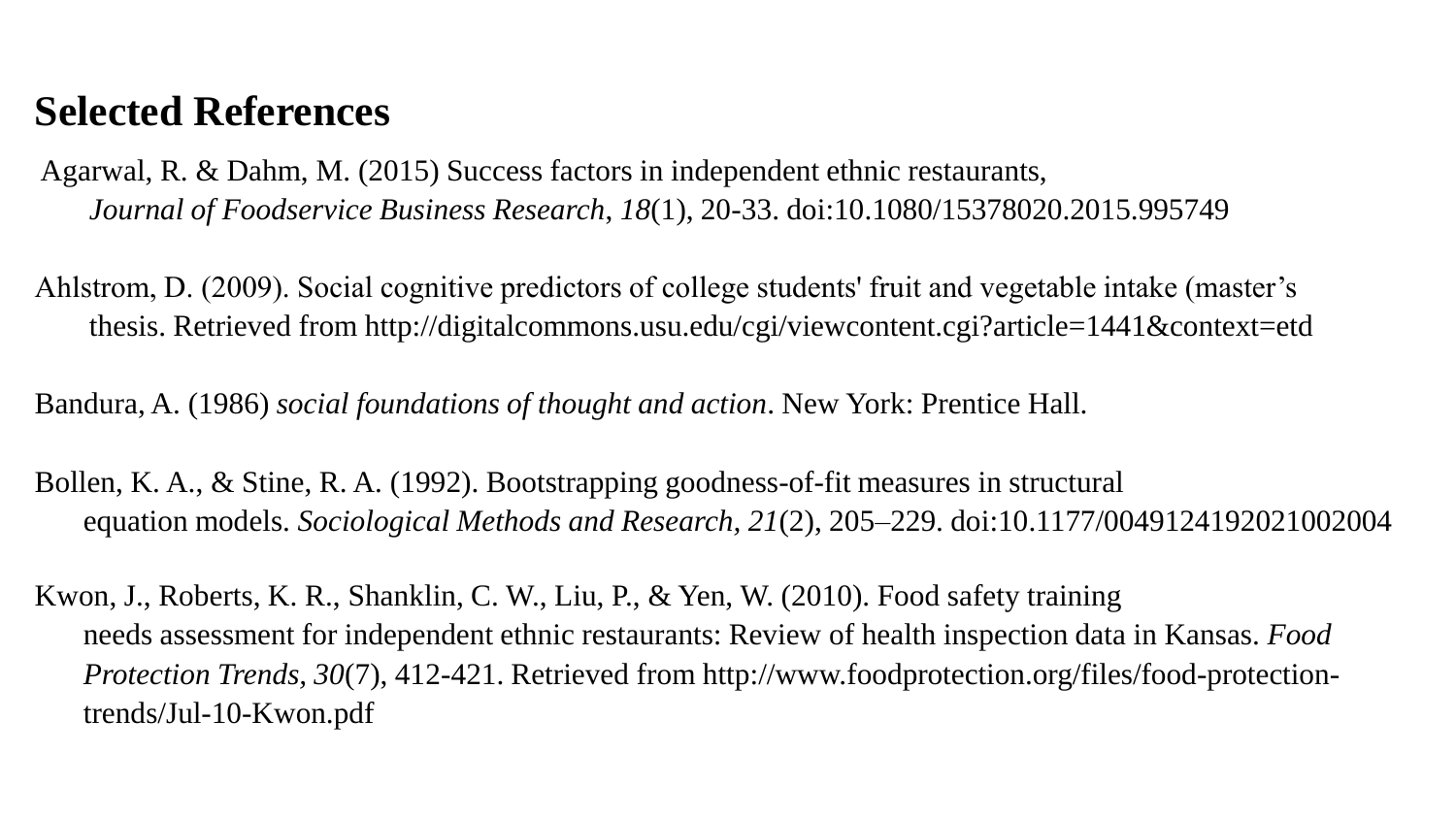Lee, J., Hwang, J., & Mustapha, A. (2014). Popular ethnic foods in the United States: A historical and safety perspective. *Comprehensive Reviews in Food Science and Food Safety*, *13*(1), 2-17. doi:10.1111/1541-4337.12044

Lee, L., Niode, O., Simonne, A., & Bruhn, C. (2012), Consumer perceptions on food safety in Asian and Mexican restaurants. *Food Control*, *26*(2), 531-538. doi:10.1016/j.foodcont.2012.02.010

Liu, Y., & Jang, S. (2009). Perceptions of Chinese restaurants in the U.S.: What affects customer satisfaction and behavioral intentions? *International Journal of Hospitality Management*, *28*(3), 338–348. doi:10.1016/j.ijhm.2008.10.008

Liu, P., & Lee, Y. M. (2017). An investigation of restaurant food safety performance: A comparison between ethnic and nonethnic and chain and independent restaurants in Louisiana, *20*(2), 204–2017. doi:10.1080/15378020.2016.1206770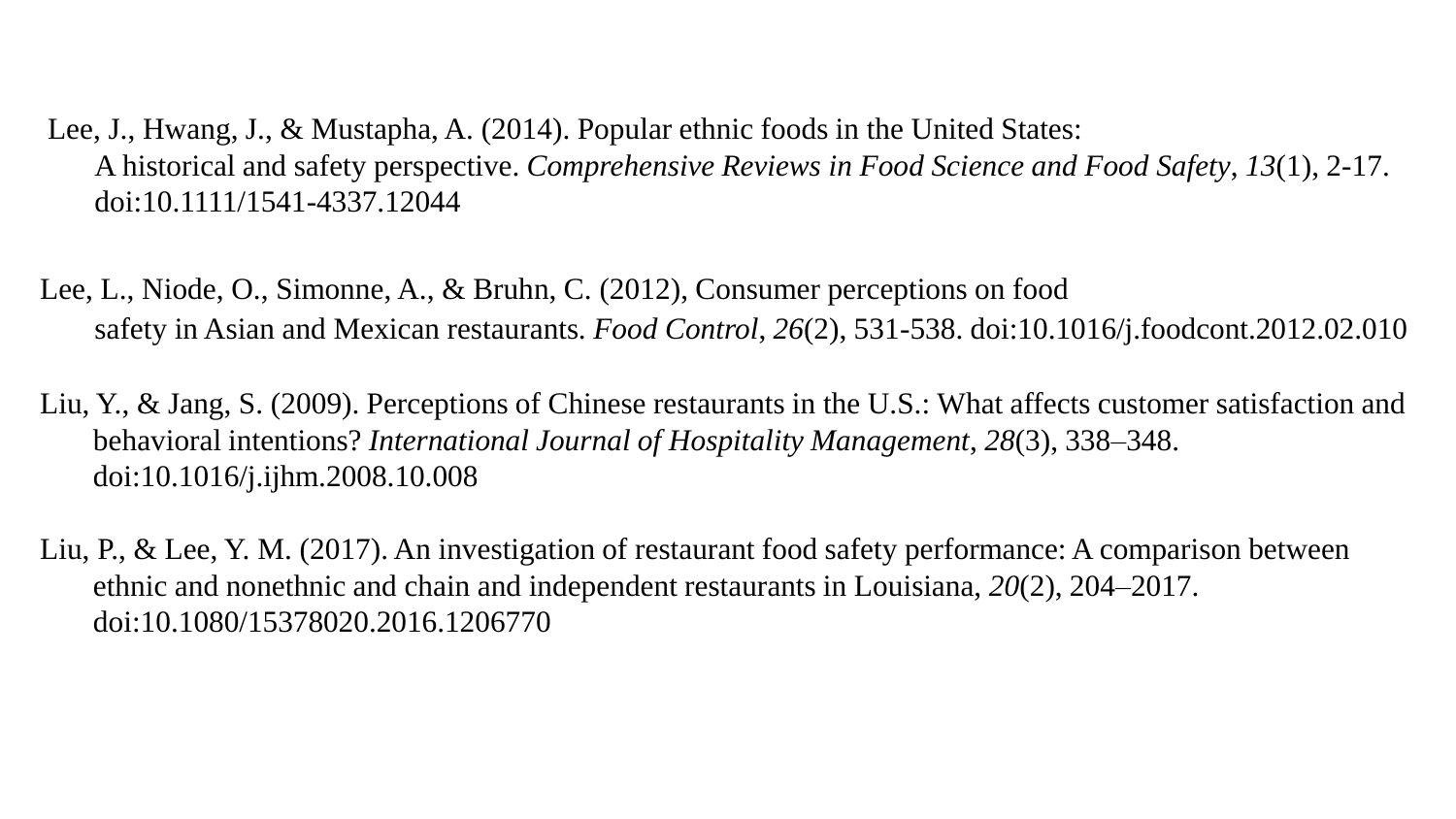Mauer, W., Kaneene, J., DeArman, V., Roberts, C., Miller. A., Pong, L., & Dickey, T. (2006). Ethnic-food safety concerns: An online survey of food safety professionals. *Journal of Environmental Health*, *68*(10), 32-38.

- Milton, A. C., & Mullan, B. a. (2012). An application of the theory of planned behavior—a randomized controlled food safety pilot intervention for young adults. *Health Psychology*, *31*(2), 250–259. doi:10.1037/a0025852
- Murphy, K. S., DiPietro, R. B., Kock, G., & Lee, J. S. (2011). Does mandatory food safety training and certification for restaurant employees improve inspection outcomes? *International Journal of Hospitality Management*, *30*(1), 150–156. doi:10.1016/j.ijhm.2010.04.007
- Niode, O., Bruhn, C., & Simonne, A. (2011). Insight into Asian and Hispanic restaurant manager needs for safe food handling. *Food Control*, *22*(1), 34-42. doi:10.1016/j.foodcont.2010.06.006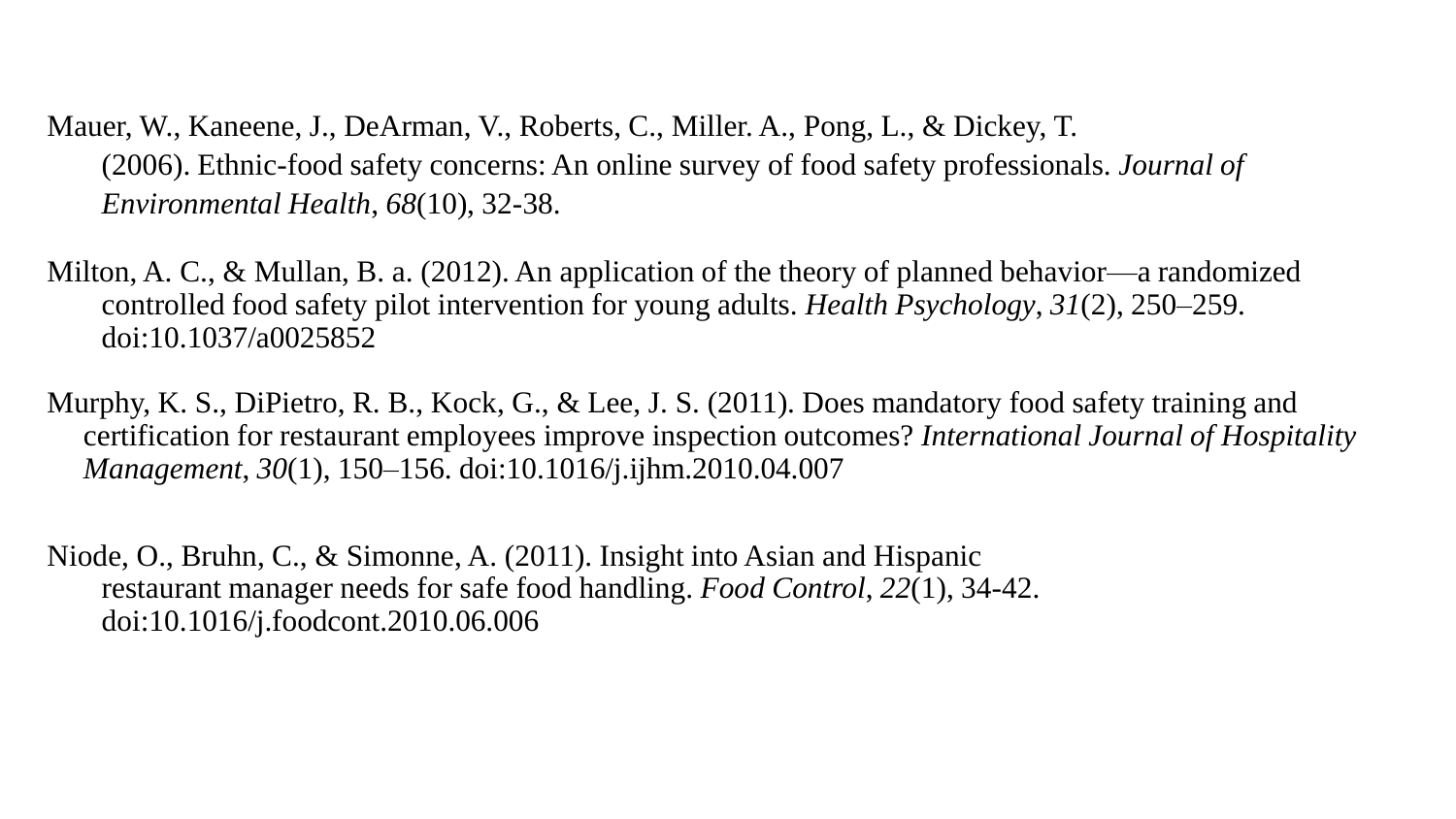- Panchal, P., Liu, L., & Dworkin, M. (2012). Food safety knowledge differs among Spanish and English speakers. *Food Protection Trends*, *32*(1),16–25. Retrieved from http://www.foodprotection.org/files/foodprotection-trends/Jan-12-Dworkin.pdf
- Roseman, M., Kim, Y., & Zhang, Y. (2013). A Study of consumers' intention to purchase ethnic food when eating at restaurants. *Journal of Foodservice Business Research*, *16*(3), 298-312. doi:10.1080/15378020.2013.810529
- Rudder, A. (2006). Food safety and risk assessment of ethnic minority of food retail business. *Food Control*, *17*(3), 189-196. doi:10.1016/j.foodcont.2004.10.017
- Simonne, A., Nille, A., Evans, K., & Marshall, M. (2004). Ethnic food safety trends in the United States based on CDC foodborne illness data. *Food protection Trends*, *24*(8), 590-604.